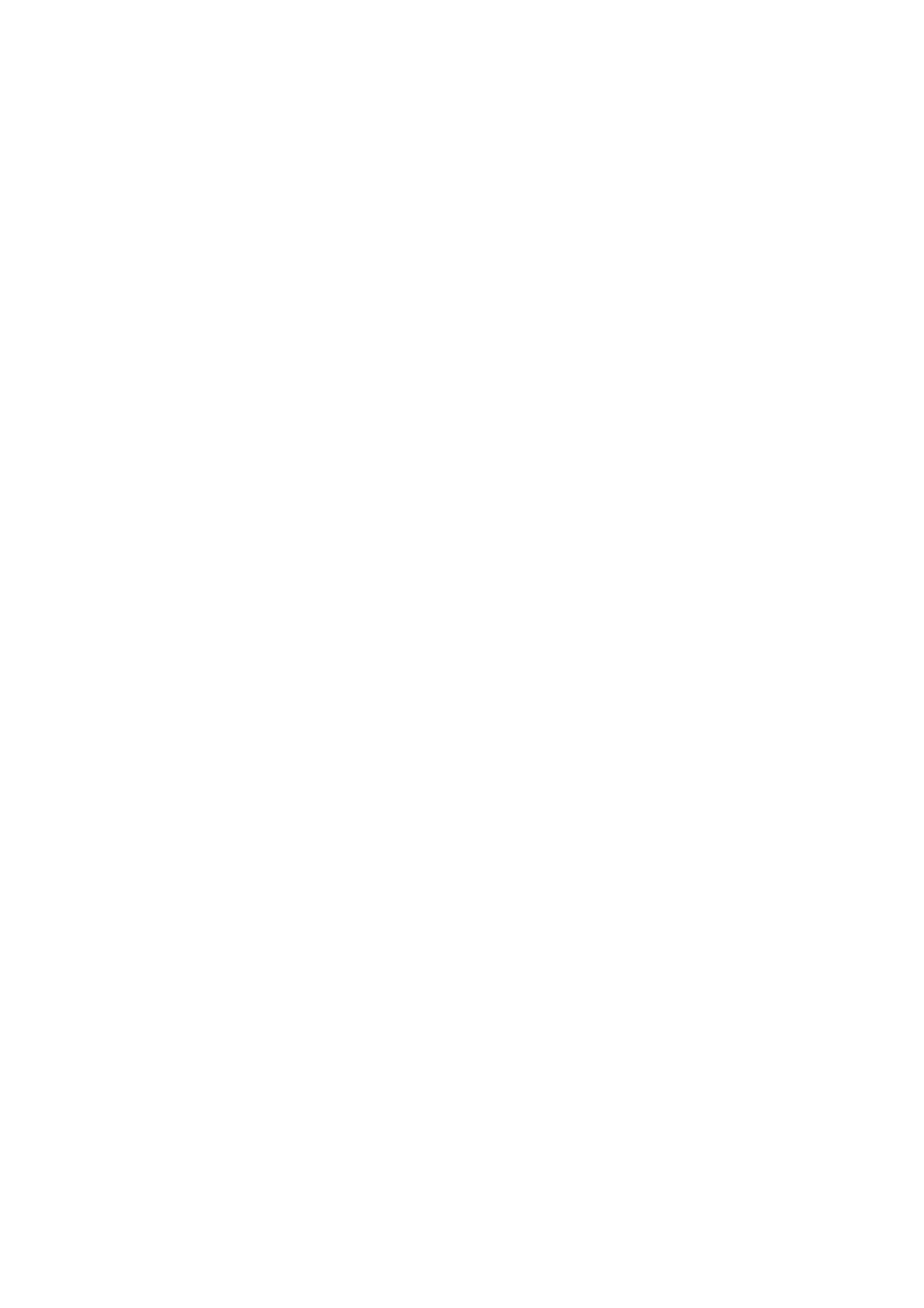## **CONTENTS**

| 1. |                                                                                                                                                                             |
|----|-----------------------------------------------------------------------------------------------------------------------------------------------------------------------------|
| 2. |                                                                                                                                                                             |
| 3. |                                                                                                                                                                             |
| 4. |                                                                                                                                                                             |
| 5. |                                                                                                                                                                             |
| 6. |                                                                                                                                                                             |
| 7. |                                                                                                                                                                             |
| 8. | STRENGTHENING OF THE ACCOUNTING OFFICER ROLE 38                                                                                                                             |
| 9. | FORMAL ESTABLISHMENT OF THE FISCAL POLICY PANEL  40                                                                                                                         |
|    | 10. FORMAL ESTABLISHMENT OF THE STATES INSURANCE FUND  46                                                                                                                   |
|    | 11. FUTURE AMENDMENTS TO BE MADE BY REGULATION51                                                                                                                            |
|    |                                                                                                                                                                             |
|    | 13. APPENDIX 1 - COMMENTS ON ISSUES RAISED IN THE FORMER<br>COMPROLLER AND AUDITOR GENERAL'S REPORT -<br><b>PUBLIC</b><br>FINANCES (JERSEY) LAW 2005 - A REVIEW IN LIGHT OF |
|    | 14. APPENDIX 2 - ABSTRACT FROM SR.18/2012 (REVIEW OF THE MTFP) 62                                                                                                           |
|    |                                                                                                                                                                             |
|    | 16. APPENDIX 4 - PANEL MEMBERSHIP, TERMS OF REFERENCE AND                                                                                                                   |
|    |                                                                                                                                                                             |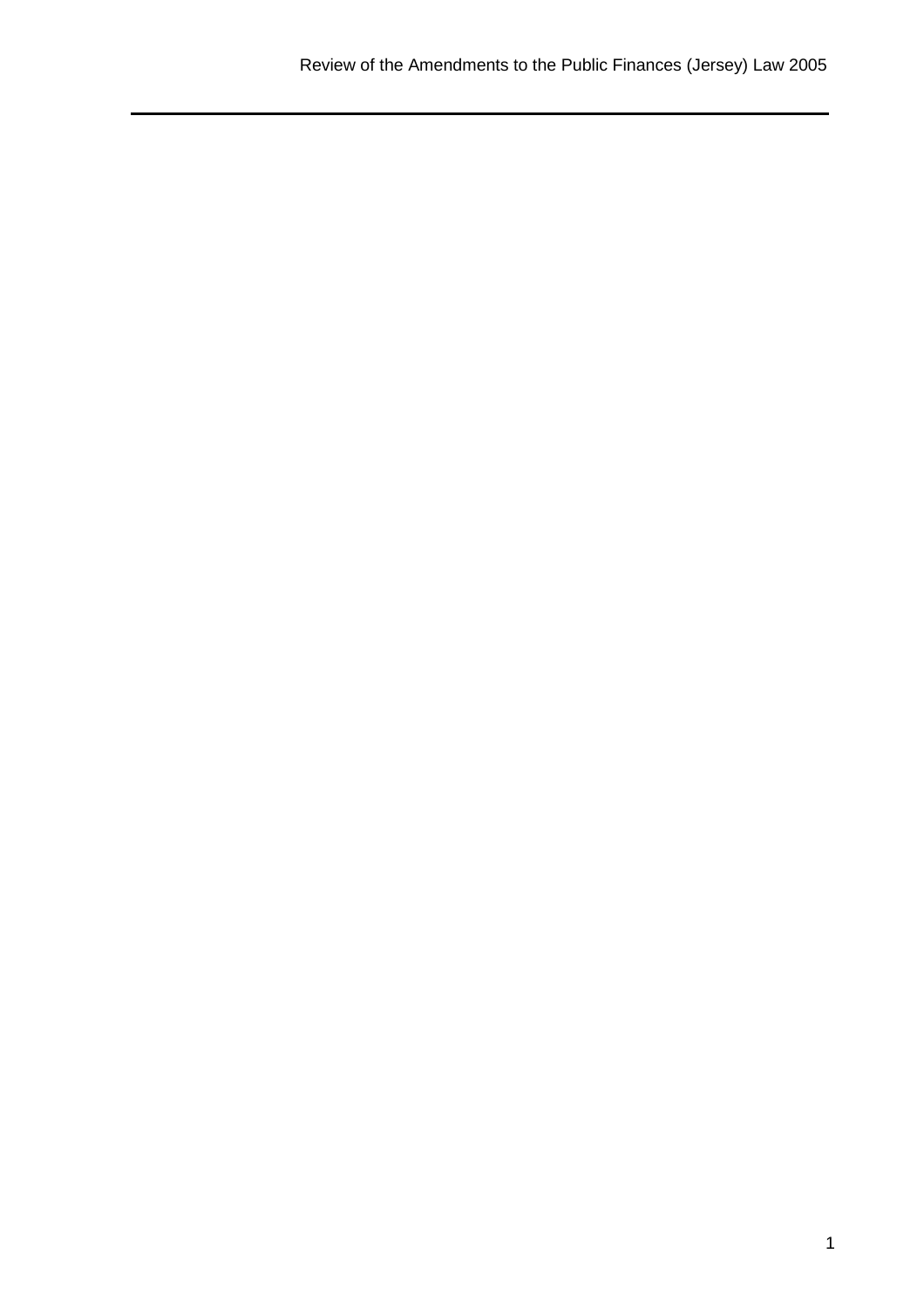## **1. CHAIRMAN'S FOREWORD**

- 1.1 The Corporate Services Panel was in general support of the Medium Term Financial Plan and the related amendments to the Public Finances (Jersey) Law. It was felt that these represented a determined effort to introduce more rigour into the financial management of the States.
- 1.2 Some of the amendments which have been the subject of this review have continued the strengthening of discipline with regard to financial management. However, the Panel was concerned to note that some of the latest proposals relaxed the more disciplined approach. In addition some of the proposals depended on the personalities rather than procedures which, whilst it may be valid today, could cause problems in the future.
- 1.3 The Panel does not agree with the proposal for the Treasurer to be identified in primary legislation as undertaking a function which she is already entitled to do, i.e. to serve as an advisor to the Council of Ministers. This confuses the line of accountability between the Corporate Management Board and the Council of Ministers and could also be seen as compromising the independence of the Treasurer.
- 1.4 We were also concerned at the proposal to bring back 11(8) requests. In the previous amendments the Minister explained that this would no longer be required since a variety of contingency funds have all been implemented and these, it was explained at the time, have obviated the necessity for the 11(8) requests. The Panel is not convinced that reinstatement of 11(8) requests is necessary.
- 1.5 We noted that the independence of the Fiscal Policy Panel was not best served by the changes in the mode of their appointment. Their position is more akin to that of the Comptroller and Auditor General rather than other States organisations in that they report to the States rather than to the Minister.
- 1.6 As a result of our review we have brought forward an amendment to ensure that the FPP retain their independence. This amends Articles 18 – 19 Fiscal Policy Panel.
- 1.7 Members will notice, as they read through the recommendations, that the Panel has recommended clarifications or minor adjustments to some amendments. These are recommendations to improve the thrust of the amendments and the Panel would hope that these can be effected before the debate. It would be particularly helpful for the Assembly to receive a report outlining the details of the Insurance Fund arrangements.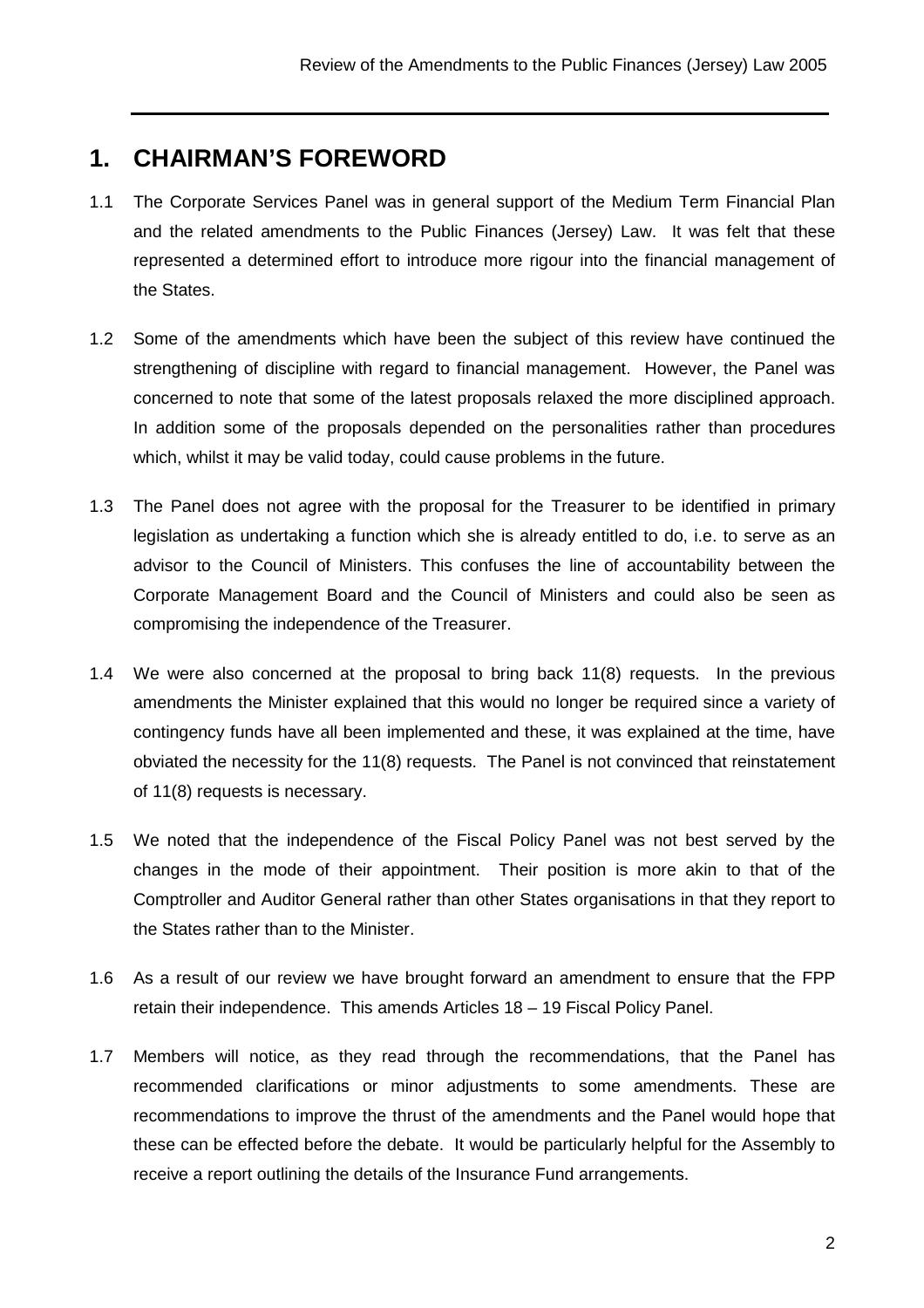- 1.8 The Panel is, however, concerned about the amendments which will undermine the rigour introduced to financial management through the MTFP. As a result, it will not support those particular amendments which relate to variations of Heads of Expenditure and to variations of the MTFP, Articles 10 and 12.
- 1.9 I must thank the team, both members and officers, for their hard work in the preparation of this report, particularly as it has overlapped into the recess. I would especially note the contribution of the Connétable of Grouville, Dan Murphy. His common sense and understanding of the subject, together with a leavening of humour, has contributed greatly both to this report and to the work of the Panel in general over the past few years. He will be sorely missed.

Alegan.

Senator Sarah Ferguson Chairman – Corporate Services Scrutiny Panel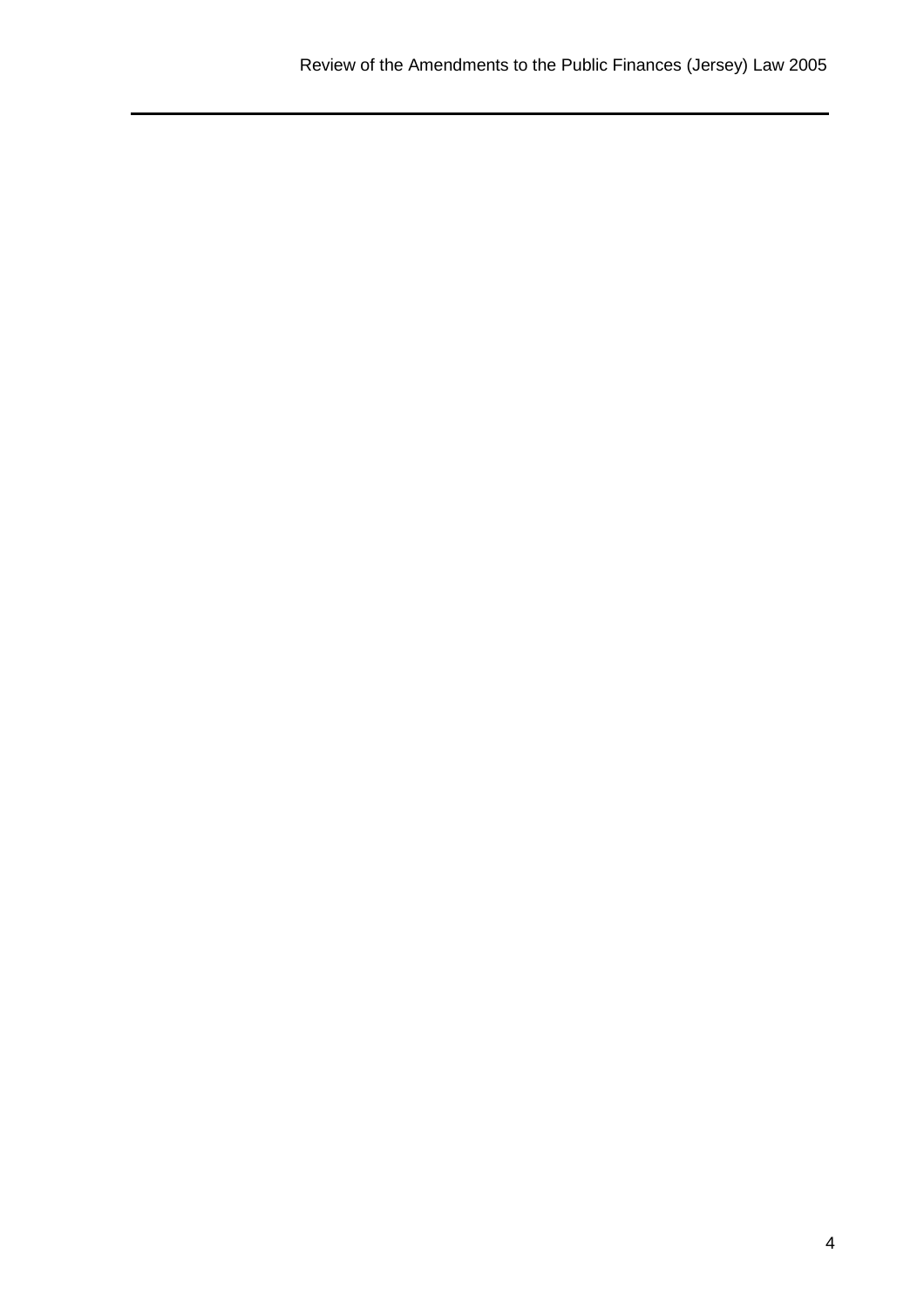### **2. EXECUTIVE SUMMARY**

- 2.1 The Minister for Treasury and Resources has brought forward draft amendments to the Public Finances (Jersey) Law 2005 with the intention of improving financial management and controls within the States. The draft amendments are due to be debated by the Assembly on 10th September 2013.
- 2.2 The Panel support a number of the draft amendments that have been proposed by the Minister and subsequently agree to their adoption. For example, the proposal to extend the Treasurer's current role to report directly to the States if public money has been dealt with unlawfully will further strengthen compliance requirements and reporting options available to the Treasurer. Furthermore, the draft amendment which provides that the accounts must be prepared in accordance with accounting standards issued by the Treasurer, with the Minister's approval, imports the appropriate flexibility to adopt proper or best practice instantaneously. We also agree with the approach taken to extend the classification of Accounting Officer, together with the responsibilities attached to such an appointment.
- 2.3 Whilst we feel that the consolidation of Insurance arrangements and the establishment of the Insurance Fund within primary Legislation is a positive step forward, further clarity is required on overall risk profiles arising from the proposal before the States can consider the adoption of this amendment. We therefore recommend that the Minister for Treasury and Resources presents a Report to the Assembly, before the debate, which outlines the full details of the Insurance Fund arrangements.
- 2.4 With the exception of the proposals discussed above, the Panel has great difficulty in supporting a number of amendments contained within the draft Law. The proposal to introduce a new responsibility for the Treasurer to advise the Council of Ministers upon the finances of Jersey was found to be neither justifiable nor necessary. Operationally, the draft amendment will have no impact on the Treasurer's current functions, as the Treasurer already carries out a continuous advisory role with the Council of Ministers. Including such a provision so explicitly within the Law, however, could compromise the perception of independence and impartiality. For instance, an obligation forced in primary Legislation to provide advice to a specific group such as the Council of Ministers may create conflict through how this reporting is perceived. Any advice provided by the Treasurer to the Council of Ministers must remain to be seen as independent. For these reasons the Minister should not propose this draft amendment to the Assembly.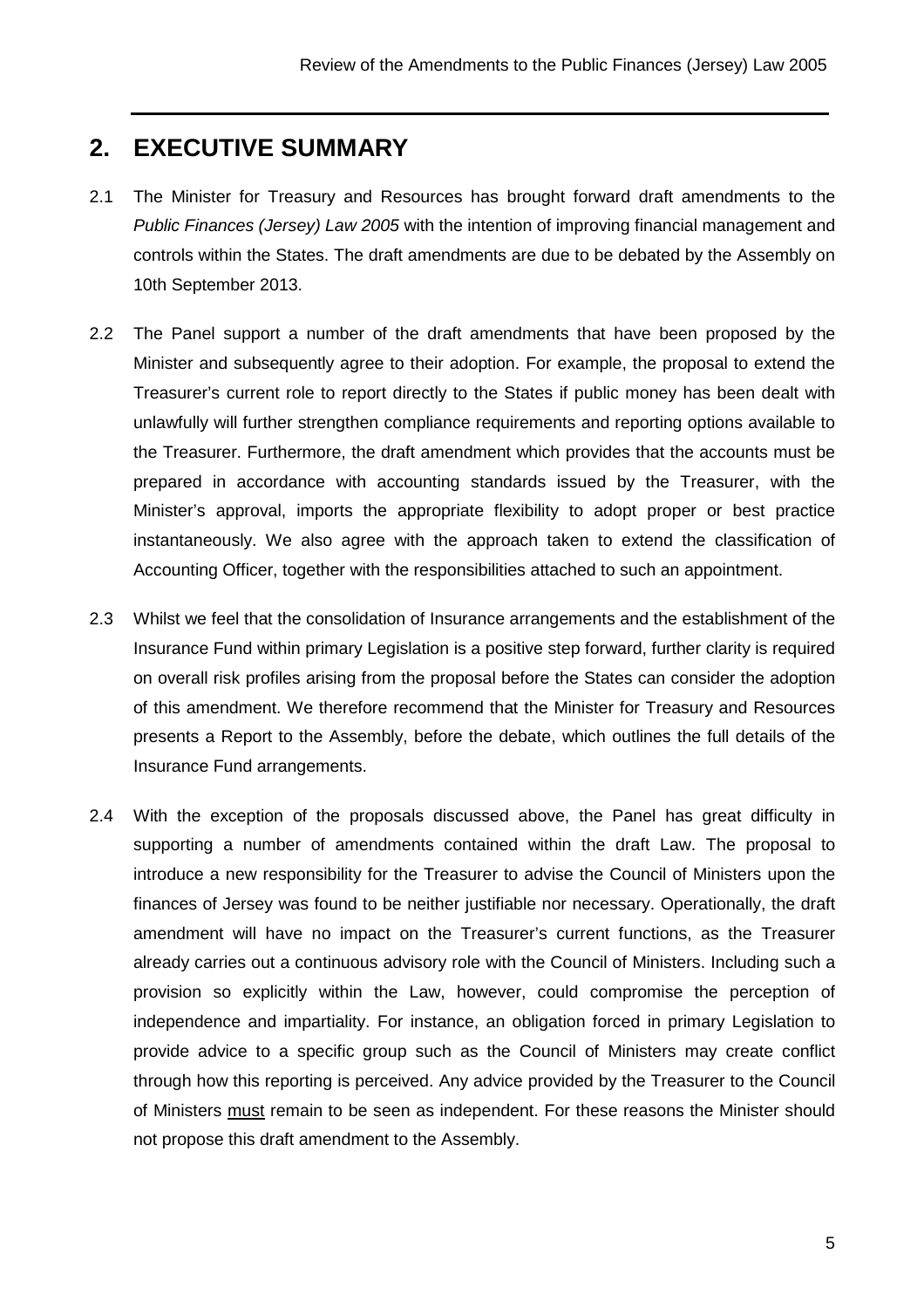- 2.5 In Amendment No.3 to the Public Finances (Jersey) Law 2005, changes were made which resulted in a general tightening of the provisions that allowed variations to heads to expenditure. Notwithstanding this States decision, the Minister is now proposing to amend the Law to allow for the approval of transfer of funds between heads of expenditure for any reason. We found that the unlimited ability to transfer funds within a Department, which already exists, coupled with the impact of the draft amendment would allow levels of in year flexibility that has never before been encountered by the Chartered Institute of Public Finance and Accountancy (CIPFA).
- 2.6 Furthermore, the inherent flexibility which would be available to Chief Officers and Ministers could potentially undermine the rigour of the Medium Term Financial Plan (MTFP) if budgetary resources can be moved about with impunity and/or transferred to contingency "for any reason". A system of checks and balances must be in place to ensure that funds are being appropriately transferred between heads of expenditure, after those heads of expenditure have been approved in the MTFP. We would therefore recommend that the Minister does not propose draft Article 12 to the States Assembly. Instead the Minister should give due consideration to proposing an alternative approach similar to that of Standing Order 168, which would allow Members the opportunity to assess transfers some time before they are enacted.
- 2.7 Despite the introduction of a Contingency Fund in 2011 and the previous States decision to remove the ability to make 11(8) requests, the Minister has brought an amendment to permanently re-instate this provision. The proposal not only contradicts the new disciplined approach adopted by the Assembly with the MTFP, but also opposes the views that have been expressed in the past by the Minister regarding the use of additional funding requests. Furthermore, due to inconsistencies in the evidence that was provided, we are still unclear as to the exact purpose of this amendment. As a result, the States Assembly should not be asked to approve the draft proposal to permanently re-instate the provision which would enable the use of 11(8) requests.
- 2.8 Finally, we can not endorse the proposal which would make the Minister for Treasury and Resources responsible for appointing Fiscal Policy Panel Members. Under the current arrangements, Members of the Fiscal Policy Panel (FPP) are appointed by the States on the recommendation of the Minister for Treasury and Resources and following advice from the States Economic Advisor. Whilst the Panel have some concerns regarding the current procedures, the issues that arise from the new proposals are considered much greater. The Panel's independence could be compromised if the States Assembly is removed from the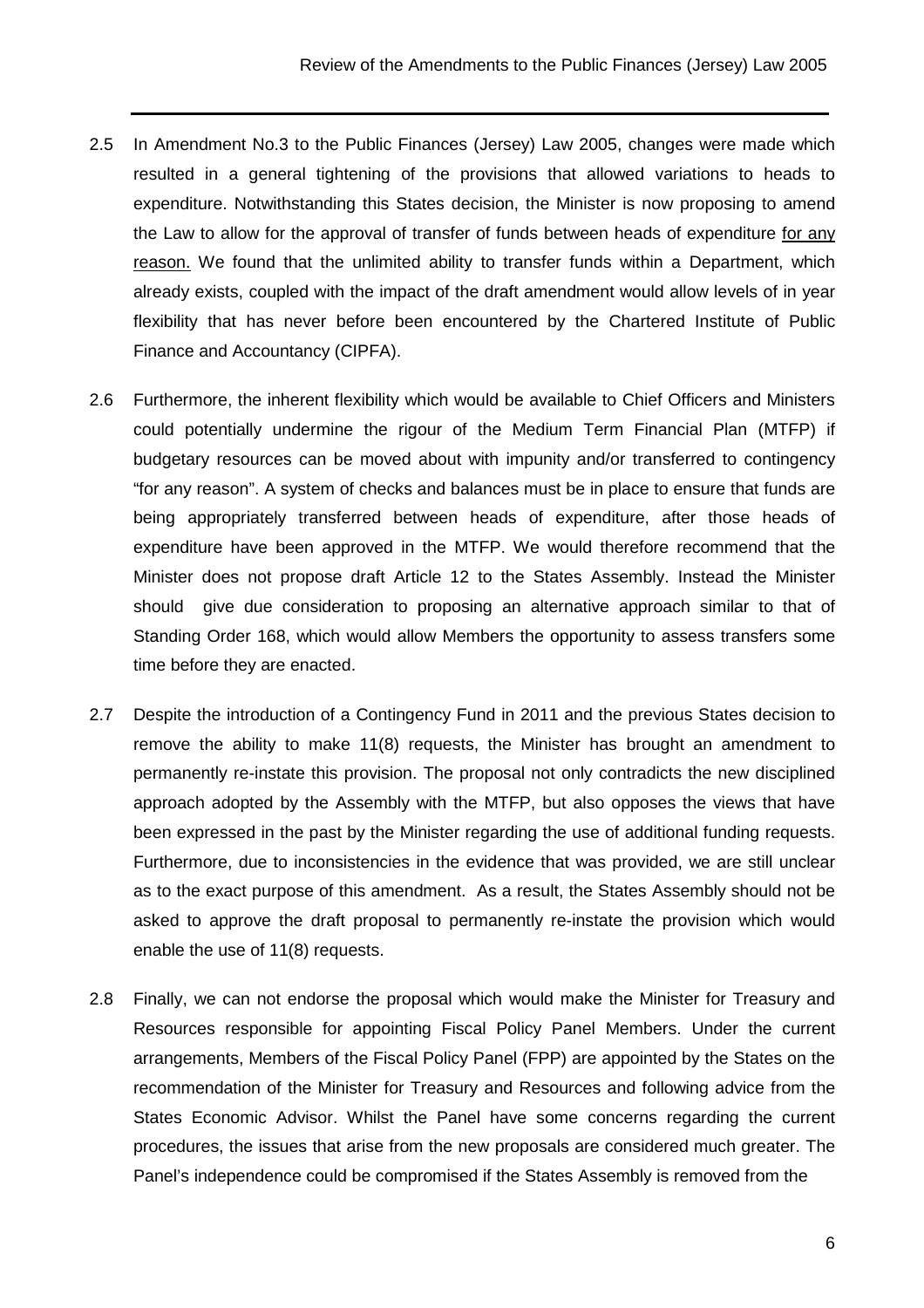appointment process. FPP is an independent advisory body to the States and this position should be reflected in every aspect of the primary Legislation. It is for this reason that we recommend that the draft proposal is amended to allow for Panel Members to be appointed by the States on a Proposition signed jointly by the Minister for Treasury and Resources and the Chief Minister.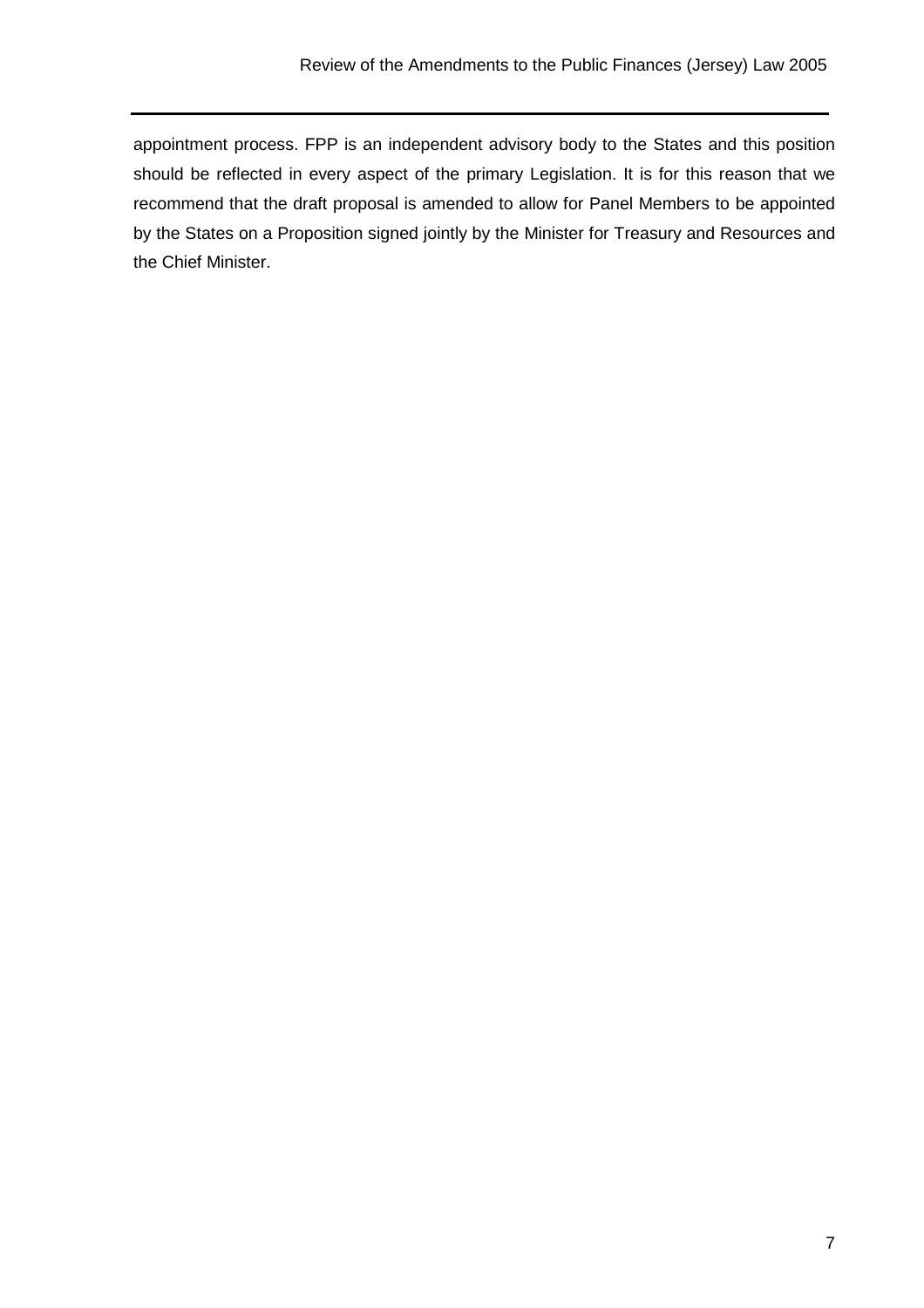## **3. KEY FINDINGS**

#### Draft Article 13 - Financial Management Standards

- 3.1 Without reference to a baseline of recognised professional Financial Management Standards the proposed amendment relies too heavily on the professionalism of individuals. (6.9)
- 3.2Clarity on what constitutes appropriate Financial Management Standards and appropriate Accounting Standards is required. (6.10)

#### Draft Article 13 – Advising the Council of Ministers

- 3.3 The Treasurer already carries out a continuous advisory role with the Council of Ministers. (6.16)
- 3.4 The Chief Minister is of the view that there must only be one line of accountability to the Council of Ministers and that must be the Chief Executive as defined in the Employment of States of Jersey Employees (Jersey) Law 2005. (6.22)
- 3.5 The rationale provided by the Minister for Treasury and Resources for proposing a new responsibility for the Treasurer does not seem to justify the need to include such a provision within Legislation. (6.25)
- 3.6 The primary Legislation already specifies that the Treasurer is responsible for advising on the preparation of the Medium Term Financial Plan. (6.26)
- 3.7 An obligation forced in primary Legislation to provide advice to a specific group such as the Council of Ministers may create conflict through how this reporting is perceived. Any advice provided by the Treasurer to the Council of Ministers must remain to be seen as independent. (6.27)

#### Draft Article 14 – Reporting of unlawful financial management

3.8 The Panel supports the proposal to expand upon the Treasurer's current role to report directly to the States if public money has been dealt with unlawfully. It is felt that the proposed change will further strengthen compliance requirements and reporting options available to the Treasurer. (6.32)

#### Draft Article 15 – Accounting Standards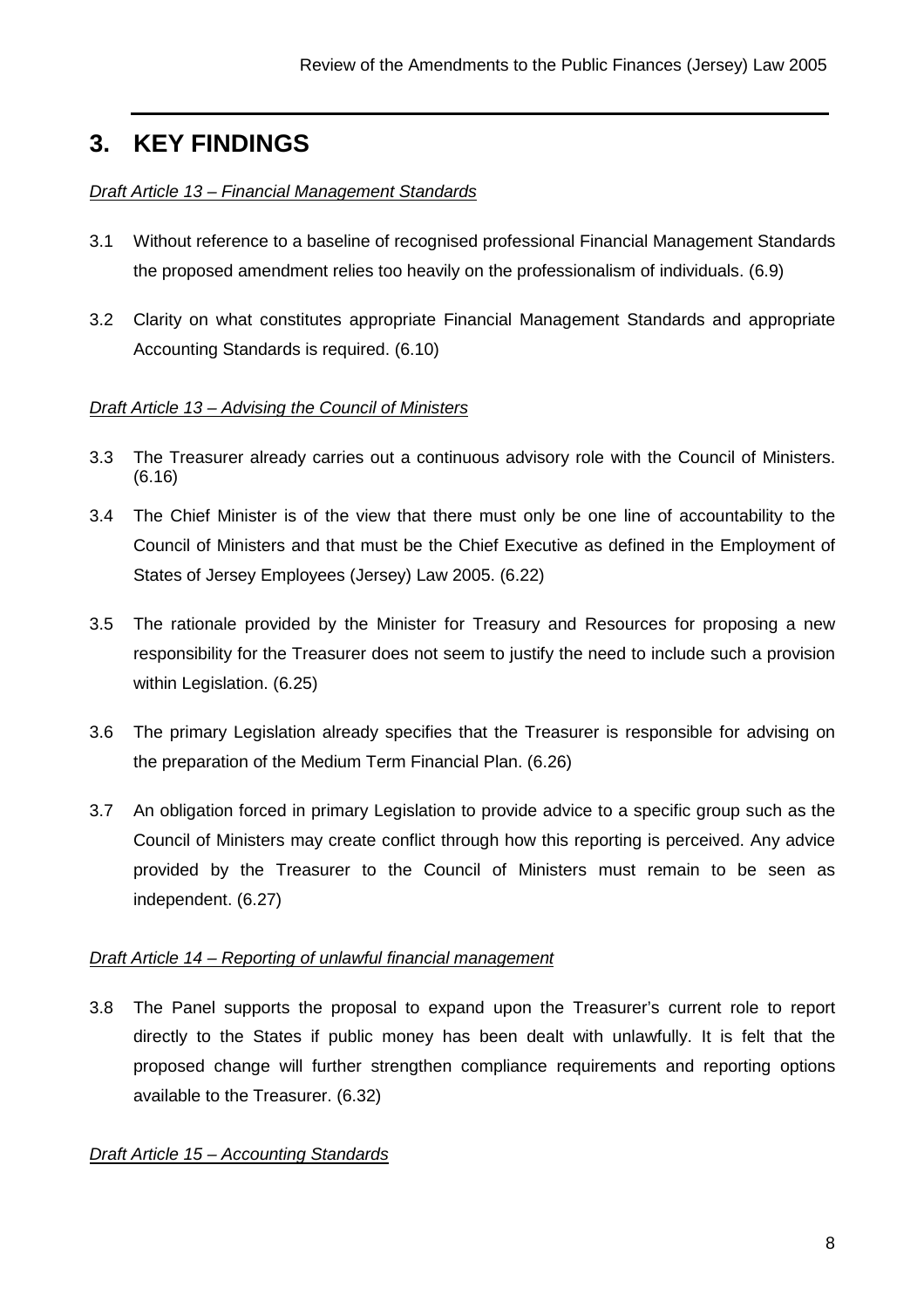- 3.9 The Panel agrees with the principles contained within draft Article 15 and the rationale behind its proposal. (6.37)
- 3.10 The term 'proper practices' would be more appropriate than the term 'Accounting Standards', which has been proposed in draft Article 15. (6.38)

#### Draft Article 12 - Variations to Heads of Expenditure

- 3.11 It has been proposed that Articles 17 and 18 of the principal Law are amended to allow the Minister for Treasury and Resources to approve the transfer of funds between all heads of expenditure for any reason. (7.7)
- 3.12 Reporting on Budget transfers does not occur within a significant proximity of time to the actual decision to transfer funds in order to allow Scrutiny to take place. (7.14)
- 3.13 The unlimited ability to transfer funds within a Department, which already exists, coupled with the impact of the draft amendment will allow levels of in year flexibility that CIPFA has never encountered previously. (7.17)
- 3.14 The inherent flexibility which will be available to Chief Officers and Ministers may have the potential to undermine the rigour of the Medium Term Financial Plan if budgetary resources can be moved about with impunity and/or transferred to contingency "for any reason". (7.18)
- 3.15 In 2011 the Minister proposed, and the States agreed to, a tightening of the provisions that allowed variations of heads of expenditure. Consequently, the Panel found it difficult to grasp the underlying rationale for bringing this amendment to the States two years later. (7.20)
- 3.16 The concerns raised by the Panel during its review of the MTFP in regards to Departmental spending limits have not been adequately addressed and could potentially be exacerbated if the States agree this draft amendment. (7.23)
- 3.17 A system of checks and balances must be in place to ensure that funds are being appropriately transferred between heads of expenditure after those heads of expenditure have been approved in the MTFP. (7.25)

#### Draft Article 10 – Variations of Medium Term Financial Plan

3.18 The Minister for Treasury and Resources has brought forward an amendment to permanently re-instate 11(8) requests despite the introduction of a Contingency Fund and the previous States decision to remove this provision. (7.31)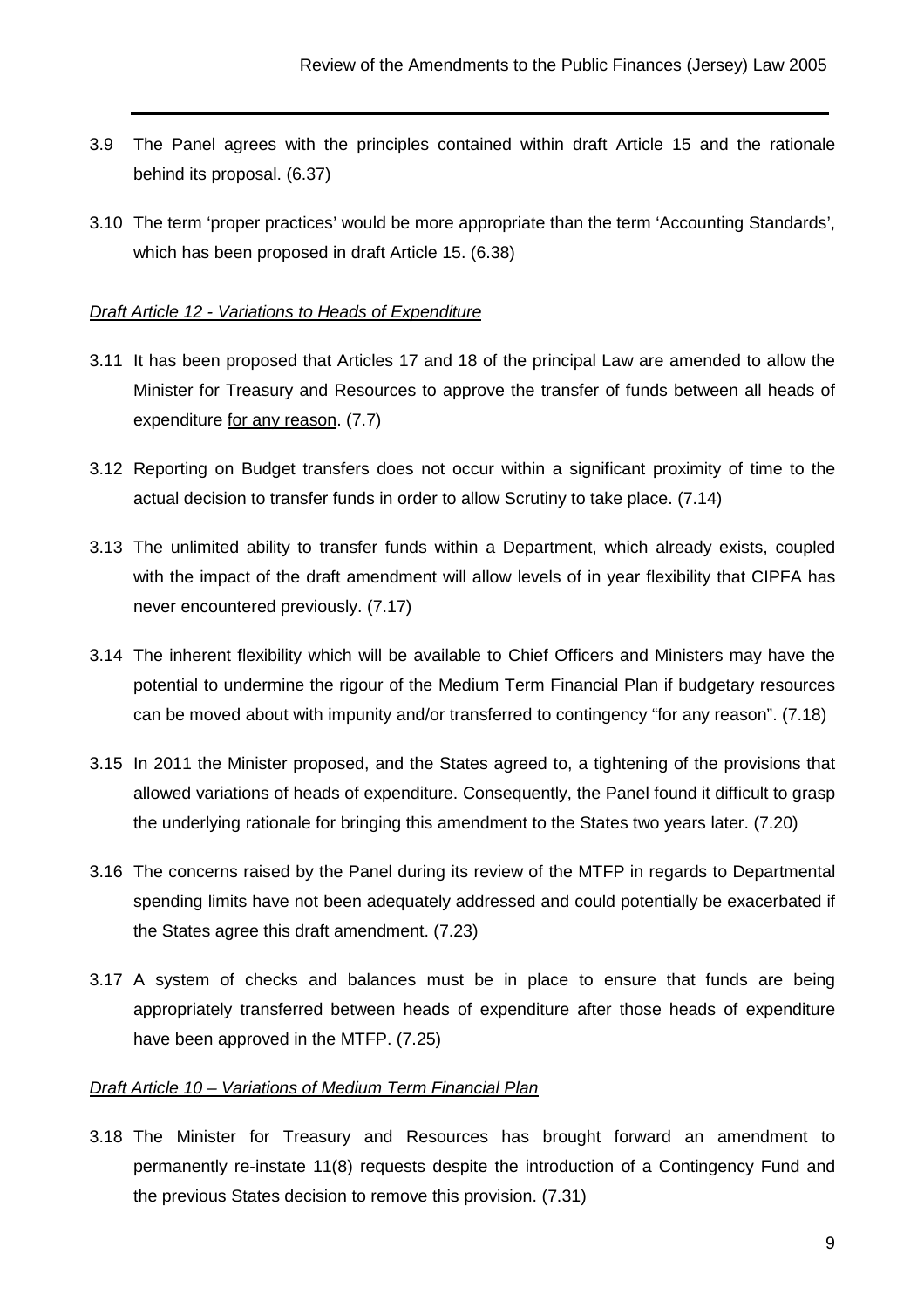- 3.19 In 2011 the States was advised that one of the main reasons for proposing a Medium Term Financial Planning process was to assist in a more disciplined approach by the Assembly to growth in expenditure. (7.34)
- 3.20 The States was satisfied that central allocations for contingencies, growth expenditure and the ability for departments to vary heads of expenditure provided enough flexibility that the need for, and the use of, 11(8) requests was no longer warranted. (7.37)
- 3.21 The proposed amendment contradicts the views that have previously been expressed by the Minister for Treasury and Resources regarding the use of additional funding requests. (7.40)
- 3.22 The Panel does not understand the exact purpose of this draft amendment given that Article 20 of the Public Finances (Jersey) Law 2005 already provides for the approval of expenditure in emergency situations. (7.44)
- 3.23 There were inconsistencies in the evidence we received from the Minister for Treasury and Resources in regards to the intended use of this provision. (7.50)

#### Draft Article 6 - Accounting Officer Role

3.24 The Panel supports the proposal to extend the Accounting Officer's current role to include a responsibility for the proper financial management of all non-departmental States Income and Special and Trust Funds. (8.5)

#### Draft Articles 18 - 19 – Fiscal Policy Panel

- 3.25 The draft Legislation now proposes that the Minister for Treasury and Resources, rather than the States, is responsible for appointing Members to the Fiscal Policy Panel. (9.11)
- 3.26 The involvement of the Appointments Commission and the two week 'breathing space' for Members will make the process more robust. However, we do not believe that the draft Legislation will eliminate issues concerning the Panel's independence. (9.14)
- 3.27 Extra safeguards should be established for the appointment process to ensure that the Fiscal Policy Panel's independence is not compromised in any way. (9.15)
- 3.28 The Fiscal Policy Panel is an independent advisory body to the States and this position must be reflected in every aspect of the primary Legislation – including the appointment of Members. (9.19)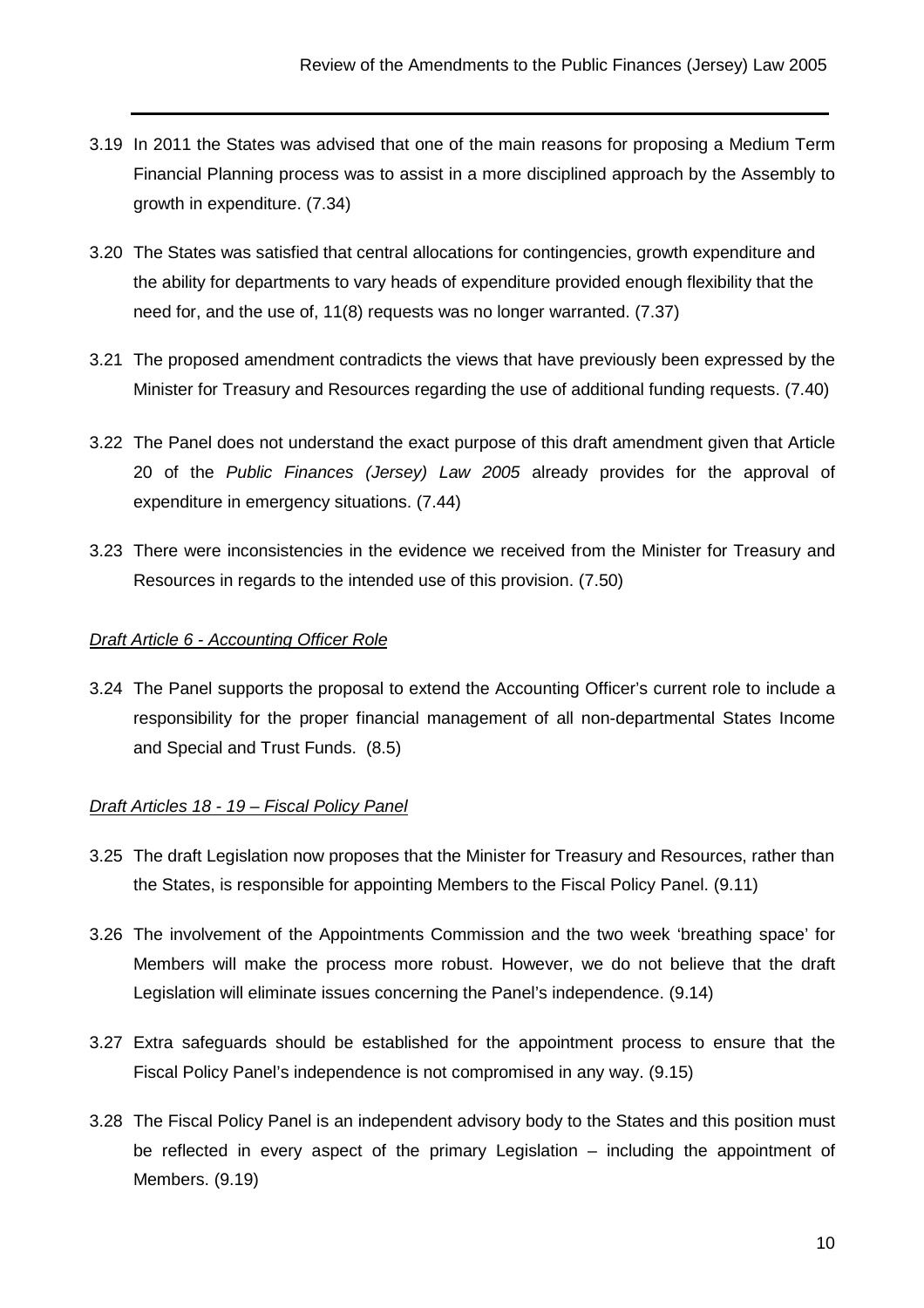3.29 Despite the Fiscal Policy Panel being an independent advisory body to the States, the Panel has a strong accountability to the Minister for Treasury and Resources. (9.23)

#### Draft Articles 2 - 8 – Insurance Fund

- 3.30 The consolidation of Insurance arrangements and the establishment of the Insurance Fund within Primary Legislation would be a welcomed, positive step forward. (10.13)
- 3.31 Further clarity is required on overall Risk Profiles arising from the proposal including; issues around the participation by other persons and bodies and the determination of cost parameters required to service the Fund; and the level required for subsequent redistribution to the Consolidated Fund or Contingency. (10.14)

#### Draft Articles 20-21 – Law to be amended by Regulation

3.32 Due to the safeguard of required States approval the Panel accept draft Articles 20 and 21, which will enable the Minister for Treasury and Resources to make Regulations to amend Parts 3 and 4 of the principal Law. (11.5)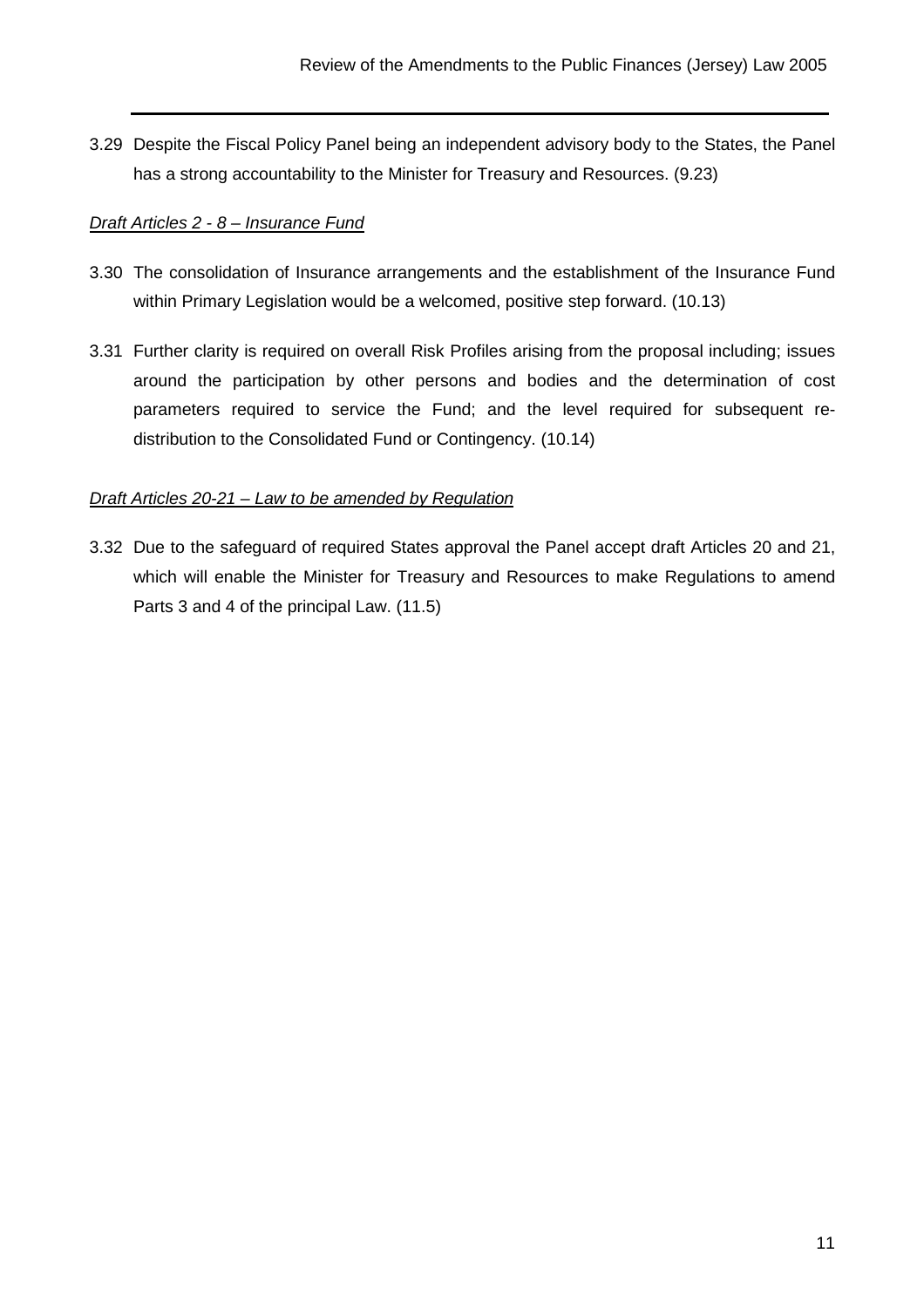## **4. RECOMMENDATIONS**

#### **Role of the Treasurer**

#### Draft Article 13 – Financial Management Standards

4.1 The Minister for Treasury and Resources should not propose this amendment until a baseline of recognised professional Financial Management Standards has been established within the draft Legislation. (6.11)

#### Draft Article 13 – Advising the Council of Ministers

4.2 The Minister for Treasury and Resources should not propose that the provision for the Treasurer to advise the Council of Ministers on the Public Finances of Jersey is included within primary Legislation. (6.28)

#### Draft Article 15 – Accounting Standards

4.3 The Minister for Treasury and Resources should amend draft Article 15 by inserting 'proper practices' in order to address the issue raised by the Comptroller and Auditor General. (6.39)

#### Draft Article 12 - Variations to Heads of Expenditure

- 4.4 The Minister for Treasury and Resources should give due consideration to proposing an alternative approach similar to that of Standing Order 168, for the transfer of funds between heads of expenditure. (7.26)
- 4.5 The Minister for Treasury and Resources should not propose draft Article 12 to the States Assembly. (7.27)

#### Draft Article 10 – Variations of Medium Term Financial Plan

4.6 The States Assembly should not be asked to approve the draft proposal to permanently reinstate the provision which will enable 11(8) Requests. (7.51)

#### Draft Articles 18 - 19 – Fiscal Policy Panel

4.7 The draft proposal should be amended to allow for FPP Members to be appointed by the States on a Proposition signed by the Minister for Treasury and Resources and the Chief Minister. (9.20)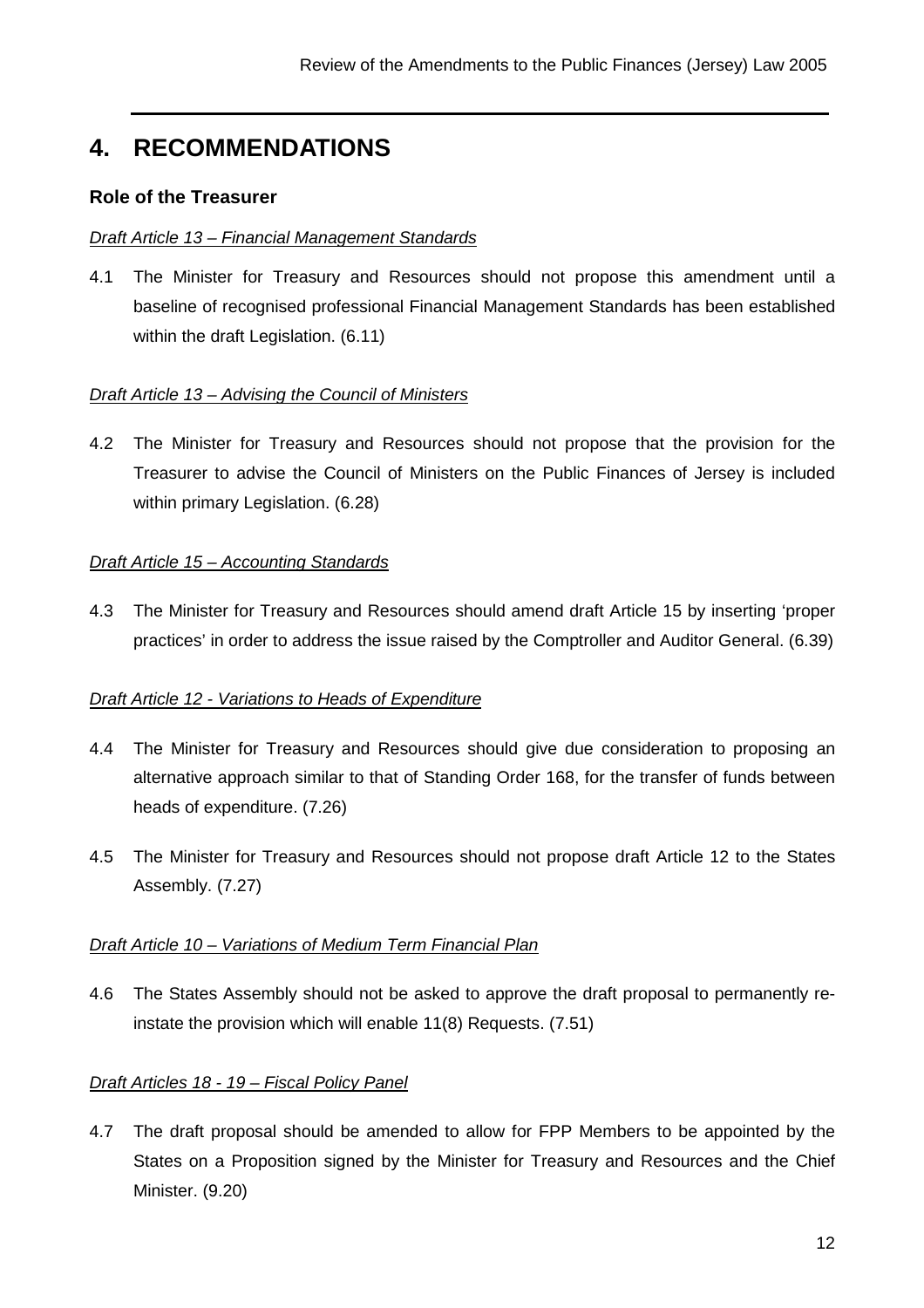#### Draft Articles 2 - 8 – Insurance Fund

4.8 The Minister for Treasury and Resources should present a report to the Assembly before the debate outlining the full details of the Insurance Fund arrangements. (10.15)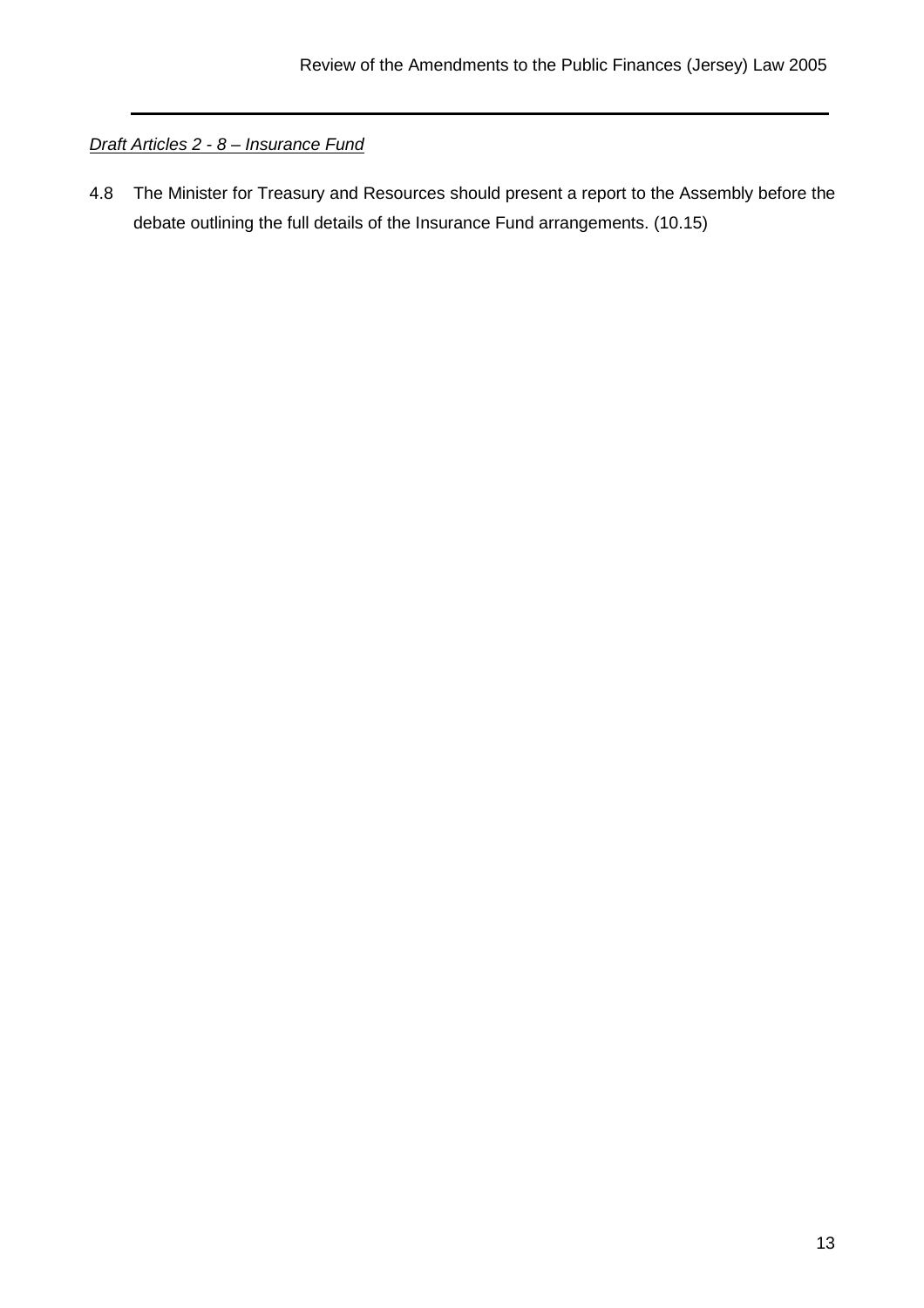## **5. INTRODUCTION**

- 5.1 In 2011 the States considered and approved changes to the Public Finances (Jersey) Law 2005 which established a Medium Term Financial Planning Framework, whereby the overall States income targets and spending limits are set for a period of years, equivalent to the term of the Council of Ministers. At the time that these changes were considered by the States, the Minister for Treasury and Resources indicated that additional amendments to the Law would be brought forward in 2012 which would further improve financial management and controls within the States.
- 5.2 In January 2013, the Public Accounts Committee (PAC) and the Corporate Services Scrutiny Panel were invited by the Treasury Department to consider the second tranche of draft amendments prior to lodging. Whilst it was agreed by PAC that this particular matter fell outside of its remit, the Corporate Services Panel believed it necessary to undertake a review on this subject. The Draft Amendments (p.73/2013) were subsequently lodged by the Minister for Treasury and Resources on  $6<sup>th</sup>$  June 2013.
- 5.3 The proposed changes are based on recommendations by the former Comptroller and Auditor General (C&AG) in his report "Public Finances (Jersey) Law 2005 – A review in the light of experience". However, there are other changes as well. For example, the amendments contained within Draft Public Finances (Amendment No.4) (Jersey) Law 201 cover the following areas of the Public Finances (Jersey) Law 2005:-
- Formal establishment of the States Insurance Fund;
- Variations to Heads of Expenditure (this amendment would also re-instate the possibility of '11(8)' Requests' to the States Assembly);
- Role and Remit of the Treasurer;
- Strengthening the Accounting Officer role;
- Formal Establishment of the Fiscal Policy Panel: and
- Amendments to enable Parts 3 and 4 of the Law to be amended by Regulation.

(Please see appendix 1 for comments provided by the Treasury and Resources Department on the issues raised by the former Comptroller and Auditor General in his report)

5.4 According to the Minister for Treasury and Resources, it is envisaged that the proposed changes "will assist in improving financial management within the States whilst also strengthening the position of Treasurer and the States and extending the Accounting Officer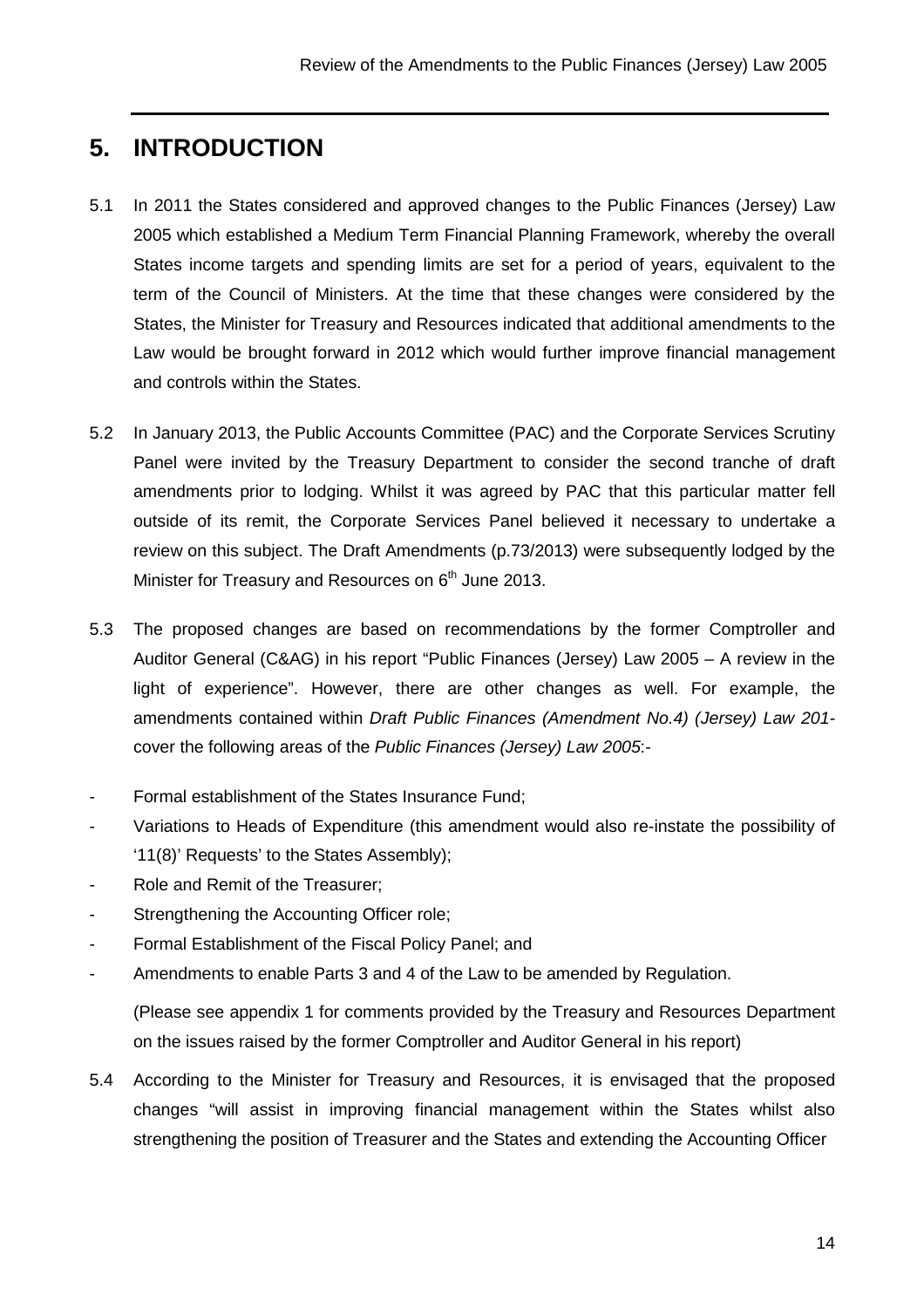concept to all areas of States income and expenditure" $^1$ .

- 5.5 The focus of this review was solely on the draft amendments to the primary Legislation. In this regard there were two important, underlying questions to be considered. Firstly, what is the rationale behind the proposed changes? And, secondly, what impact will the amendments have on the financial management of the States? A copy of the Terms of Reference has been appended to this report.
- 5.6 In undertaking this work, we appointed Mr Stuart Fair of the Chartered Institute of Public Finance and Accountancy (CIPFA) to review the material we had received and to advise us on the proposals and their implications. A copy of the Institute's report has also been appended.
- 5.7 This report investigates each draft amendment in turn and follows a similar structure throughout. Each Chapter begins with a consideration of the draft amendment that is being reviewed and the background to its proposal. It then moves on to examine the underlying rationale behind the suggested change and its desired outcome. Finally, consideration is given to the potential impact of the draft proposal and the implications of amending the primary Legislation.

 <sup>1</sup> Ministerial Decision, MD-TR-2013-0005, 17th January 2013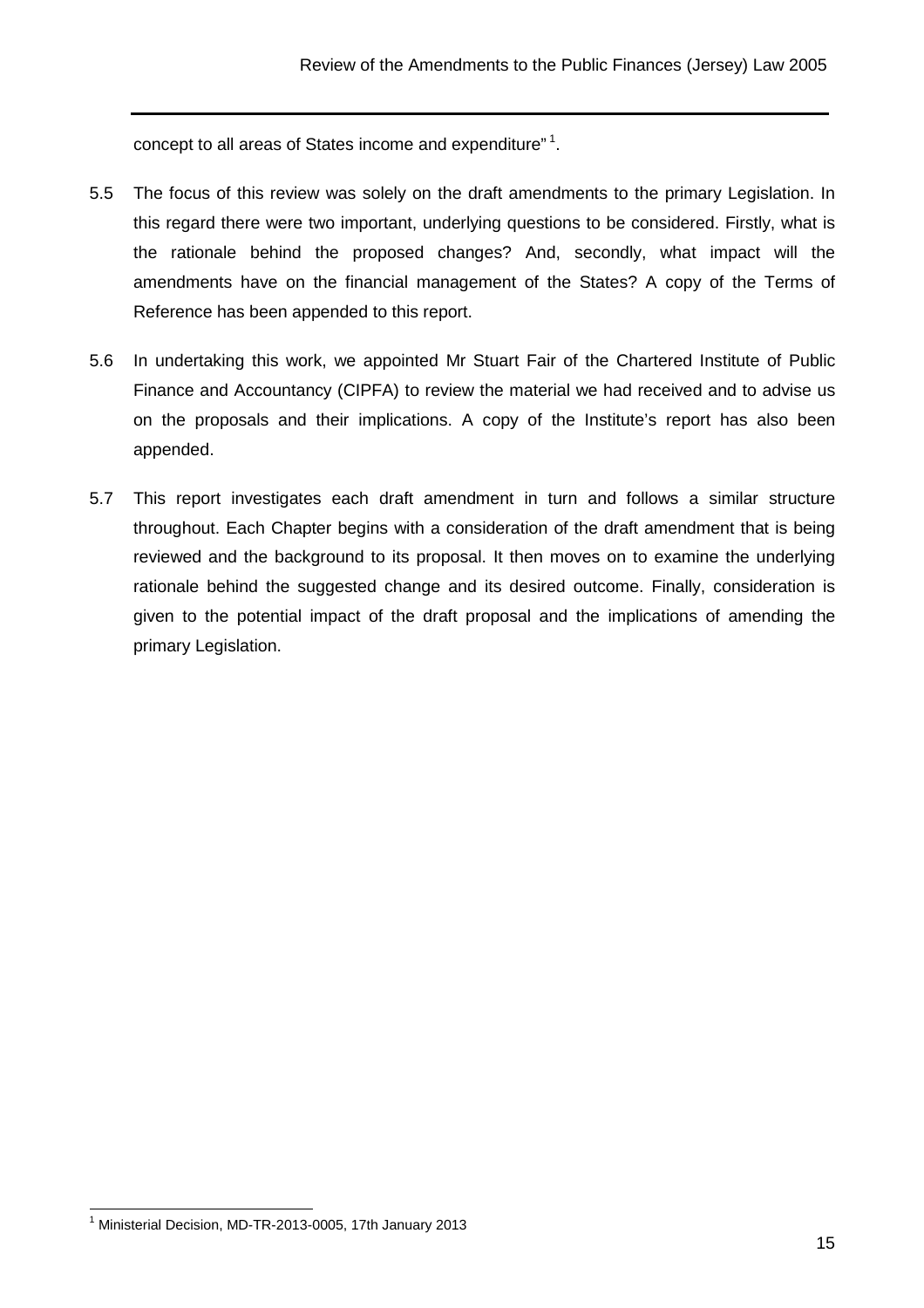## **6. ROLE AND REMIT OF THE TREASURER**

#### **PART 4: ARTICLES 13-15 OF THE DRAFT LAW**

#### The Proposed amendments

- 6.1 In regards to the role and remit of the Treasurer, the following amendments to the primary legislation have been proposed by the Minister for Treasury and Resources:
	- Article 13 To extend the current functions of the Treasurer to include responsibility for ensuring that financial systems are provided for the administration of public finances of Jersey and for monitoring compliance with the financial management standard set by the Treasurer.
	- Article 13 To introduce a new responsibility for the Treasurer "to advise the Council of Ministers upon the Public Finances of Jersey". This amendment builds upon the post's current reporting relationship to the Minister for Treasury and Resources.
	- Article 14 To expand upon the Treasurer's current role to report directly to the States if public money has been dealt with unlawfully and, if deemed necessary, to provide a written report on the matter. The amendment extends the kind of impropriety that the Treasurer may report to the States from a failure to comply with the Law to a failure to comply with a financial direction.
	- Article 15 To change the basis on which the Treasurer prepares the financial accounts of the States in line with appropriate and approved Accounting Standards. The amendment requires the Minister to lay details of the accounting standards that are being followed before the States.<sup>2</sup>

#### The Rationale

6.2 In response to a lack of positioning within the organisation, a key aspect of the former Comptroller and Auditor General's recommendations contained within his report "Public Finances (Jersey) Law 2005 – A review in the light of experience" was the strengthening of the role of the Treasurer. It is envisaged by the Minister for Treasury and Resources that the proposed amendments, set out above, will achieve just that. In order to consider the changes that are being proposed to the primary legislation, in regards to the role of the Treasurer, we will review each amendment in turn.

 $^2$  Ministerial Decision, MD-TR-2013-0005, 17th January 2013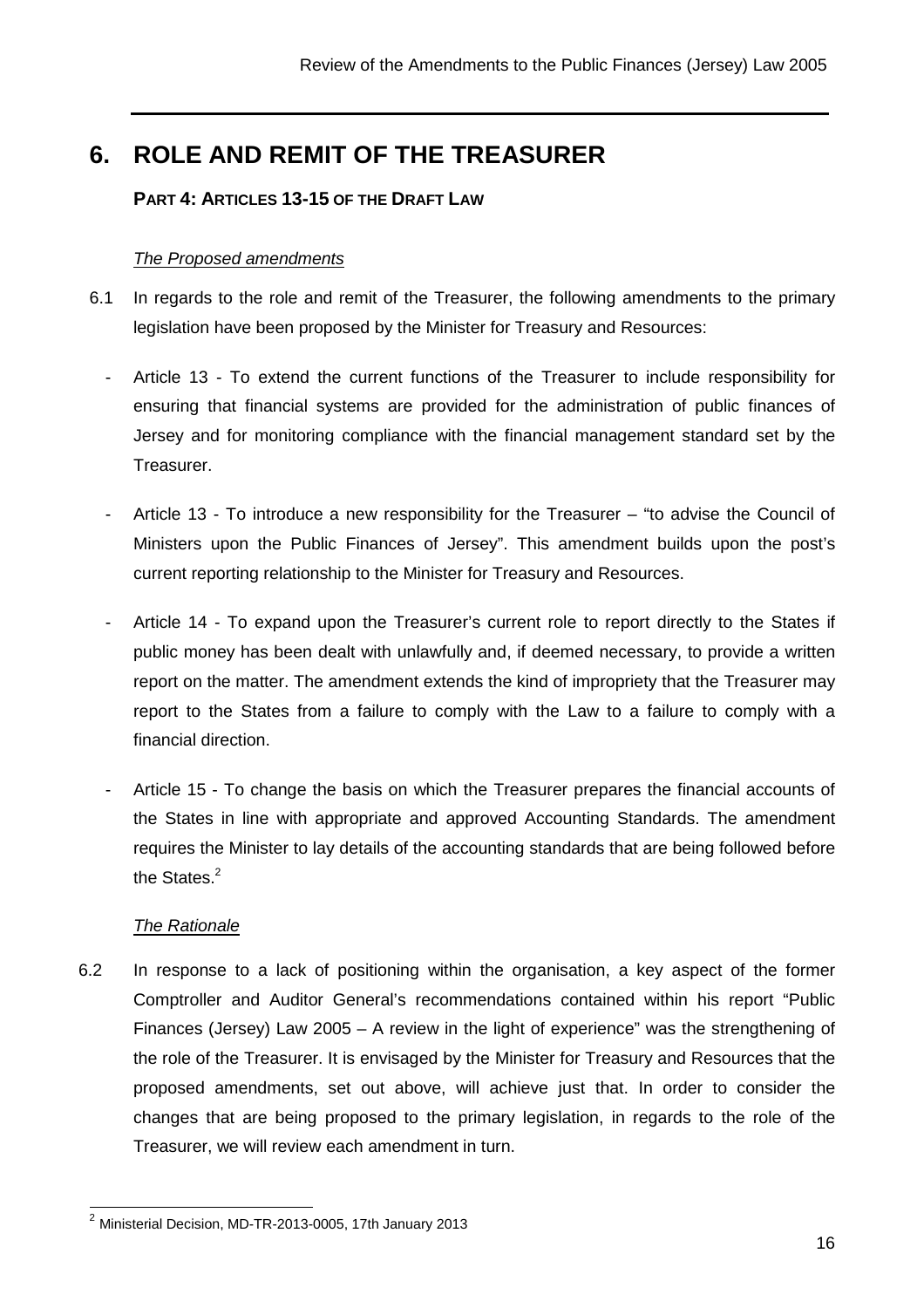#### **Article 13 – Duties of Treasurer**

#### **Financial Management Standards**

- 6.3 Article 28 of the principal law establishes the office of Treasurer of the States and details the roles and responsibilities attributed to that post. Currently, under the Public Finances (Jersey) Law 2005 the Treasurer of the States is responsible:
	- a) to the Minister , for the supervision and administration of the Law and of the public finances of Jersey; and
	- b) for ensuring the proper stewardship and administration of the public finances of Jersey.
- 6.4 This proposed amendment expands the detailed list of functions that fall mainly within the second of these duties, adding that "the Treasurer must ensure that financial systems are provided for administration of the public finances of Jersey and for monitoring compliance with the Financial Management Standards that the Treasurer is required to set for the administration of the public finances of Jersey<sup>33</sup>.

#### **Comments**

- 6.5 In the view of CIPFA, the setting out of Financial Management Standards within an organisation should be the responsibility of the Chief Financial Officer. It is for this reason they fully support the objective, in which it is believed, this amendment has been designed to achieve.
- 6.6 However, CIPFA is also of the opinion that, in order to reduce the risk of individual interpretation of what these standards should be, it is important that there is some reference to a baseline alongside the draft amendment. There is a concern, for example, that without a baseline of recognised Financial Management Standards the proposed amendment "allows the Treasurer to specify what the financial management standards should be and relies upon the professional ability of the individual". It has therefore been recommended that the words "prevailing best practice regarded as proper practice" be inserted after "financial management standards' in 28(3)(a) $^{\prime\prime}$ .
- 6.7 The former Comptroller and Auditor General stated his position on Article 28 within his report on the Public Finances Law 2005. For example, a concern was expressed that, although Article 28 places a responsibility on the Treasurer for setting financial management

<sup>&</sup>lt;u>。</u><br><sup>3</sup> P.73/2013, page 6

<sup>4</sup> CIPFA Report, page 21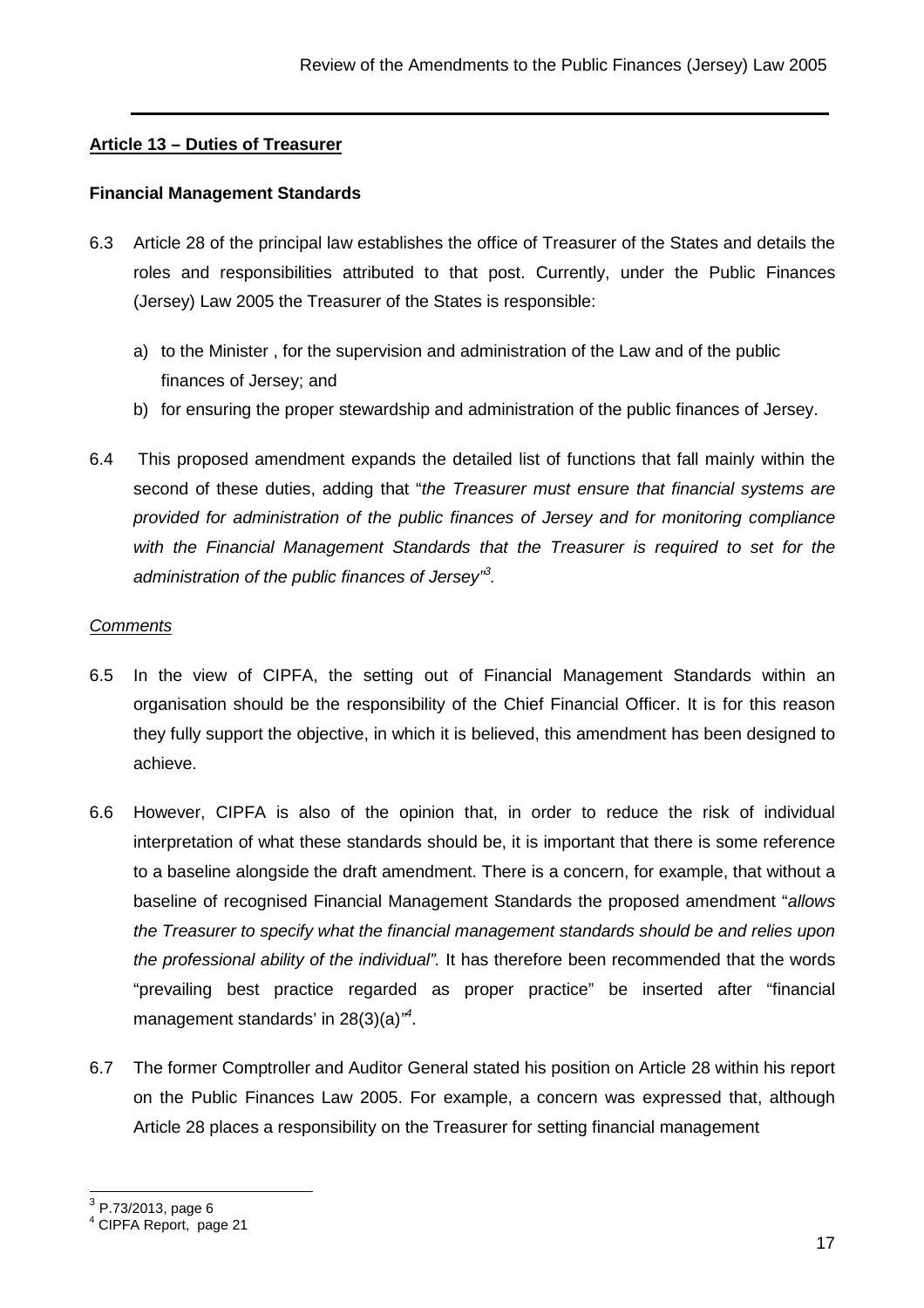standards, it does not specify how this should be done or how these standards and any related guidance should be distributed within the States.<sup>5</sup>

6.8 According to the Treasury and Resources Department, however, the purpose of the legislation is purely to place an obligation on the Treasurer to set the relevant standards not to specify how this must be done. Furthermore, we were advised that although the Minister was extremely keen to progress appropriate law changes in line with proposals suggested by the former C&AG, the Minister was not prepared to propose amendments where it was felt that the Law already reflected the views of the C&AG or where he believed that there was a misinterpretation of the existing provisions of the Law.

#### **KEY FINDING**

**6.9 Without reference to a baseline of recognised professional Financial Management Standards the proposed amendment relies too heavily on the professionalism of individuals.** 

#### **KEY FINDING**

**6.10 Clarity on what constitutes appropriate Financial Management Standards and appropriate Accounting Standards is required.** 

#### **RECOMMENDATION**

**6.11 The Minister for Treasury and Resources should not propose this amendment until a baseline of recognised professional Financial Management Standards has been established within the Draft Legislation.** 

#### **Advising the Council of Ministers**

- 6.12 During the Public Hearing with the Minister for Treasury and Resources we were informed that, as a means of strengthening the position of the Treasurer, it was being proposed that the Treasurer's duties be extended to include advising the Council of Ministers upon the public finances of Jersey.
- 6.13 When questioned regarding the rationale behind this proposal, the Treasurer provided the following explanation:

 5 Public Finances (Jersey) Law 2005 – A review in light of the experience, February 2010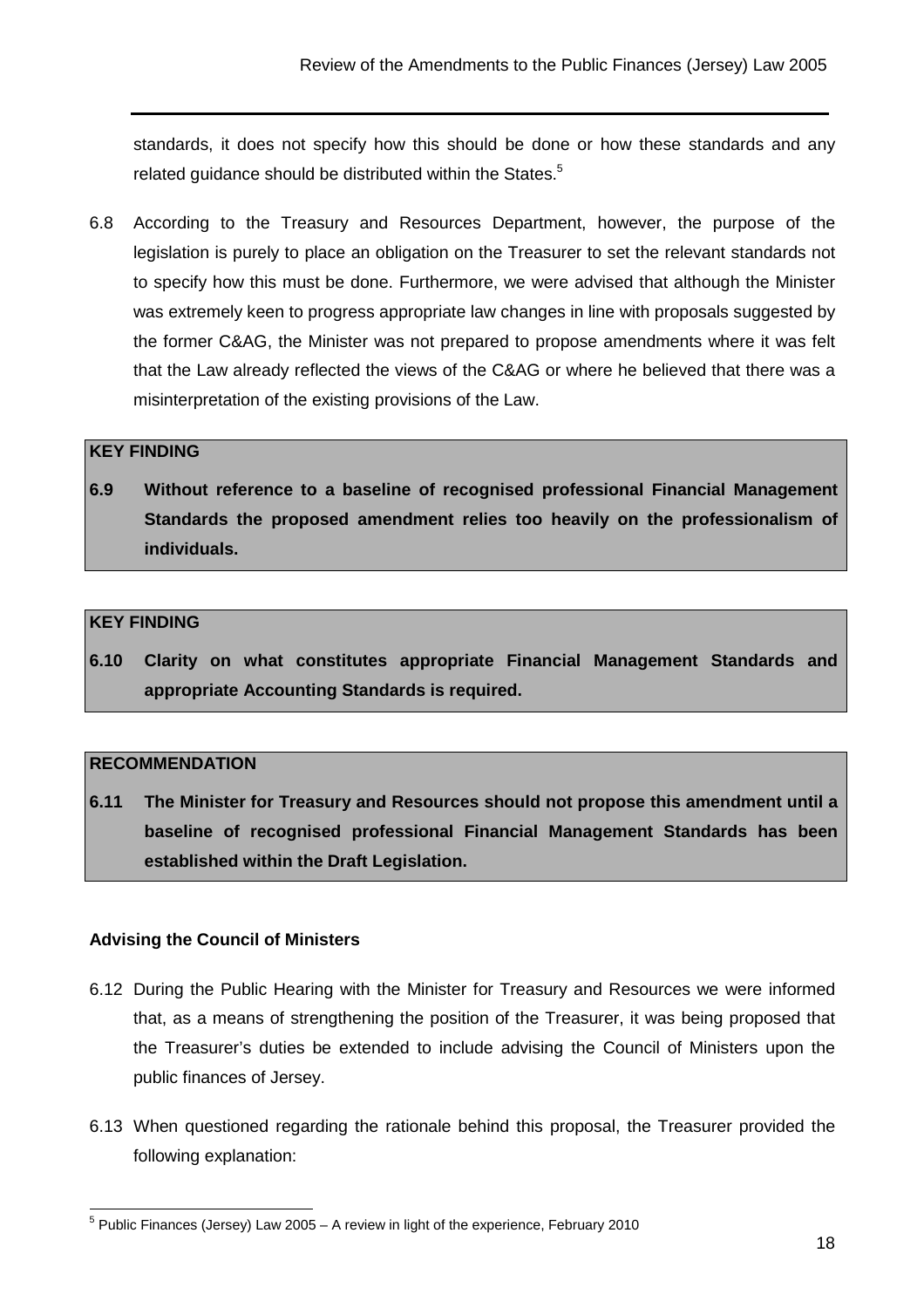"…this advice is required in support of the Council of Ministers because the Council of Ministers bring forward the Medium Term Financial Plan. So that is…why that change has been proposed".<sup>6</sup>

Under the new arrangements, the Council of Ministers (COM) is responsible for the preparation of the Medium Term Financial Plan (MTFP). It is therefore considered necessary that the Council receives financial advice and input directly from the Treasurer to ensure that the Plan's recommendations achieve the proper stewardship and administration of public finances<sup>7</sup>.

#### **Comments**

- 6.14 This proposed amendment raised many questions for the Panel during its review. Firstly, despite the assurance we received from both the Minister and Treasurer of the States, we found it difficult to comprehend the necessity to include such a provision within the law. Currently, as a matter of course, the Treasurer is invited to attend all Council of Ministers' meetings and to provide advice into those meetings on matters that have financial implications of significance. As well as being present for the aforesaid items, the Treasurer currently attends COM meetings to present, discuss and offer advice on Monthly, Quarterly and yearend Financial Reports. In particular, the Treasurer, as well as the Minister, provides financial advice and input on the following items of agenda:
	- Medium Term Financial Plan;
- Annual States Budget (which includes taxation issues);
- Additional requests from the Central Contingency;
- Financial Update Reports; and
- Any matter that has a financial implication of any significance.
- 6.15 The Treasurer is already responsible, therefore, for providing impartial advice to the COM on the Public Finances of Jersey, including the MTFP. Furthermore, the Primary Legislation is already very explicit that the role of the Treasurer of the States is independent. Article 30 is specific in that it states "The Treasurer may not be directed on how a function of the office of Treasurer is to be carried out<sup>18</sup>. In this regard, the proposed amendment will have no effect and the Treasurer will continue to offer advice in whatever form and to whom ever she wishes.

<sup>&</sup>lt;u>communisted in the matter communist metal</u><br>Interprist of the Treasury and Resources, Transcript, page 15

<sup>7</sup> Ministerial Decision, MD-TR-2013-0005, 17th January 2013

<sup>&</sup>lt;sup>8</sup> Public Finances (Jersey) Law 2005, Revised Edition, page 31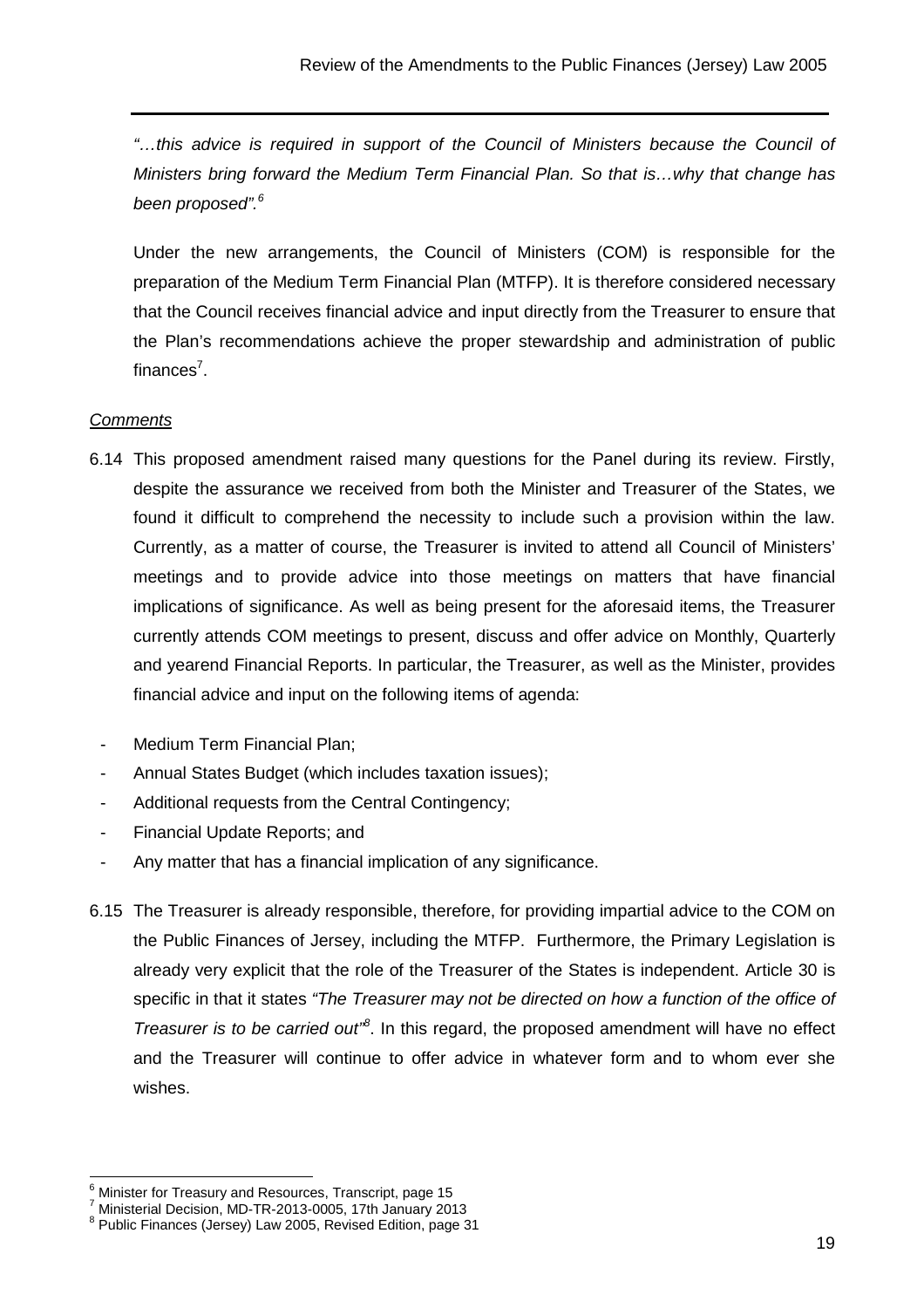#### **KEY FINDING**

### **6.16 The Treasurer already carries out a continuous advisory role with the Council of Ministers.**

6.17 Although the amendment would have little impact on the Treasurer's role itself, including such a provision so explicitly within the Law has caused some concern for the Chief Minister, as well as the Panel. For instance, as defined in the Employment of States of Jersey Employees (Jersey) Law 2005, "the Chief Executive Officer shall be the person under this Law as the Chief Executive to the Council of Ministers and Head of the Public Service<sup>;9</sup>. As such, the Chief Executive is ultimately accountable to the Council of Ministers to ensure that timely and accurate advice is provided at all times. The Treasurer, on the other hand, is responsible to the Minister for Treasury and Resources for the supervision of the administration of the public finances (Article 28 (2)). In this regard, the Chief Minister is of the strong opinion that these present arrangements should continue. In his written submission to the Panel, the Chief Minister stated:

"I believe that this single line of accountability to the Council of Ministers should remain in place. The Treasurer is always welcome to attend the Council of Ministers to provide advice on all financial matters. Any amendment to the Public Finances Law must not remove this single line of accountability". <sup>10</sup>

6.18 Our expert advisor from CIPFA also identified some concerns on the matter of accountability in regard to the proposed amendment:

"Whilst statute currently provides for the independence of the Treasurer and, if the amendment is adopted, a special advisory requirement to the Council of Ministers is created in statute, questions on accountability for the provision of the quality of such an advisory role may arise particularly if such advice conflicts with established organisation priorities or management direction set by the Chief Executive".<sup>11</sup>

6.19 We understand that, as well as offering advice and assistance to the COM on issues which affect the public finances of Jersey, the Treasury currently provides advice to Ministers, Assistant Ministers and Officers throughout the States on a frequent basis. As we recognised earlier on, if approved the Law amendment would not prevent the Treasurer from continuing to offer advice in this manner. However in the report provided to the Panel, CIPFA expressed

 9 Employment of States of Jersey Employees (Jersey) Law 2005

<sup>&</sup>lt;sup>10</sup> Chief Minister, Written Submission, 10th July 2013

<sup>&</sup>lt;sup>11</sup> CIPFA Report, page 25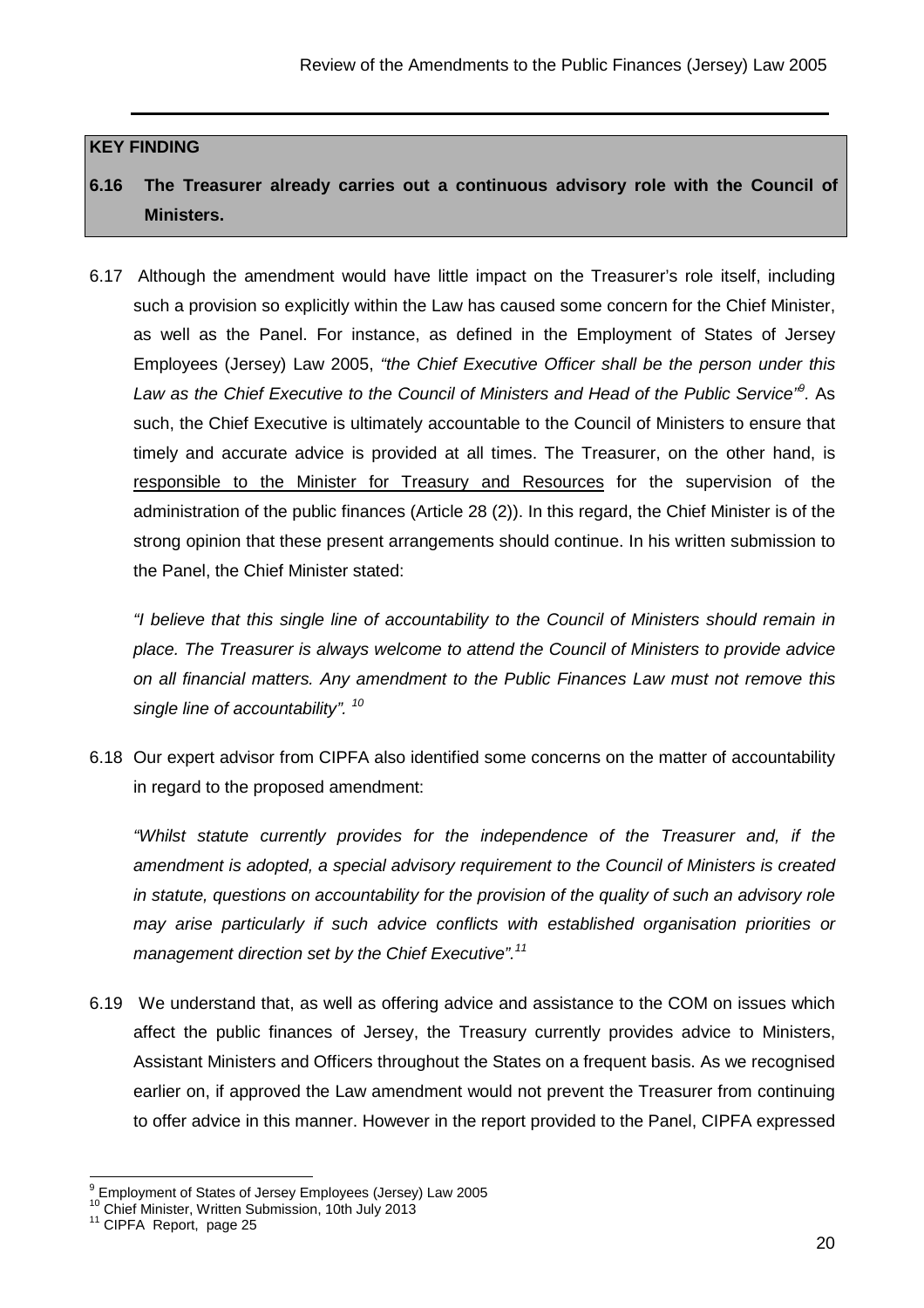some reservations about setting out such a duty in primary legislation that exclusively references the Council of Ministers. For example, we were advised that:

"an obligation forged in primary legislation to provide advice to a specific group such as the Council of Ministers may well create some conflict through how this line of reporting is perceived. Independence and being free from impairment in providing optimal advice is considered to be paramount and the opportunity to provide advice to all relevant stakeholders may not be seen to be available in this context".<sup>12</sup>

6.20 When we put this matter to the Chief Minister as a written question his response was as follows:

"The advice provided by the Treasurer to the Council of Ministers must always be seen as independent advice and any changes to the Public Finance Law should not be specific to the Council of Ministers".<sup>13</sup>

6.21 The Chief Executive's statement held a similar sentiment:

"The advice provided by the Treasurer to the Council of Ministers must be in the same context that the Treasurer provides independent and impartial advice to other Ministers, Departments and relevant bodies".<sup>14</sup>

#### **KEY FINDING**

- **6.22 The Chief Minister is of the view that there must only be one line of accountability to the Council of Ministers and that must be the Chief Executive as defined in the Employment of States of Jersey Employees (Jersey) Law 2005.**
- 6.23 During a Council of Ministers meeting on 22<sup>nd</sup> May 2013, it was agreed that the Minister for Treasury and Resources should seek legal advice from H.M. Attorney General regarding the implications for the relationship between the Chief Minister's and Treasury and Resources Departments at Chief Officer level, as well as for the reporting line to the Council of Ministers. We therefore requested this information from the Treasury and Resources Department and were provided with the following comments from the Attorney General:

 "I do not consider the proposed change to the Public Finances Law to be prejudicial. It underlines the role of the Treasurer in relation to the public finances of Jersey (which is

j

 $^{12}$  CIPFA Report, page 24

<sup>&</sup>lt;sup>13</sup> Chief Minister, Written Submission, 10th July 2013

<sup>&</sup>lt;sup>14</sup> Chief Executive, Written Submission, 10th July 2013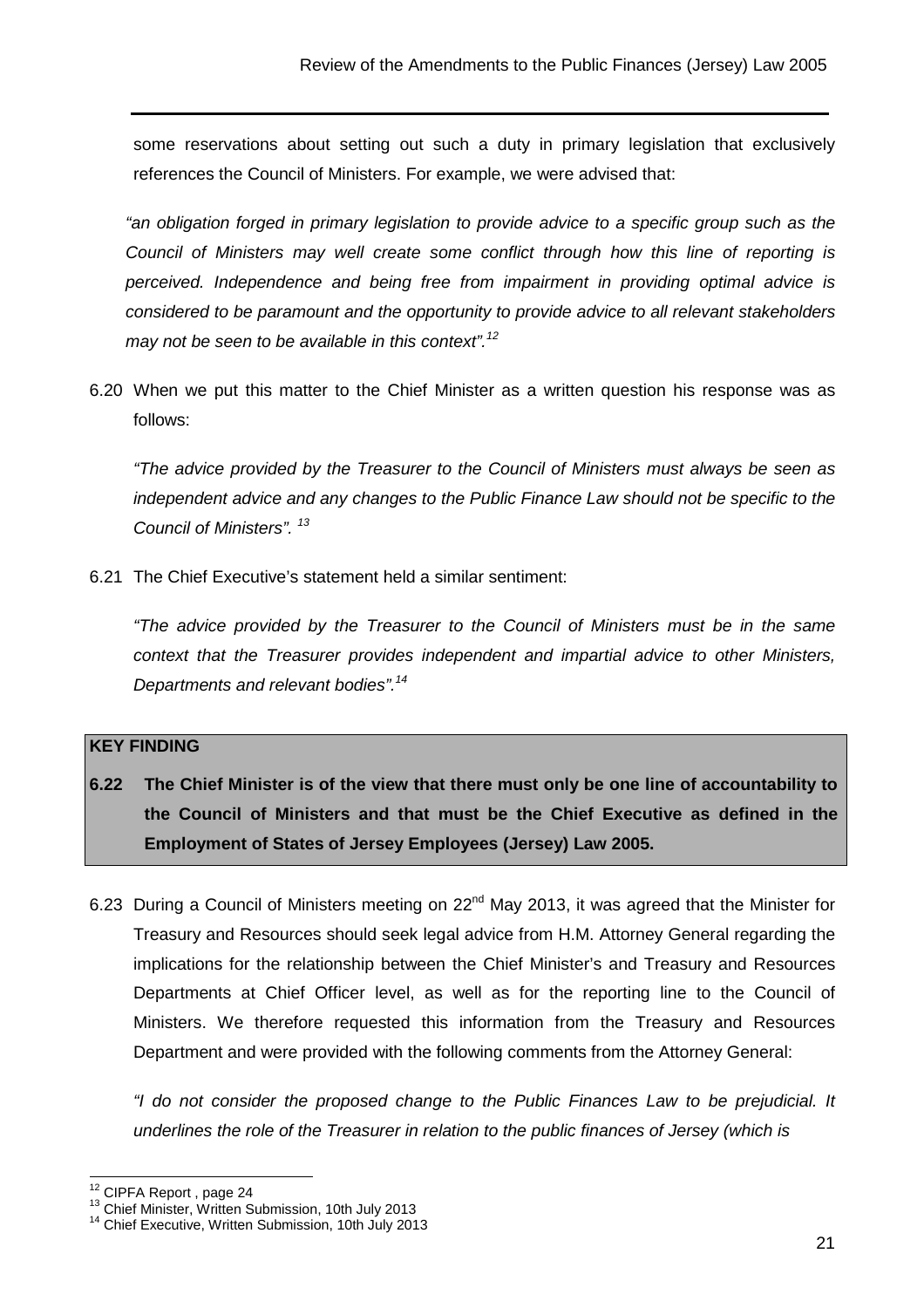already firmly in place) and provides an explicit statutory nexus between the Treasurer of the States and the Council of Ministers".

He also added:

 "Insofar as it is a legal matter, I do not think the proposed change is detrimental to the relationship between the Chief Minister's Department and the Treasury Resources Department at either Ministerial or Chief Officer level. At a policy/operational level, others may be in a better position to comment."<sup>15</sup>

6.24 The rationale provided by the Treasurer and the Minister for Treasury and Resources for proposing this draft amendment does not seem to justify the need to include such a provision within primary legislation. The fact that the Council of Ministers is now responsible for the preparation of the MTFP has no impact on the Treasurer's role that is already enshrined within Legislation. For example, in 2011 the States agreed to amend Article 28 (3) of the Public Finances Law to reflect the new financial planning process. For instance, the Law currently states that it is the responsibility of the Treasurer "to advise on the preparation of a medium term financial plan and on the appropriation and budget process for each financial year".<sup>16</sup> Furthermore, as we have highlighted above, the Treasurer already performs the duty which the amendment is suggesting.

#### **KEY FINDING**

**6.25 The rationale provided by the Minister for Treasury and Resources for proposing a new responsibility for the Treasurer does not seem to justify the need to include such a provision within Legislation.** 

#### **KEY FINDING**

**6.26 The primary Legislation already specifies that the Treasurer is responsible for advising on the preparation of the Medium Term Financial Plan.** 

#### **KEY FINDING**

**6.27 An obligation forced in primary Legislation to provide advice to a specific group such as the Council of Ministers may create conflict through how this reporting is perceived. Any advice provided by the Treasurer to the Council of Ministers must remain to be seen as independent.** 

 $15$  Letter received from the Treasurer of the States, 19<sup>th</sup> July 2013

<sup>&</sup>lt;sup>16</sup> Public Finances (Jersey) Law 2005, Revised Edition, page 30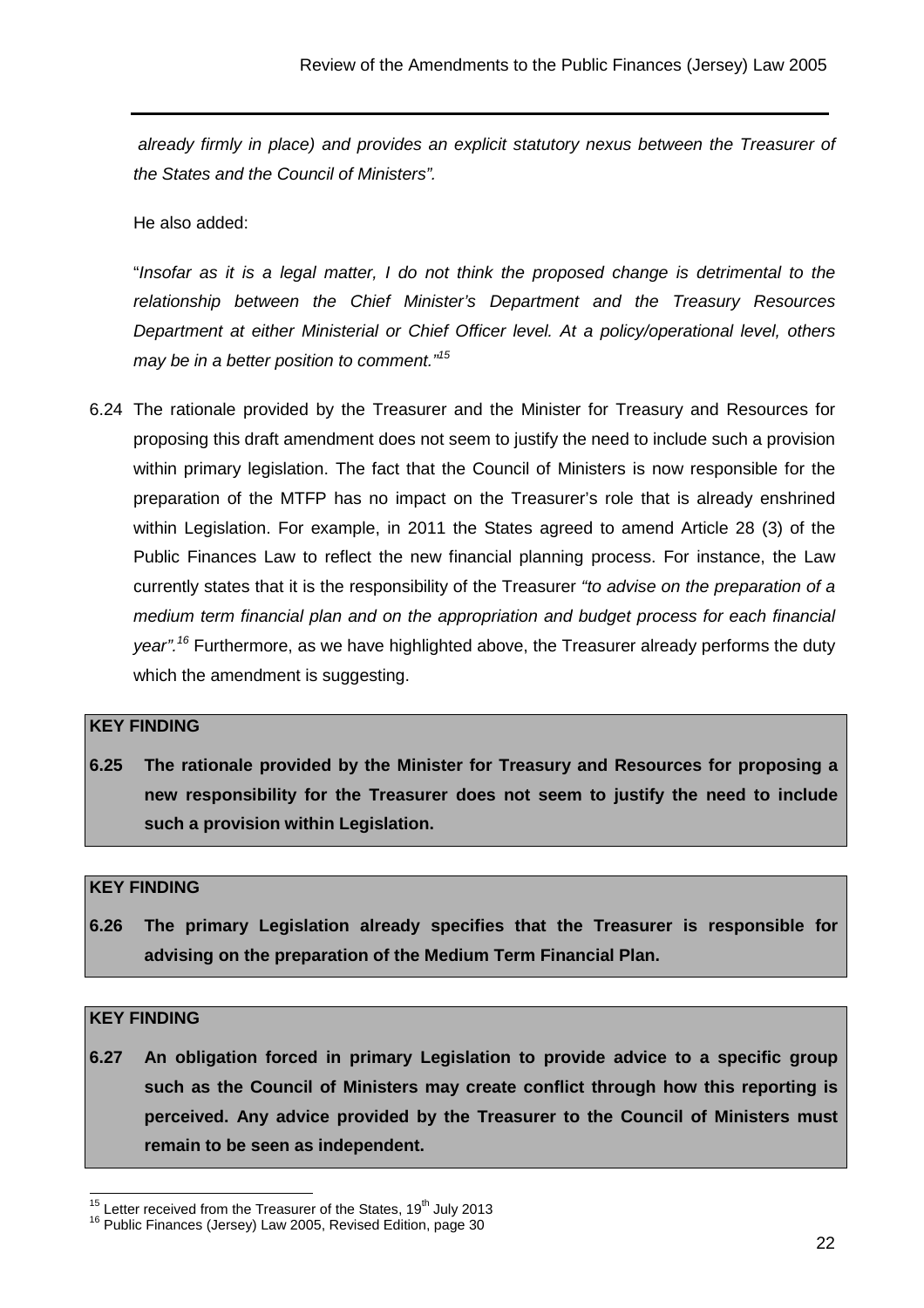#### **RECOMMENDATION**

**6.28 The Minister for Treasury and Resources should not propose that the provision for the Treasurer to advise the Council of Ministers on the Public Finances of Jersey is included within primary Legislation.** 

#### **Article 14 – Reporting of unlawful financial management**

6.29 Article 30 of the principal Law already establishes the independence of the Treasurer – that is, that the Treasurer may not be directed on how a function of the office of Treasurer is to be carried out. Article 14 proposes an extension to the Treasurer's role which empowers the Treasurer to report directly to the States if public money has been dealt with unlawfully and it has not been possible to correct the situation. The amendment further details the circumstances in which the Treasurer may report to the States.

#### **Comments**

- 6.30 At a Corporate Management Board meeting on  $7<sup>th</sup>$  May 2013, concerns were raised by some Members that this amendment might cause the conditions in which a Treasurer could abuse the provision to report all trivial incidents to the States. However, the Treasurer assured the Board that such a situation was unlikely, particularly as the Comptroller and Auditor General would "act as counterweight to prevent this from occurring". For example, the draft amendment states that the Treasurer may report to the States but only after consultation with the  $C&AG<sup>17</sup>$ .
- 6.31 CIPFA raised no concerns or issues about this proposal within its analysis of the draft amendments but rather acknowledged its potential benefits:

"Having considered each aspect of the proposed amendment we would be of the view that the proposed change further strengthens compliance requirements and reporting options available to the Treasurer. The requirements to involve the Comptroller and Auditor General prior to written reporting on malpractice/unlawful management of finances would also be considered to be good practice."<sup>18</sup>

#### **KEY FINDING**

**6.32 The Panel supports the proposal to expand upon the Treasurer's current role to report directly to the States if public money has been dealt with unlawfully. It is felt** 

 $17$  Corporate Management Board, Record of Meeting, 7th May 2013

<sup>&</sup>lt;sup>18</sup> CIPFA Report, page 27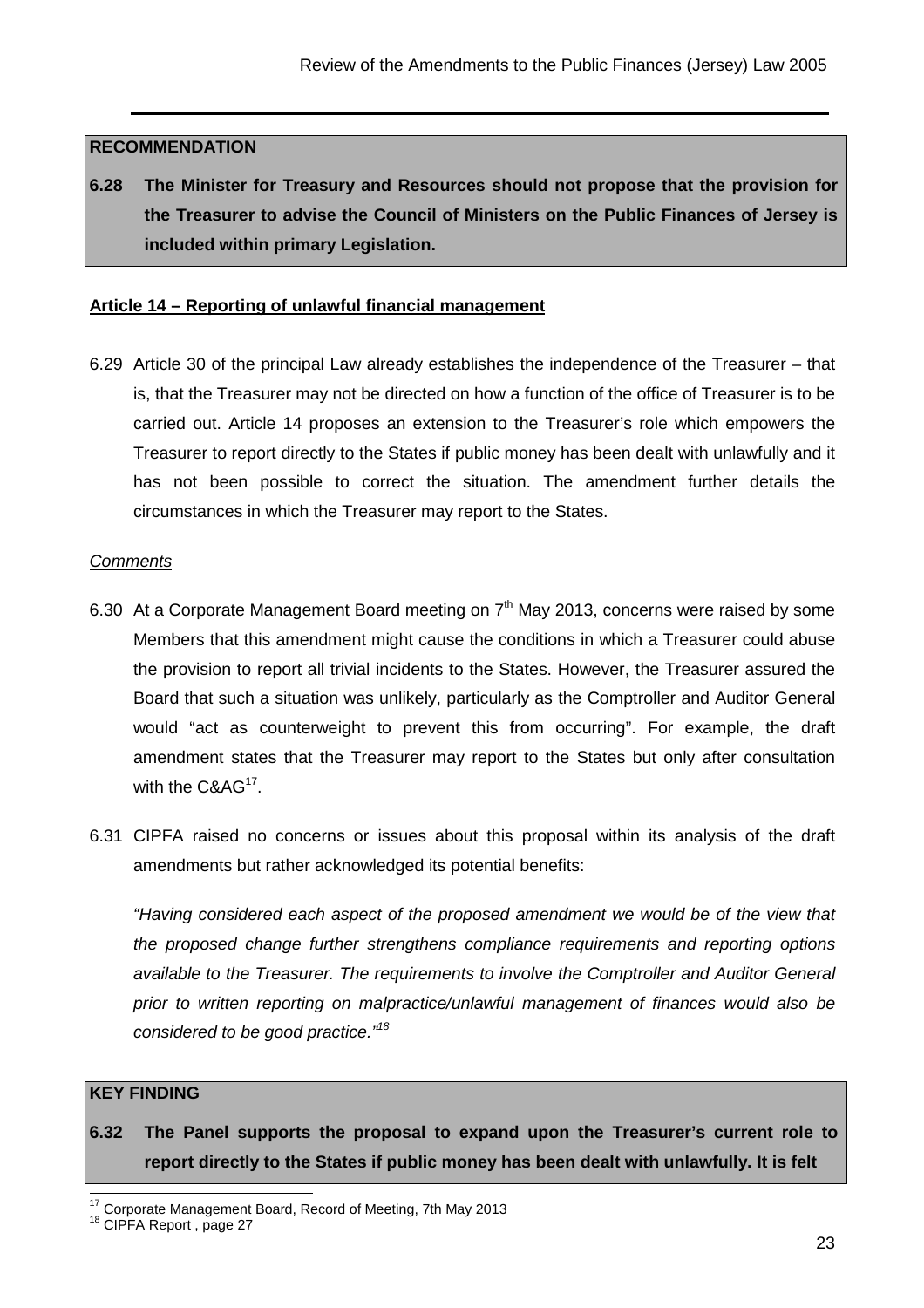**that the proposed change will further strengthen compliance requirements and reporting options available to the Treasurer.** 

#### **Article 15 – Accounting Standards**

- 6.33 Draft Article 15 amends Article 32 of the principal Law. Currently the Law requires the Treasurer to prepare an annual financial statement of the accounts of the States, and to do so in accordance with GAAP and prescribed accounting standards. The draft amendment, however, proposes that the accounts are prepared in accordance with accounting standards issued by the Treasurer, with the Minister's approval.
- 6.34 The Minister for Treasury and Resources provided two reasons as to why this amendment has been proposed. Firstly, it was recognised that the requirement to prepare accounts in accordance with both GAAP and prescribed accounting standards was incorrect. According to the Minister, "these should be alternatives, not cumulative". Secondly, it was agreed that accounting standards are specialist standards and therefore unsuited for inclusion in legislation. Nevertheless, they must remain readily accessible to States Members and the public and for this reason the draft amendment also requires the Minister to lay the accounting standards before the States.

#### **Comments**

6.35 Similar to the last draft amendment we reviewed, CIPFA fully agrees with the principles contained within this amendment and the rationale behind its proposal. The report from CIPFA provided the following summary:

 "This amendment imports the appropriate flexibility to adopt proper or best practice as standards can change relatively quickly over time – flexibility is needed and this amendment provides it. Indeed the correction by way of transfer before Capital and Revenue headings to ensure compliance is, in our view, necessary."<sup>19</sup>

6.36 As part of the evidence gathering stage of our review, the Comptroller and Auditor General was invited to submit comments to the Panel in regards to the draft amendments. Within the written submission that was presented to the Panel, the Comptroller and Auditor General made some observations on the proposed amendments. For example, she commented:

 "Standards setters promulgate 'Accounting Standards'. The 'accounting standard' issued by the Treasurer will provide for application of such standards with modifications and

<sup>&</sup>lt;sup>19</sup> CIPFA Report, page 28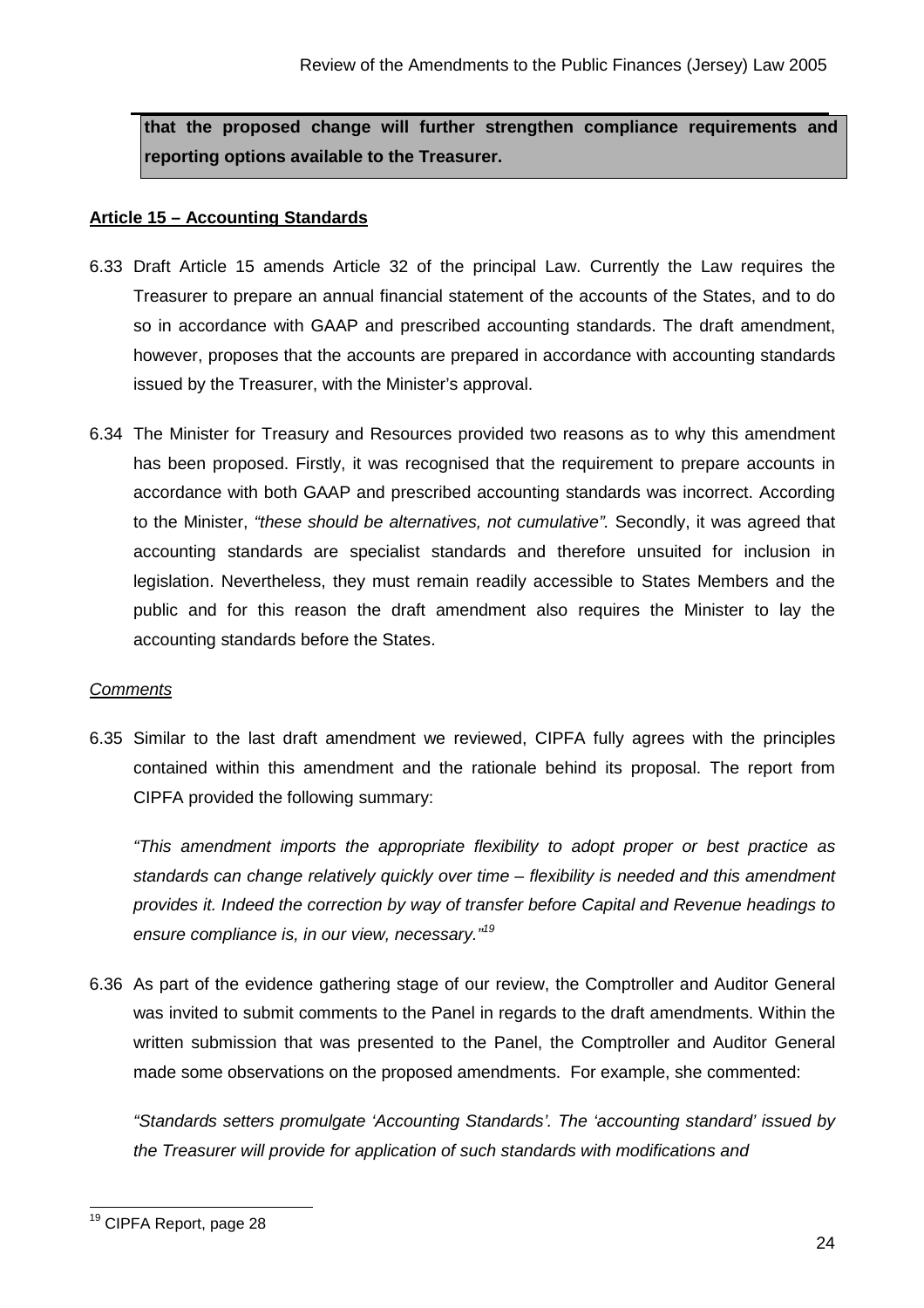adaptations appropriate to the public sector in Jersey. The term 'proper practices' (used in the legislation for local government in England) would be more appropriate<sup>, $20$ </sup>.

#### **KEY FINDING**

**6.37 The Panel agrees with the principles contained within draft Article 15 and the rationale behind its proposal.** 

#### **KEY FINDING**

**6.38 The term 'proper practices' would be more appropriate than the term 'Accounting Standards', which has been proposed in draft Article 15.** 

#### **RECOMMENDATION**

**6.39 The Minister for Treasury and Resources should amend draft Article 15 by inserting 'proper practices' in order to address the issue raised by the Comptroller and Auditor General.** 

 $^{20}$  Comptroller and Auditor General, Written Submission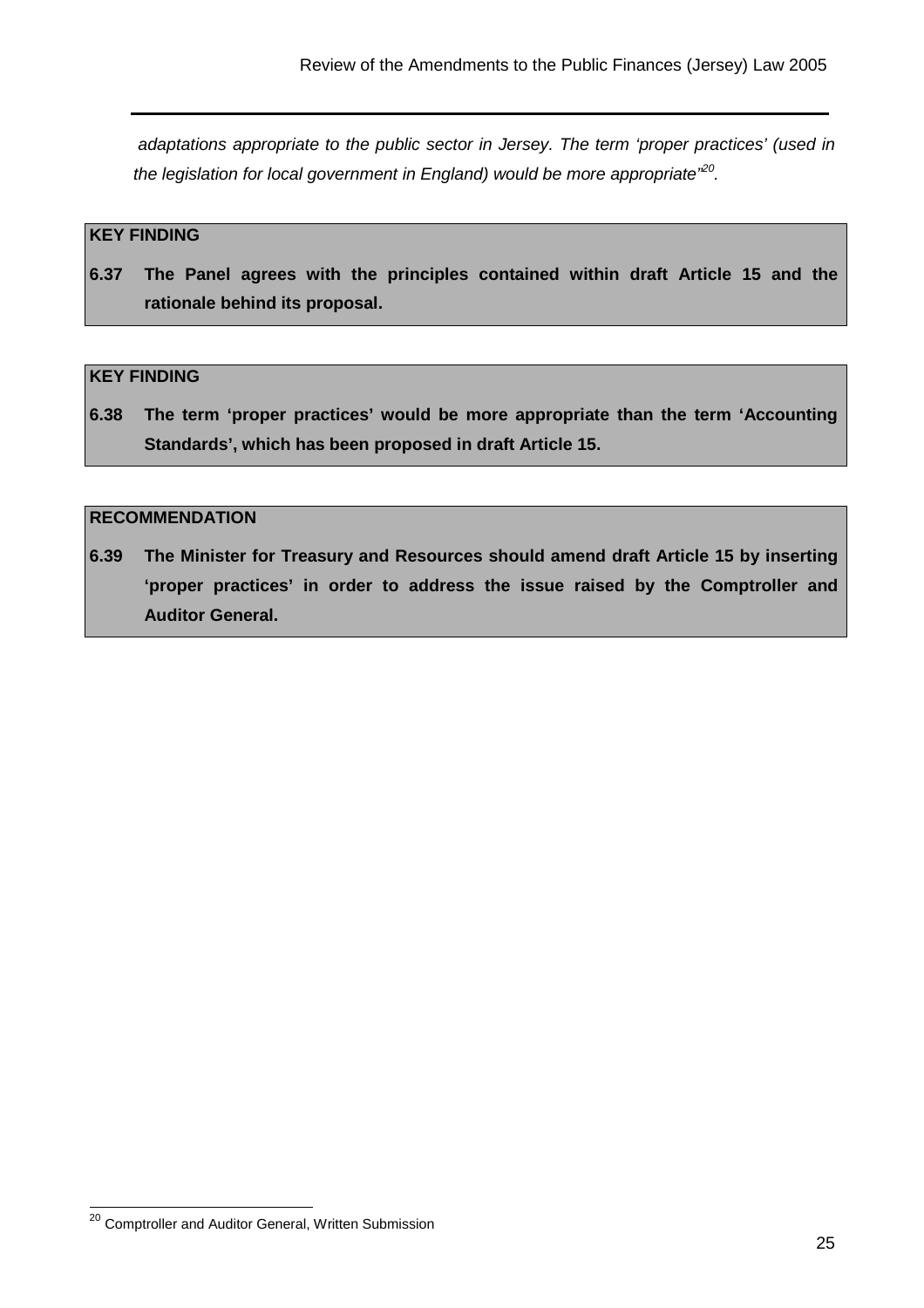## **7. MTFP AND HEADS OF EXPENDITURE**

#### **PART 3: ARTICLES 9-12 OF THE DRAFT LAW**

#### The Proposed amendments

- 7.1 The Minister for Treasury and Resources has proposed significant changes to two main Parts of the primary Legislation, that will be discussed within this chapter:
- Permitted Variations of Heads of Expenditure; and
- Variations of Medium Term Financial Plan
- 7.2 Firstly, it has been proposed that Articles 17 and 18 of the principal Law are amended to allow the Minister for Treasury and Resources to approve the transfer of funds between all heads of expenditure (capital and revenue) for any reason. All such transfers would need to be approved by the Minister or by any other person responsible for the States Fund Body that is both relinquishing and receiving the funds. A reference back to the States is not obligatory for the reallocation of such funds. Furthermore, the amendment would also allow transfer between capital and revenue expenditure in order to comply with accounting practices.
- 7.3 Secondly, in regards to the restriction of amendment to the Medium Term Financial Plan (MTFP), the Treasury are proposing to permanently reinstate the facility with enables an additional funding request to be bought to the States (previously referred to as 11(8) funding requests). This amendment includes provision for the Council of Ministers, on the recommendation of the Minister for Treasury and Resources, to take a proposition to the States. In order to do this however, the Council has to be able to justify that there is an "urgent need" for expenditure and that the expenditure cannot reasonably be funded out of existing heads of expenditure or contingency expenditure.
- 7.4 As with all propositions that are bought to the States, the final decision as to whether the request should be approved lies with the Assembly itself.

#### **Article 12 - Permitted Variations of Heads of Expenditure**

#### The Rationale

7.5 In June 2011, Draft Public Finances (Amendment No.3) (Jersey) Law 201- (P.97/2011) was brought to States which, among other things, proposed a general tightening of the provisions that allow variations in heads of expenditure, from those allocations agreed in the Medium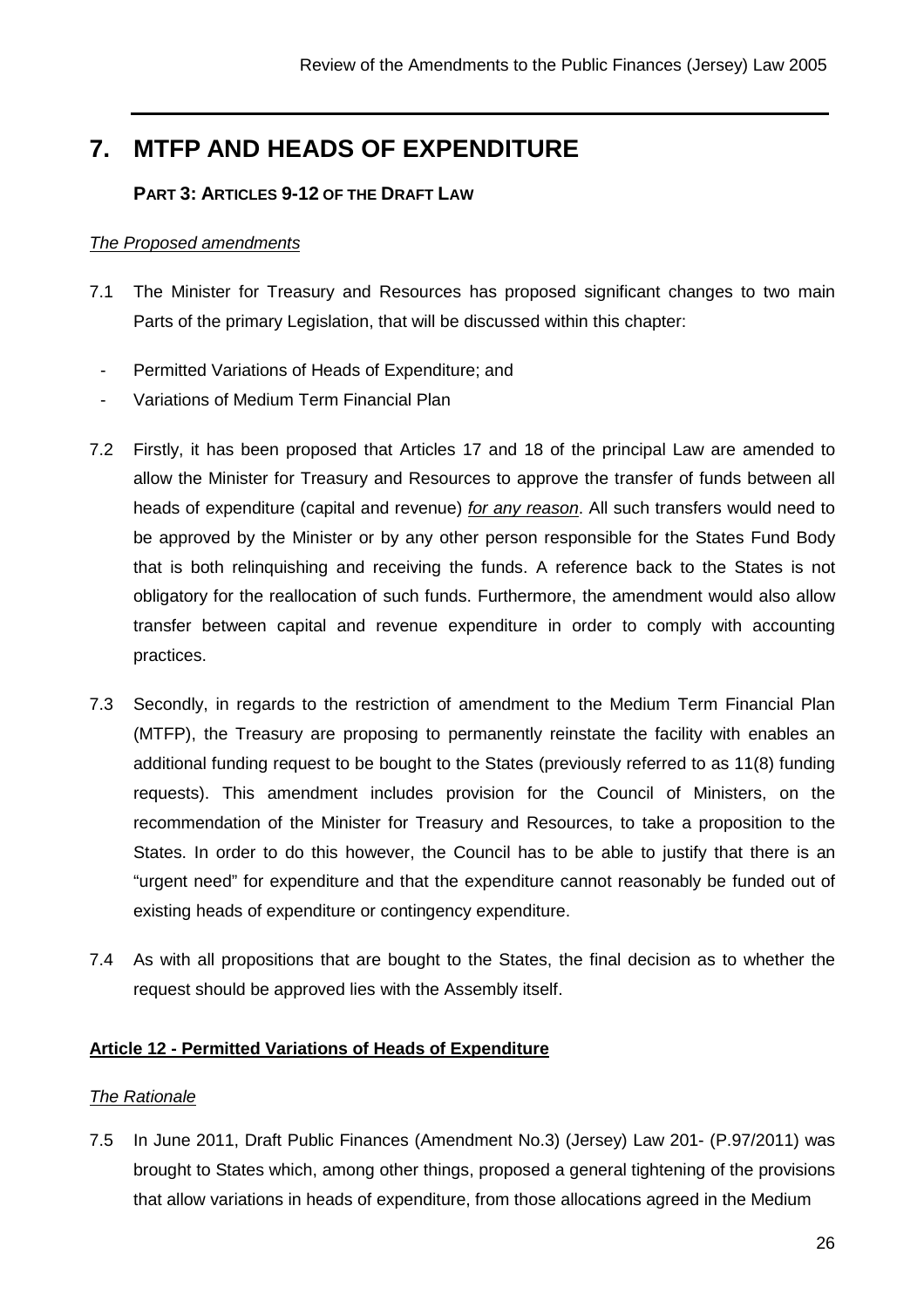Term Financial Plan and Annual Budgets. These particular proposals were subsequently approved by the States.

7.6 However, according to the Minister for Treasury and Resources, "experience has shown that it is necessary for more flexibility within the rules"<sup>21</sup> and it has therefore been suggested that the Law is amended to allow the Minister greater flexibility to approve the movement of existing funds between heads of expenditure, without States approval.

#### **KEY FINDING**

**7.7 It has been proposed that Articles 17 and 18 of the principal Law are amended to allow the Minister for Treasury and Resources to approve the transfer of funds between all heads of expenditure for any reason.**

#### **Comments**

- 7.8 The former Comptroller and Auditor General, in his report "Public Finances (Jersey) Law 2005 – A review in the light of experience", generally supported the concept of being able to vary expenditure approvals. At the same time, however, he strongly objected to the provision being used to deal with overspends after the end of a financial year $^{22}$ .
- 7.9 This particular issue, raised by the former C&AG, is similar to the concerns held by the Panel in regards to the draft amendment. For example, without the requirement to gain States approval for a transfer of funds between heads of expenditure there is a possibility that unutilised money could be used to cover overspends within Departments. Furthermore, there is also a worry that the unlimited ability of Accounting Officers to transfer existing funds between Departmental Expenditure and Income Headings will significantly weaken the benefits or the rigour and structure of the Medium Term Financial Plan<sup>23</sup>. The question must therefore be asked of whether there should be sensible limits on both the Ministers and Treasury Ministers' abilities to relocate funds or spend contingencies without reference back to the States for approval.
- 7.10 In response, the Minister acknowledged the concerns raised but felt that with a 'tough' Treasury and Resources Minister in place no such issues should arise $24$ :

  $^{21}$  P.73/2013, page 5

P. 13/2013, page 3<br>
22 Public Finances (Jersey) Law 2005 – A review in light of the experience, February 2010, page 30

<sup>&</sup>lt;sup>23</sup> CIPFA Report, page 17

<sup>&</sup>lt;sup>24</sup> Minister for Treasury and Resources, Transcript, page 37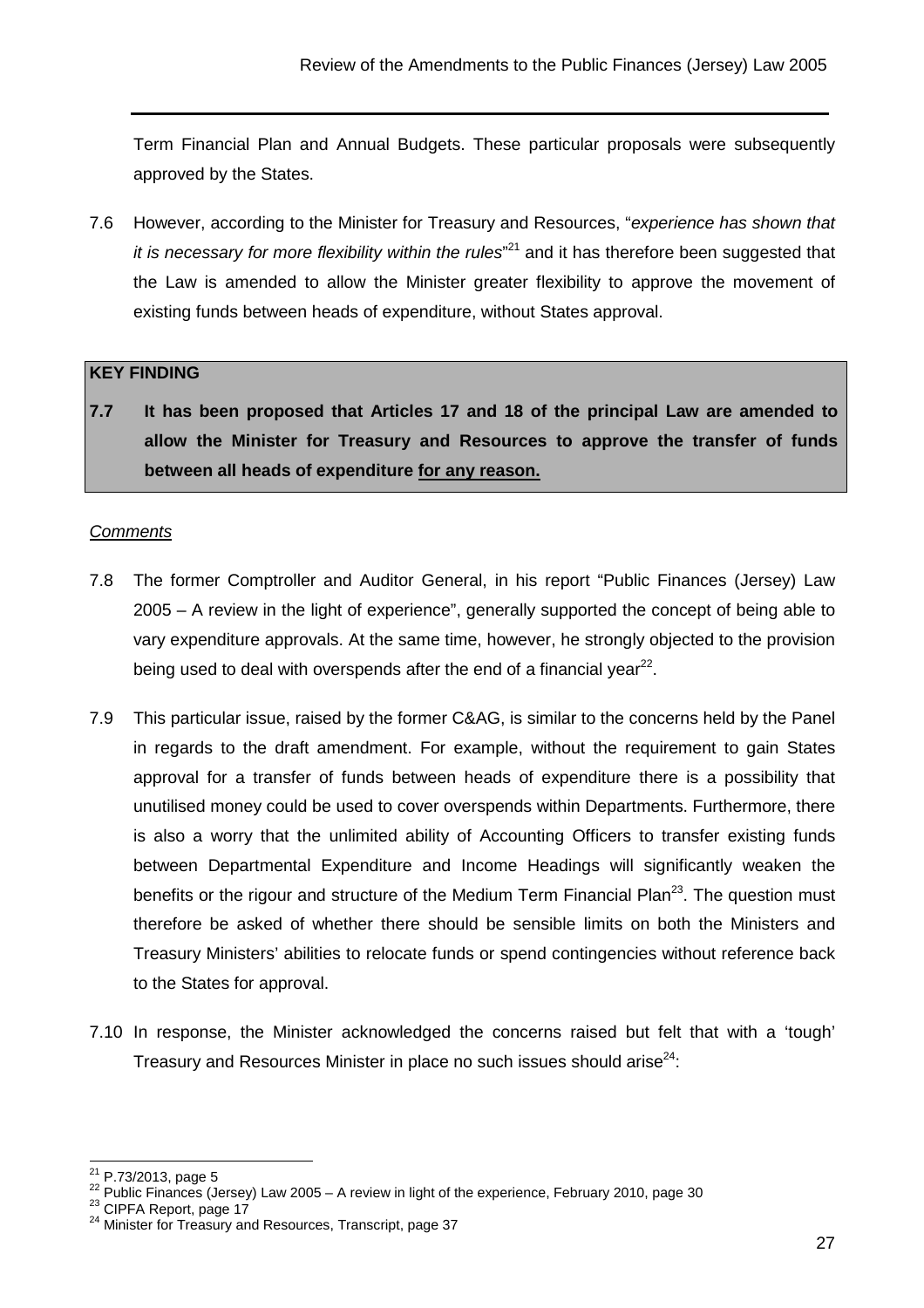"They have to get passed the Minister. You have to get passed the Minister for Treasury and Resources. A transfer ahead of expenditure is only possible on the signature of the Minister who is advised by the Treasurer. I do not sign any ministerial decision without formal advice from the Treasurer. So you have to get ... so an overspending department, if one exists, first of all the default is ... this is not envisaged to deal with reckless overspends".<sup>25</sup>

- 7.11 In addition, the Treasurer advised the Panel that the Financial monitoring and reporting to the Council of Ministers had been improved and now happens on a regular quarterly basis. This has apparently resulted in the earlier identification of potential overspends and ensured that mechanisms are in place to deal with them during the course of the year. All transfers between heads of expenditure and contingency will continue to be reported to the States in the 6 monthly Budget Management Report.<sup>26</sup>
- 7.12 As part of the States approval of Departmental Net Expenditure Limits in the MTFP for 2012- 2015, all States Members received a Departmental Annex which provided greater detail of individual States Departments allocations at objective level and incorporated CSR savings for the years 2013-2015. In this regard we were advised that, although Accounting Officers are able to move around funds at an objective/subjective level, at the end of 2013 they will be required to report against the original detailed allocations produced in the MTFP Annex in the 2013 Annual Accounts document. According to the Minister, this obligation will remove any uncertainty among States Members as to how Department's annual allocations are distributed.
- 7.13 Although these added controls are welcomed, it is CIPFA's considered view that "reporting on Budget Transfers do not occur within a sufficient proximity of time to the actual decision to transfer Budget to afford adequate scrutiny to take place"<sup>27</sup>. The advice we have received from our advisor in regards to this particular draft amendment raises considerable doubt as to its purpose and necessity. The comments provided strongly indicate a lack of support regarding this proposed change. We would therefore like to draw your attention to some of those issues raised, within our own report.

#### **KEY FINDING**

j

**7.14 Reporting on Budget transfers does not occur within a significant proximity of time to the actual decision to transfer funds in order to allow Scrutiny to take place.** 

 $^{25}$  Minister for Treasury and Resources, Transcript, page 39

<sup>26</sup> Minister for Treasury and Resources, Written Submission, page 7

<sup>&</sup>lt;sup>27</sup> CIPFA Report, page 18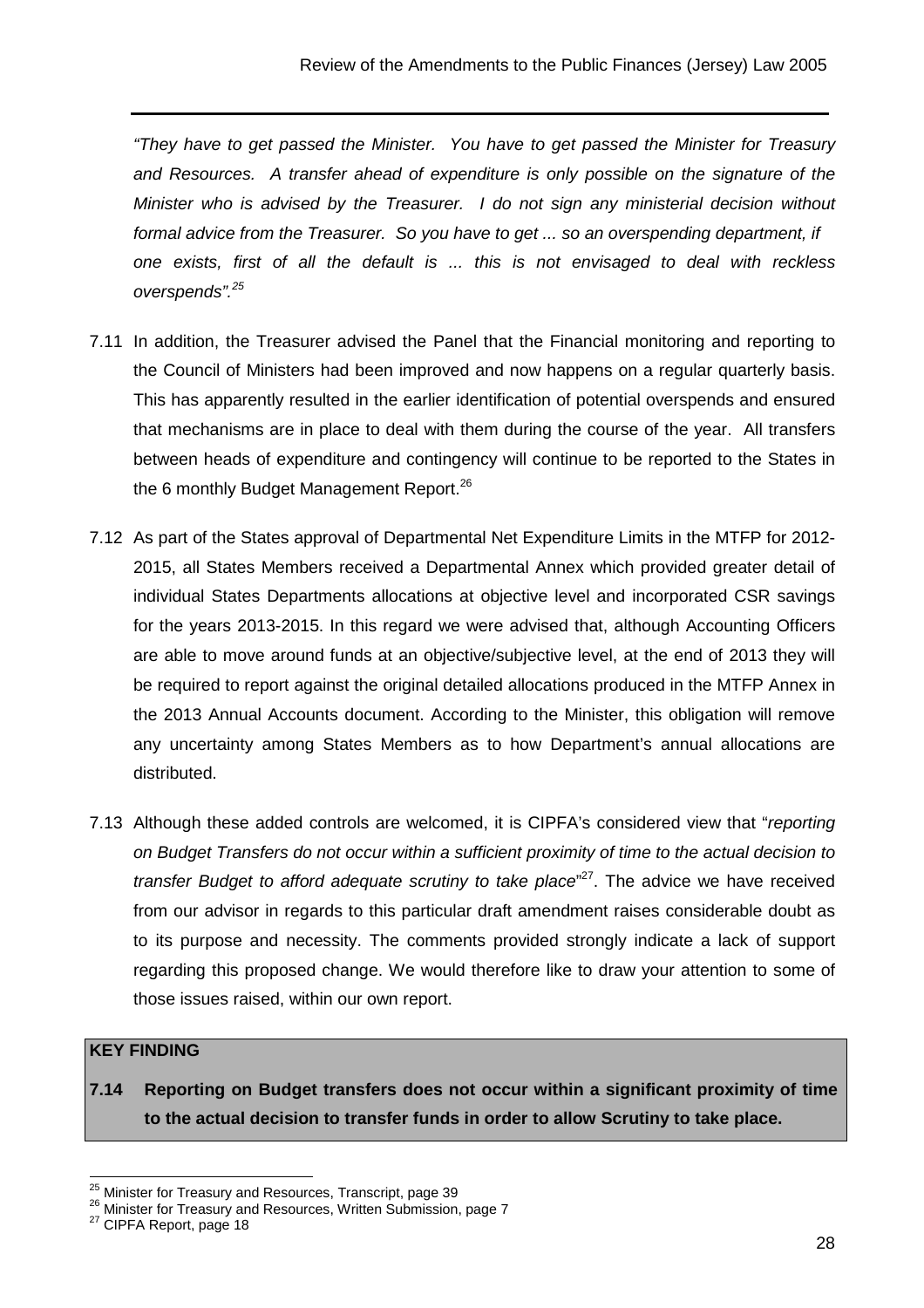7.15 The added flexibility that this draft amendment would award to Departments is an obvious concern. In this regard CIPFA made the following comments:

"We understand that Chief Officers have significant virement capability with authority to move budgetary resources between subjective service headings without approval of the States. This potentially unlimited operational service virement capability which already exists coupled with the impact of the draft proposal will allow a level of in year flexibility which we have not seen amongst organisations we have worked with".<sup>28</sup>

7.16 It was further added:

"Notwithstanding the component which allows accounting practice compliance between heads of capital and revenue expenditure we do not fully grasp the underlying rationale for this amendment. Indeed we believe that the inherent flexibility which will be available to Chief Officers and Ministers may have the potential to undermine the rigour of the Medium Term Financial Plan if budgetary resources can be moved about with impunity and/or transferred to contingency "for any reason".

#### **KEY FINDING**

**7.17 The unlimited ability to transfer funds within a Department, which already exists, coupled with the impact of the draft amendment will allow levels of in year flexibility that CIPFA has never encountered previously.** 

#### **KEY FINDING**

- **7.18 The inherent flexibility which will be available to Chief Officers and Ministers may have the potential to undermine the rigour of the Medium Term Financial Plan if budgetary resources can be moved about with impunity and/or transferred to contingency "for any reason".**
- 7.19 When the States approved the amended Article 18 during its debate of P.97/2011 it was on the premise that there needed to be greater control of States spending. The Minister for Treasury and Resources recognised the benefits of a stricter approach when he told Members "new Article 18 permits variations of heads of expenditure and this in order to ensure improved financial discipline and accountability; there will be fairly limited ability to move funds around. This Article highlights where transfers can be made<sup> $29$ </sup>. Again, it is

 $\overline{\phantom{a}}$ <sup>28</sup> CIPFA Report, page 17

<sup>&</sup>lt;sup>29</sup> Hansard Transcript, 19th July 2011, page 75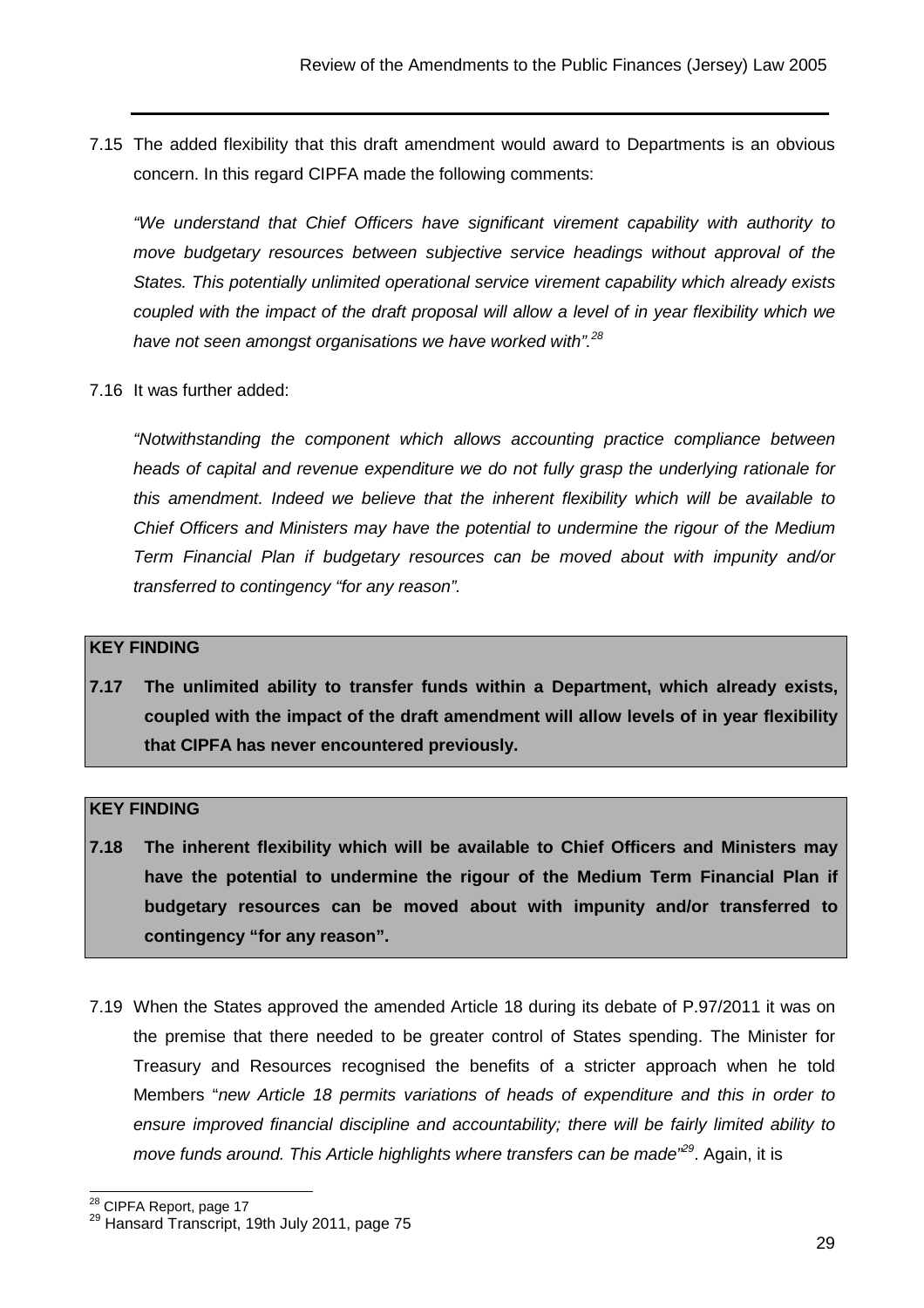difficult to grasp the rationale for bringing this draft amendment to the States when in 2011 the Minister was proposing a tightening of the provisions that allowed variations of heads of expenditure.

#### **KEY FINDING**

- **7.20 In 2011 the Minister proposed, and the States agreed to, a tightening of the provisions that allowed variations of heads of expenditure. Consequently, the Panel found it difficult to grasp the underlying rationale for bringing this amendment to the States two years later.**
- 7.21 In October 2012 the Corporate Services Scrutiny Panel, with assistance from CIPFA, reviewed the Medium Term Financial Plan. In the reports presented to the States, both the Panel and the expert advisor were critical of the management of Contingency Expenditure within the MTFP framework and the related Budget Setting process within this operation (please see appendix 2). Indeed, one of the recommendations arising from the Panel's report SR.18/2012 was that "The Minister for Treasury and Resources should review the use of carry forwards to ensure that, in future, they are used consistently and to reduce their use on new and potentially ongoing expenditure<sup>130</sup>. This recommendation was made as a result of the evidence received from CIPFA and was consistent with its own recommendation that "a more rigorous process be initiated that would prevent departmental/service underspends being carried forward between financial years to fund unrelated/different activities or fund future departmental/operational budget savings."<sup>31</sup>
- 7.22 In our advisor's opinion, the concerns raised by CIPFA and the Panel during the MTFP Review have not been adequately addressed and could potentially be exacerbated if the States agree this draft amendment. For example, we were advised:

 "the proposed change arising from the proposed Article 12 (2)(1A) appears to allow a formalisation and perpetuation of this existing position without any improvement to the potential sub-optimal outcomes outlined within our earlier report on the MTFP $^{332}$ .

#### **KEY FINDING**

j

**7.23 The concerns raised by the Panel during its review of the MTFP in regards to Departmental spending limits have not been adequately addressed and could potentially be exacerbated if the States agree this draft amendment.** 

 $^{30}$  MTFP Report 2012, page 27

<sup>&</sup>lt;sup>31</sup> MTFP Report 2012, page 26

<sup>&</sup>lt;sup>32</sup> CIPFA Report, page 17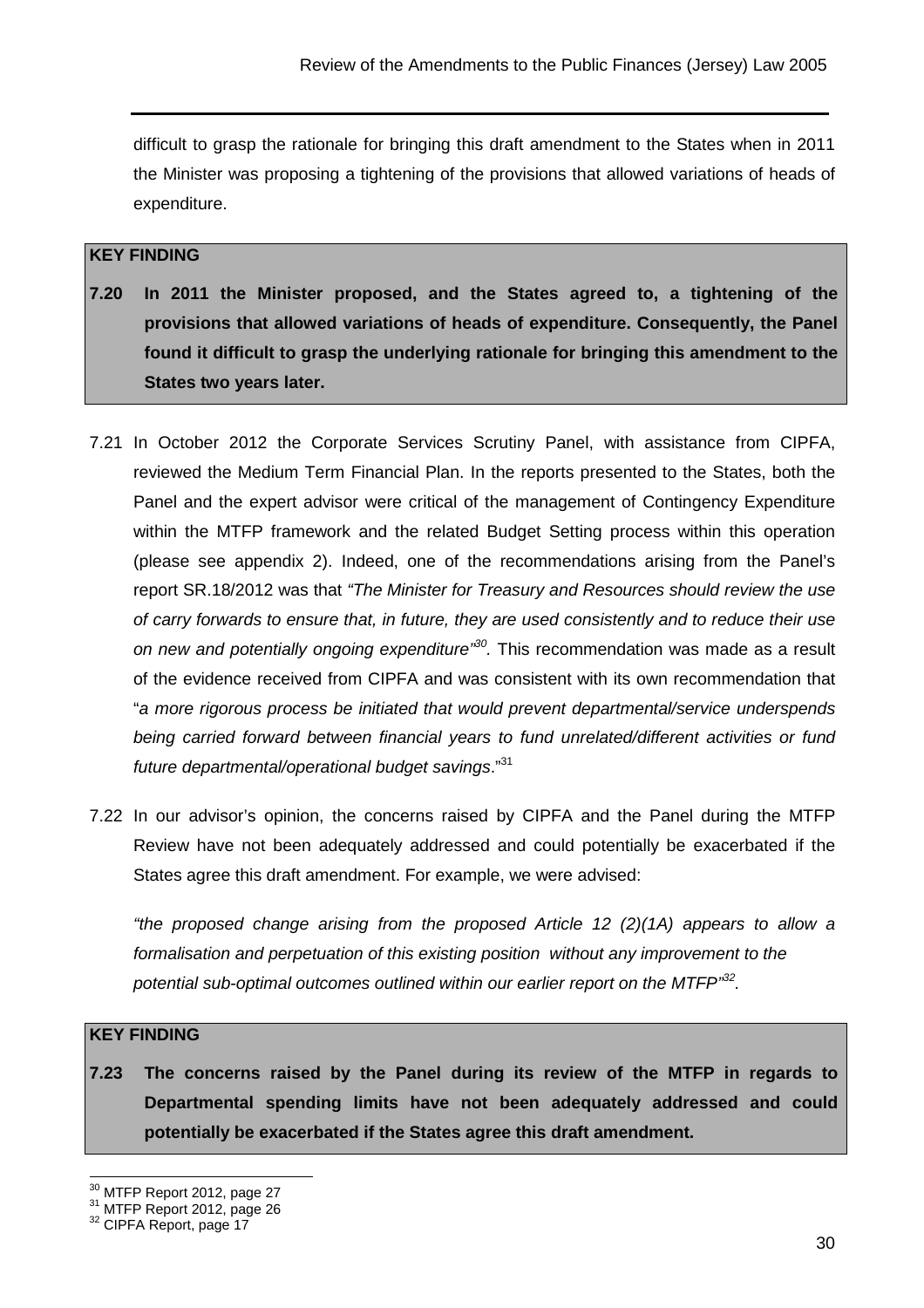7.24 In light of the evidence we have received, it is plausible to suggest that a system of checks and balances must be in place to ensure that funds are being appropriately transferred between heads of expenditure. In this regard, non-executive Members should be provided with the opportunity to assess transfers some time before they are enacted. An approach such as this has been adopted for the transaction of land owned by the States. For example, under Standing Order 168 the Minister for Treasury and Resources must, at least 15 working days before any binding agreement is made, present a document to the States setting out the recommendation that he or she has accepted. $33$ 

#### **KEY FINDING**

**7.25 A system of checks and balances must be in place to ensure that funds are being appropriately transferred between heads of expenditure after those heads of expenditure have been approved in the MTFP.** 

#### **RECOMMENDATION**

**7.26 The Minister for Treasury and Resources should give due consideration to proposing an alternative approach similar to that of Standing Order 168, for the transfer of funds between heads of expenditure.** 

#### **RECOMMENDATION**

**7.27 The Minister for Treasury and Resources should not propose draft Article 12 to the States Assembly.** 

#### **Article 10 - Variations of Medium Term Financial Plan**

#### The Rationale

- 7.28 Within Amendment No. 3, the States also agreed changes to the primary Law which introduced the Medium Term financial planning process and incorporated the concept of an annual contingency. Given that the amended law now included the provision for contingency funding, the previous provision that enabled the Minister for Treasury and Resources to take forward additional funding requests (11(8) Requests) to the States was removed.
- 7.29 Although it was originally agreed through Transitional Arrangements to retain this additional funding route for 2012 only, the Minister for Treasury and Resources made the decision to extend the use of 11(8) requests until the end of June 2013. The Panel was advised that this

 $33$  Standing Orders of the States of Jersey, 3rd July 2013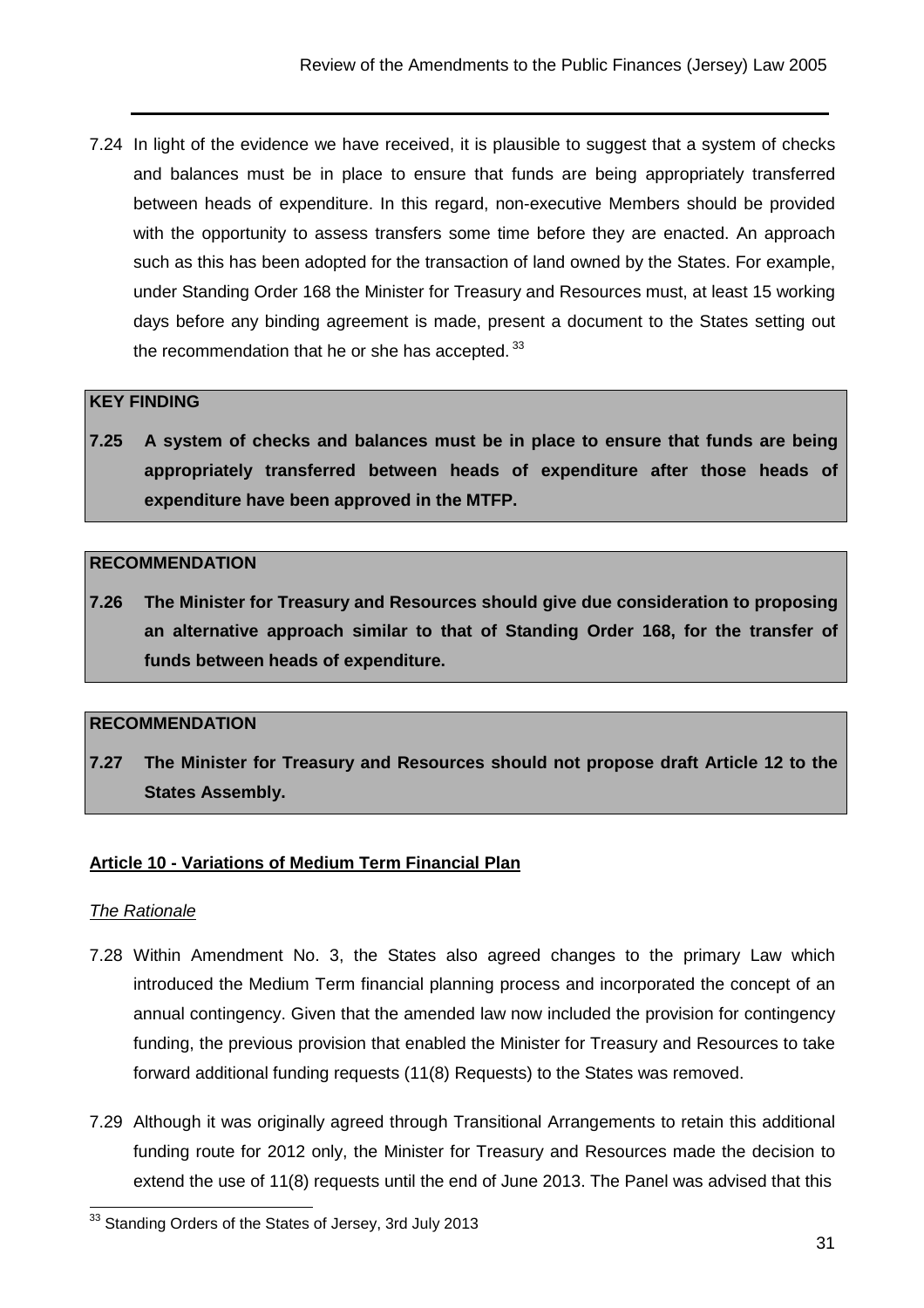extension was made primarily to assist with "issues surrounding the use of funds for the Innovation Fund" – a point that was clearly stated within the Ministerial Decision. Furthermore, on 2nd July 2013 the Minister presented an Order to the States which further extended the Transitional Period "until the draft Public Finances (Amendment No. 4) (Jersey) Law 201- (P.73/2013) is withdrawn or rejected by the States or until the replacement rule in that Law is either not proposed in debate or rejected in debate or, if that draft Law is adopted by the States, until the replacement rule comes into force".<sup>34</sup>

7.30 Despite the introduction of a contingency fund and the original decision to remove the ability to request further funding, the Minister has bought an amendment to permanently reintroduce this facility into the primary Law. During the Public Hearing, when asked the reason behind this significant proposal, the Minister for Treasury and Resources provided the following response:

"the second wave amendments…[will] effectively strengthen and in some cases give appropriate flexibility to the Public Finances (Jersey) Law. The big move to a 3-year budgeting process and the view is – and again it is an exceptional requirement – that there should in extremis, in an urgent situation, be the possibility for the States to approve effectively a further allocation to a department's budget".<sup>35</sup>

#### **KEY FINDING**

- **7.31 The Minister for Treasury and Resources has brought forward an amendment to permanently re-instate 11(8) requests despite the introduction of a Contingency Fund and the previous States decision to remove this provision.**
- 7.32 Subsequent to the Public Hearing we were also told that:

"…the current level of contingency is not huge and it is always extremely difficult to provide for every urgent eventuality and even more now that the States have agreed spending limits for three years. It is with this in mind that the Minister considers that it is appropriate for the States to have the ability to increase States expenditure limits where a fully justified urgent need has been identified".<sup>36</sup>

7.33 This statement conflicts with the rational that was provided to the States by the Council of Ministers for the proposed change from an annual business plan to the MTFP. For example,

 $34$ <sup>34</sup> Ministerial Decision , MD-TR-2013-0047, Public Finances (Transitional Arrangements) (Amendment No.2)(Jersey) Order 2013

<sup>35</sup> Minister for Treasury and Resources, Transcript, page 27

<sup>36</sup> Minister for Treasury and Resources, Written Submission, page 6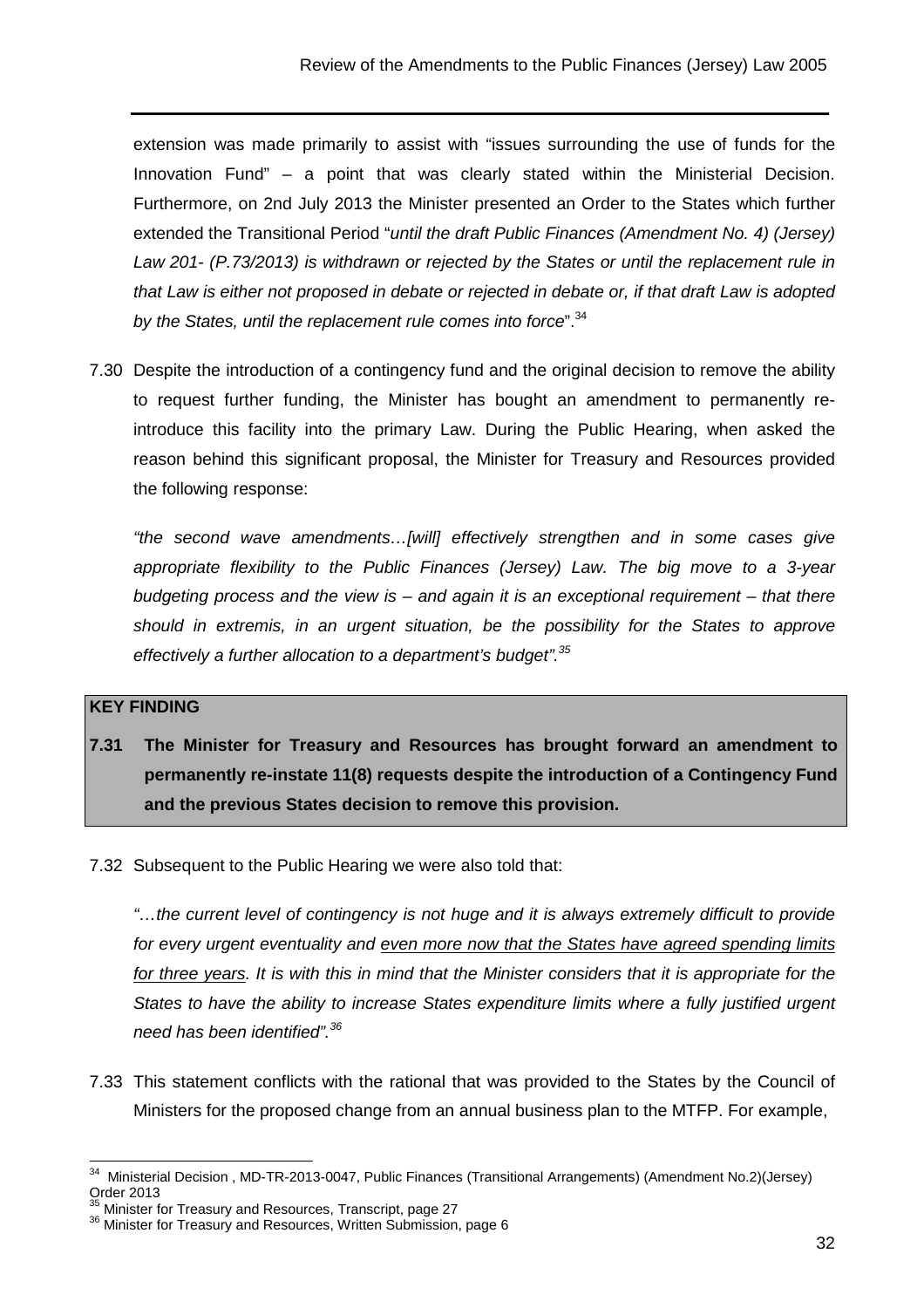P.97/2011 stated that one of the objectives of moving to a new business planning process was "to provide greater control of States spending, certainty for departments over a period of time, but to retain sufficient flexibility to manage emerging pressures and changes in priorities within overall spending limits".

#### **KEY FINDING**

**7.34 In 2011 the States was advised that one of the main reasons for proposing a Medium Term Financial Planning process was to assist in a more disciplined approach by the Assembly to growth in expenditure.** 

#### **Comments**

7.35 In 2011, when the Minister for Treasury and Resources bought forward draft amendments to introduce a Medium Term Financial planning process, the States was advised that one of the main purposes for these proposed changes was to assist in a more disciplined approach by the Assembly to growth in expenditure. However, it was also recognised that it was necessary to provide some flexibility within the spending limits for 'one-off pressures' that could not generally be forecast as part of the initial department spending limits in the MTFP or part of the growth allocations in the annual Budgets. For example, the Report that was presented to the States alongside the Proposition stated:

"The purpose of the Contingency is to provide essential flexibility to allow the Minister for Treasury and Resources, following consultation where appropriate, and the States, to manage unforeseen and unexpected items within overall spending limits as part of the Medium Term Financial Plan"<sup>37</sup>.

7.36 The States was satisfied that central allocations for contingencies, growth expenditure and the ability for departments to vary heads of expenditure provided enough flexibility that the need for, and the use of, 11(8) funding requests was no longer warranted. Furthermore, the repeal of Article 11(8) was seen as a positive step forward as there was a view among some Members, including the Minister for Treasury and Resources that the provision was being misused<sup>38</sup>.

#### **KEY FINDING**

**7.37 The States was satisfied that central allocations for contingencies, growth expenditure and the ability for departments to vary heads of expenditure provided** 

 $37$  Draft Public Finances (Amendment No.3) (Jersey) Law 201- (P.97/2011), page 7

<sup>38</sup> Minister for Treasury and Resources, Transcript, page 33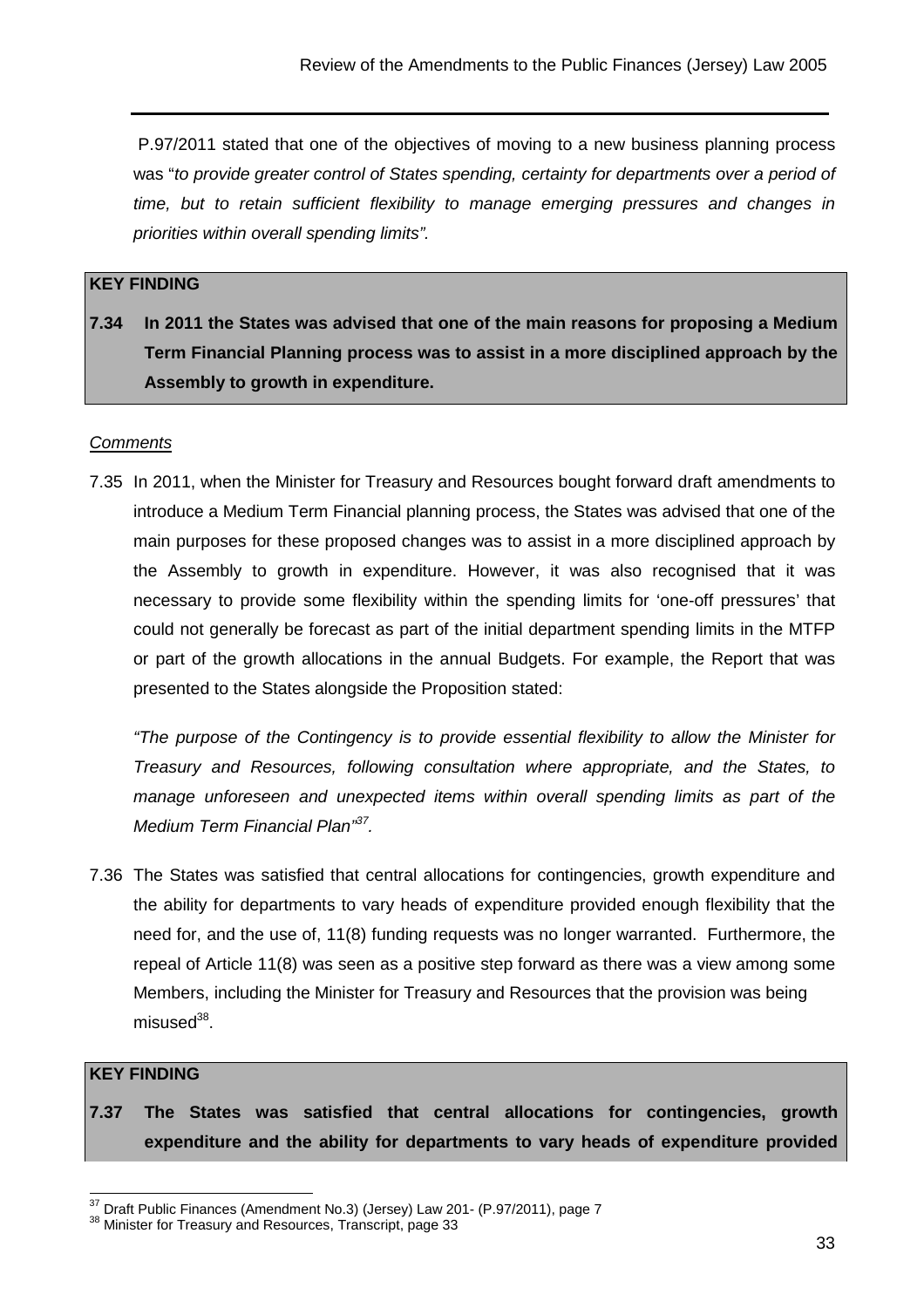**enough flexibility that the need for, and the use of, 11(8) requests was no longer warranted.** 

7.38 Consequently, when the second tranche of draft amendments were presented to the Panel, there were obvious concerns regarding the proposal to reinstate this provision. Firstly, the suggested amendment conflicts with previous decisions agreed by the States Assembly. Secondly, a move back to 11(8) requests contradicts the views that have been expressed by the Minister for Treasury and Resources in the recent past regarding the use of additional funding requests. For example on 29th February 2012, during a Quarterly Hearing, the Minister explained:

"…the contingency is the contingency. The contingency is the amount of money set aside in budgets so that we do not have to repeat 118 requests. We did not have any calls with the exception of the States decision on the Tourism Investment Fund and I think there was one or 2 uses of the contingency last year so we have rolled that forward. You would not expect, unless you had something unexpected, to spend the contingency."39

7.39 Moreover, at a Quarterly Hearing on 18th April 2013 (subsequent to the Ministerial Decision being presented in January 2013) the Minister advised the Panel:

"I do not want to be in the position of having to go back to increase budgets in the way that we previously did under Article 11(8); that is wrong". $40$ 

# **KEY FINDING**

 $\overline{\phantom{a}}$ 

- **7.40 The proposed amendment contradicts the views that have previously been expressed by the Minister for Treasury and Resources regarding the use of additional funding requests.**
- 7.41 Understandably, we were confused regarding the motive for bringing forward such an amendment having recalled these previous discussions. When the Minister was questioned at the latest Public Hearing, however, he assured the Panel that the new facility would be different to the old 11(8) Article. For example, we were told that the provision would be treated as an 'ultimate safeguard' to make an allocation from the consolidated fund if there was an *urgent need* but only if the expenditure could not reasonably be funded out of existing heads of expenditure or contingency. When asked to provide an example of when such a provision would be used, the Minister for Treasury and Resources commented:

 $39$  Quarterly Hearing with the Minister for Treasury and Resources, 29th February 2012 40 Quarterly Hearing with the Minister for Treasury and Resources, 18th April 2013, page 9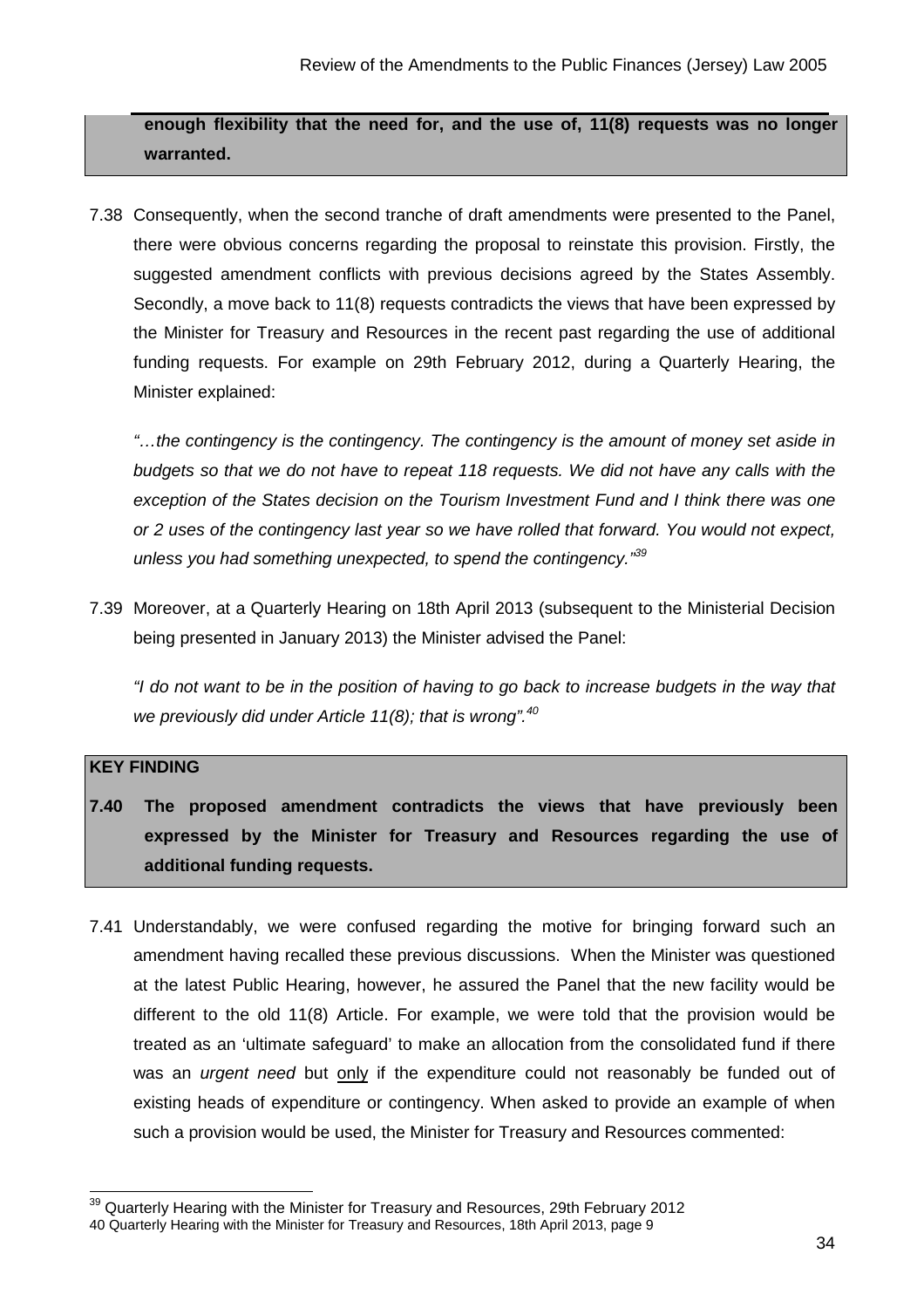"This is not just one of my well used phrases as a self-service buffet. This is not a help yourself serve buffet article. This is in extremis and to be used extraordinarily rarely. I could not envisage [when the provision would be used], apart from a natural disaster, a hurricane, a massive additional catastrophe that happened in the harbour..."<sup>41</sup>

- 7.42 It is our understanding, however, that a provision of this kind already exists within the primary Law. For example, Article 9(2) enables the Council of Ministers to lodge a proposition to vary the approved Medium Term Financial Plan –
	- a) If a state of emergency has been declared under the Emergency Powers and Planning (Jersey) Law 1990;
	- b) If the Council is satisfied that there exists an immediate threat to the health and safety of all or any of the inhabitants of Jersey;
	- c) If the Council of Ministers is satisfied that there is a serious threat to the economic, environmental or social well being of Jersey which requires an immediate response;
	- d) Following the appointment of a Council of Ministers otherwise than following an ordinary election for Deputies.<sup>42</sup>
- 7.43 Furthermore, under the terms of Article 20 of the Public Finances Law the Treasury Minister is able to authorise a Department to spend funds where a states of emergency has been declared under the Emergency Powers and Planning Law or there is an immediate threat to the health or safety of all of any inhabitants of Jersey. The Article is included within the Law to cover situations where an emergency is so immediate that expenditure has to happen in less than 6 weeks and therefore cannot be funded out of existing authorisations.

# **KEY FINDING**

- **7.44 The Panel does not understand the exact purpose of this draft amendment given that Article 20 of the Public Finances (Jersey) Law 2005 already provides for the approval of expenditure in emergency situations.**
- 7.45 This raises the question of why this proposed amendment is deemed necessary if it is going to be used to deal with emergencies such as those cited by the Minister. Our advisor from CIPFA was also confused about the purpose of this amendment given the provisions that already exist within the primary legislation. For example, he advised:

"Currently Article 9 provides a number of circumstances in which the MTFP can be amended with the cycle of approvals and these include obvious conditions such as a state of

<sup>&</sup>lt;sup>41</sup> Minister for Treasury and Resources, Transcript, page 29

<sup>42</sup> Public Finances (Jersey) Law 2005, Revised Edition, page 15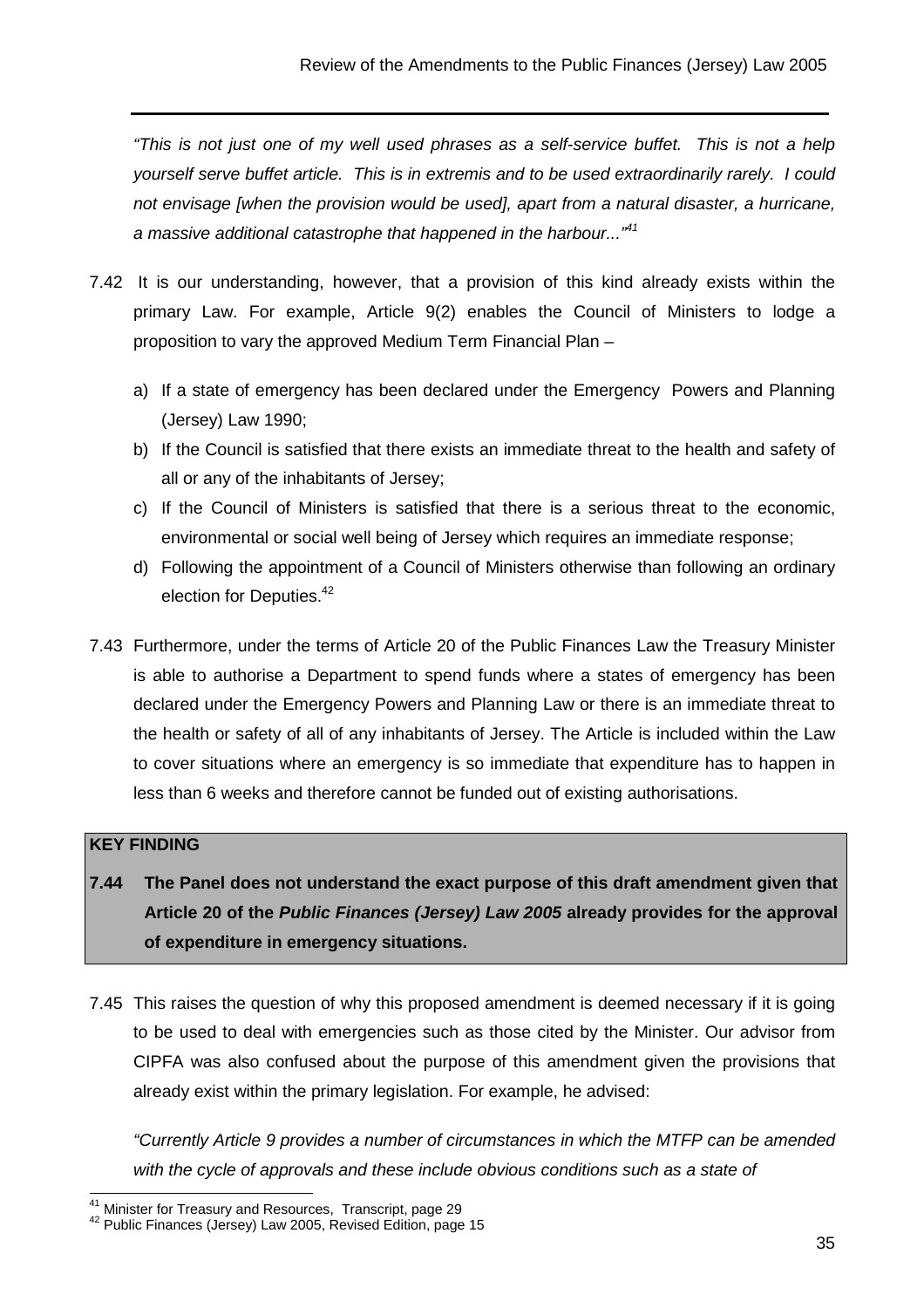emergency and other serious threats to "wellbeing" as outlined in the above explanatory note extract. Looking at the requirement for such a proposed amendment we find it difficult to understand the exact purpose of this amendment given that Article 20 of the Public Finances (Jersey) law 2005 already provides for the approval of expenditure in such serious situations albeit qualified by subsection 1 of that provision. Sub Section (3) of Article 20 specifically deals with the approval of funding viz:

"(3) If the expenditure is not subsequently authorized by an amendment to the medium term financial plan or budget, the expenditure must be met from existing heads of expenditure, as determined by the Council of ministers.<sup>"43</sup>

- 7.46 When this matter was raised with the Minister after the Public Hearing we received a response that conflicted with the evidence that had been provided previously. For example, he advised that this amendment would deal with urgent funding requests which do not fall under the remit of the existing Articles 9 and 20 such as – additional funding for court and case costs, the new Innovation Fund, instances where a major Court arbitration has gone against the States or a sudden increase in the number of unemployed.<sup>44</sup> This statement was also supported by the Chief Minister in his written submission to the Panel.
- 7.47 Nonetheless, it has to be questioned whether instances such as these can reasonably be defined as "urgent" or, as quoted by the Minister, "extremis". It would be our understanding that the main reason for introducing the Contingency Fund in the first place was to deal with unprecedented, one-off pressures such as those mentioned above. During the debate of P.97/2011, the Minister for Treasury and Resources told the Assembly:

"Currently there is no provision for unforeseen expenditure and this has resulted in the Assembly having to consider a number of proposals under the current Article 11(8) funding requests. Departments in future will be set challenging spending limits and will be expected to work effectively within them. The Treasury will expect departments to deal with the vast majority of their unforeseen expenditure. But of course we know that there are occasions when this is not possible and therefore we are proposing to introduce for the first time statutory contingency provisions in the proposed law".<sup>45</sup>

7.48 Based on the evidence we received, there appears to be confusion regarding the purpose of this amendment. A lack of clarity within the law as to the definition of 'urgent need' increases the risk of misinterpretation. Furthermore, although the Minister elucidated that an additional

<sup>&</sup>lt;sup>43</sup> CIPFA Report, page 13

<sup>44</sup> Minister for Treasury and Resources, Written Submission

 $45$  Hansard, 19th July 2013, page 58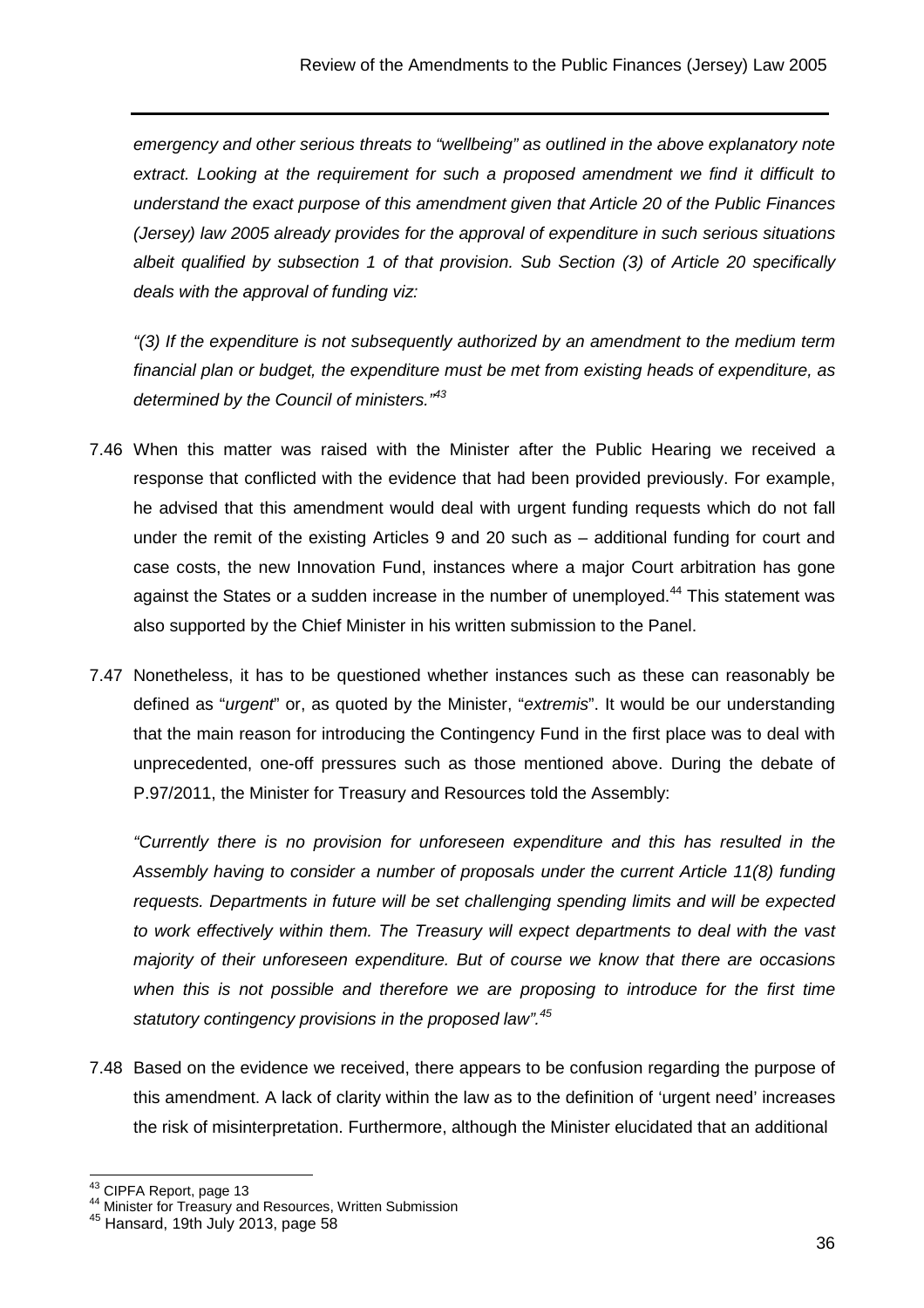funding route would only be used as a last resort and not as a way of circumventing expenditure limits set by the States in the MTFP, without a clear understanding of what is meant by "urgent need" there is a possibility that the provision, will again, be misused.

7.49 CIPFA provided a similar opinion on this matter:

"The lack of clarity on the definition of "Urgent Need" would suggest that what is wanted is an extremely flexible way to determine approval of unfunded expenditure which is beyond a range of "qualifying" emergency scenarios to, perhaps, less serious in nature yet providing the ability to absorb such additional costs where "the expenditure cannot be reasonably funded from existing heads of expenditure or contingency expenditure."<sup>46</sup>

#### **KEY FINDING**

**7.50 There were inconsistencies in the evidence we received from the Minister for Treasury and Resources in regards to the intended use of this provision.** 

7.51 We understand that the final decision as to whether additional funding will be provided for an urgent request will rest with the States Assembly. However, given that one of the objectives of moving to a new business planning process was "to provide greater control of States spending" and "certainty for departments over a period of time", should the Council of Ministers be proposing such requests in the first place? It seems reasonable to suggest that, with the flexibility already provided within the primary Legislation, Departments should be capable of managing their budgets in a more disciplined manner – the same argument that was put forward by the Minister for Treasury and Resources in 2011.

#### **RECOMMENDATION**

**7.52 The States Assembly should not be asked to approve the draft proposal to permanently re-instate the provision which will enable 11(8) Requests.** 

 <sup>46</sup> CIPFA Report, page 14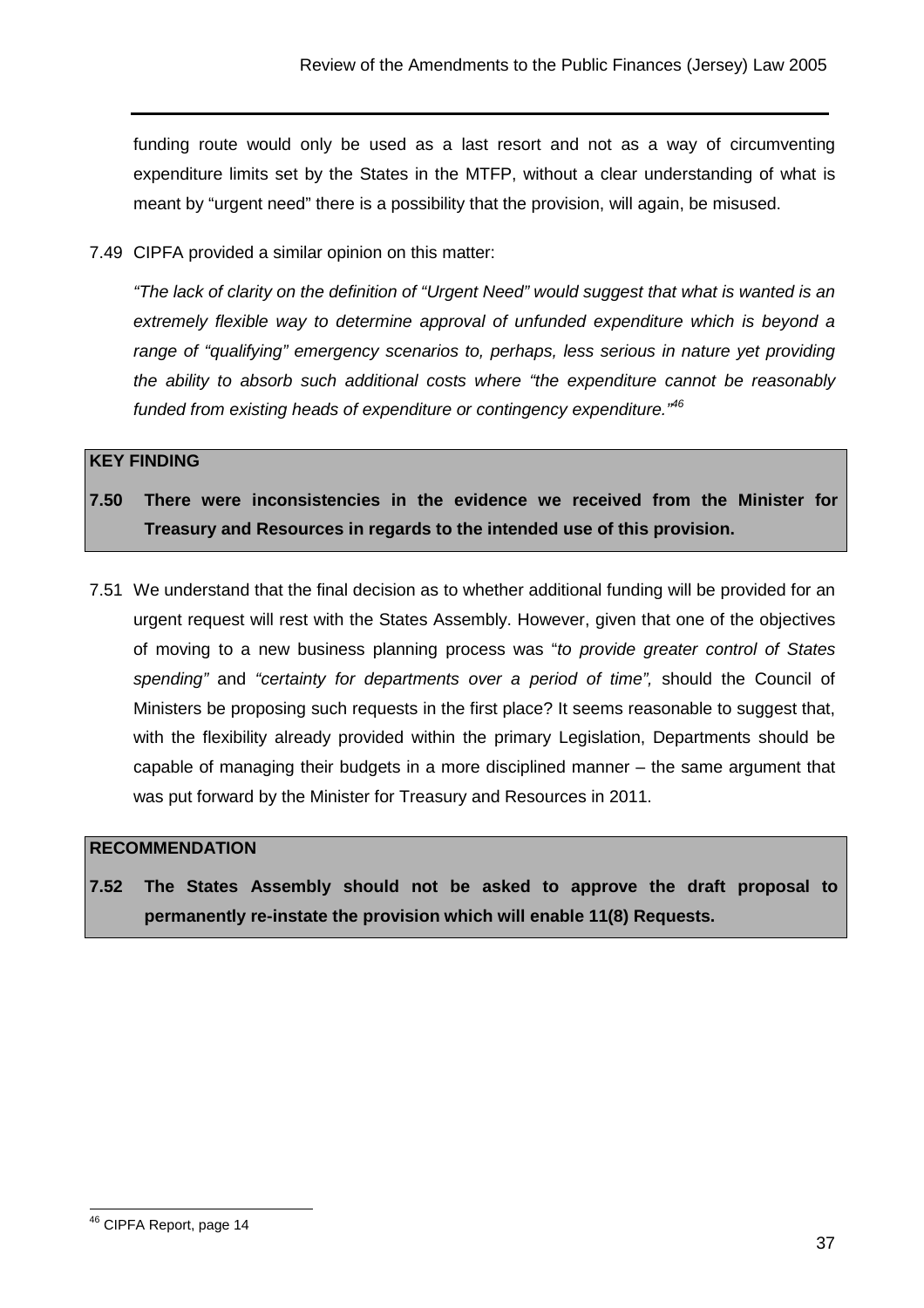# **8. STRENGTHENING OF THE ACCOUNTING OFFICER ROLE**

# **PART 4: ARTICLE 6 OF THE DRAFT LAW**

#### The Proposed amendment

8.1 Under the current Public Finances (Jersey) Law 2005 (Articles 37 and 38), Chief Officers are establishment as the Accounting Officers for States funded bodies. The amendment that is being proposed builds on this role by empowering the Minister for Treasury and Resources to appoint an accounting officer who will be personally responsible for the proper financial management for all non-departmental States Income and Special and Trust Funds.

#### The Rationale

8.2 Currently, the Accounting Officer has personal accountability for the proper financial management of the resources of their department. For example, departmental Accounting Officers are required to ensure that the expenditure limits for their Department are not exceeded, which includes; ensuring that expenditure is controlled, all income due to the department is collected and that capital projects are managed within the capital allocations they receive. The Panel was advised that this concept has worked "exceptionally well" within the financial structure of the States of Jersey and, for this reason, should be applied to all areas of States expenditure and income. It was further stated that:

 "Experience has shown that it is eminently sensible that a similar approach should be applied to responsibility and accountability for States Income which does not fall under the responsibility of a Department i.e. Income Tax, Imports, Paris rates etc."

8.3 The proposed change therefore formalises the current approach and seeks to put responsibility for the accountability for all States expenditure and income on the same footing regardless of its source.<sup>47</sup>

#### **Comments**

 $\overline{\phantom{a}}$ 

8.4 In the report presented to the Panel, our expert advisor is very supportive of the proposal to create a new category of Accounting Officer. For example, he concluded:

"We understand and fully agree with the approach taken to extend the classification of Accounting Officer together with the responsibilities that are attached to such an appointment.<sup>"48</sup>

<sup>&</sup>lt;sup>47</sup> Minister for Treasury and Resources, Written Submission

<sup>48</sup> CIPFA Report, page 30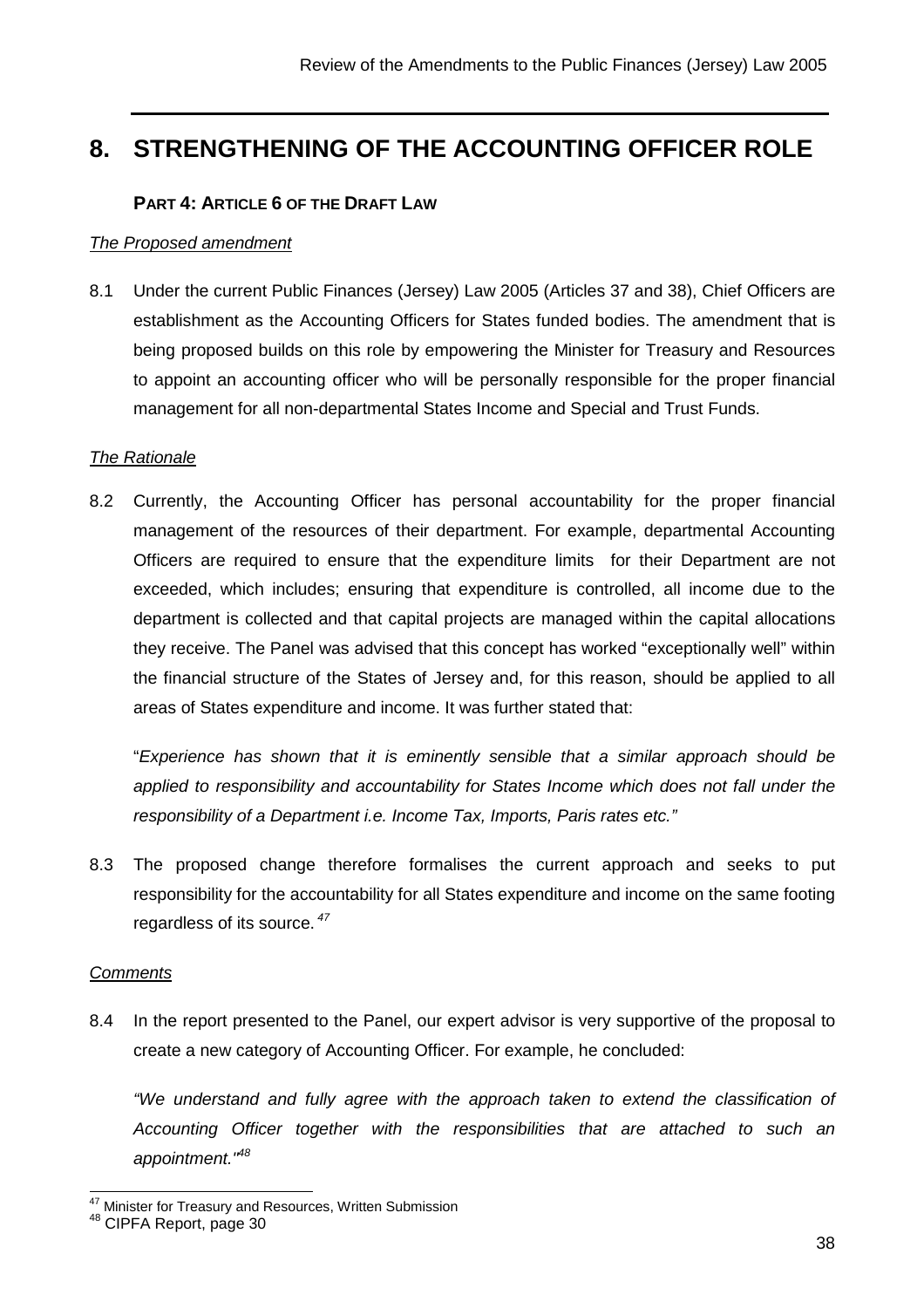# **KEY FINDING**

**8.5 The Panel supports the proposal to extent the Accounting Officer's current role to include a responsibility for the proper financial management of all non-departmental States Income and Special and Trust Funds.**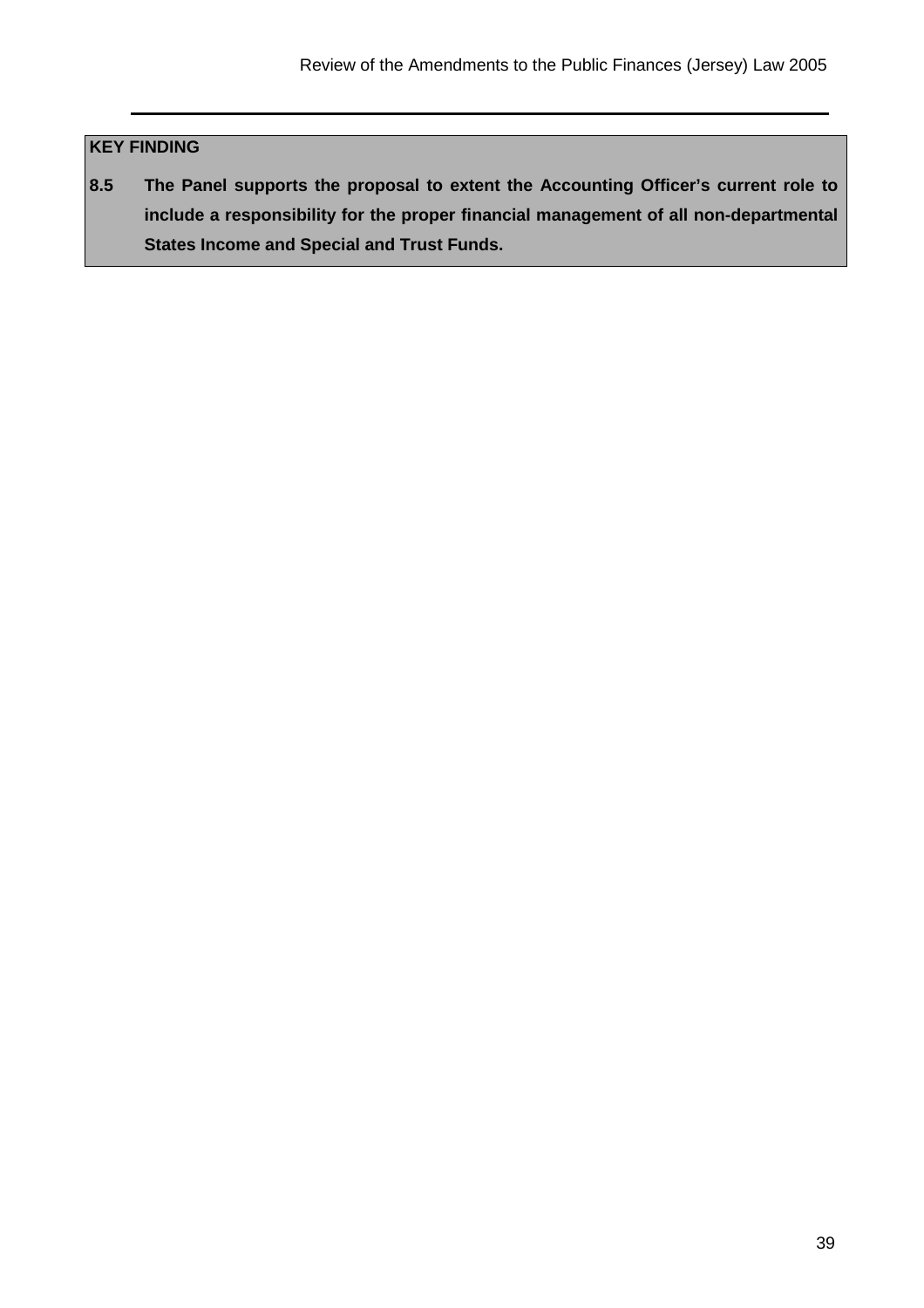# **9. FORMAL ESTABLISHMENT OF THE FISCAL POLICY PANEL**

# **PART 5: ARTICLES 18-19 OF THE DRAFT LAW**

#### The Proposed amendments

- 9.1 The Fiscal Policy Panel was formally established by the States in the Report and Proposition 133/2006 – "Establishment of Stabilisation Fund and Policy for Strategic Reserve". The Panel already exists and operates within the parameters set in the report.
- 9.2 The draft amendment proposes that the Fiscal Policy Panel (FPP) forms an integral part in the States medium term financial planning process and places an obligation on the Council of Ministers and the Minister for Treasury and Resources to have due regard to any report published by the Panel. Furthermore the amendment proposes that the FPP must provide reports to the Minister –
	- for the completion of the Draft Medium Term Financial Plan (and any amendment thereto);
	- at any time that the Minister requests;
	- whenever a significant change in the States expenditure or new States expenditure is proposed or there is a proposal to dispose of a significant States asset.
- 9.3 During the Public Hearing with the Minister for Treasury and Resources, the Panel was advised that the FPP was consulted about the suggested amendments during the drafting stages of the Legislation. While the FPP was positive about the proposal to put the Panel on a statutory footing, a number of concerns were expressed about the draft Legislation and how it was, then, currently worded.
- 9.4 One of the Panel's concerns was that the draft Legislation made no mention of its independence and therefore diluted the practice of independence and transparency that had been established. In order to be consistent with the existing framework and practice, the FPP believed that it was imperative that the legislation made it absolutely clear that it was an independent Panel. We were advised by the Treasury Department that, in order to address this concern, the draft Legislation was amended to include Article 56B which reads:

"The Panel may not be directed on the advice given by it, and the comments and recommendations made by it, in any report prepared by it in the discharge of its functions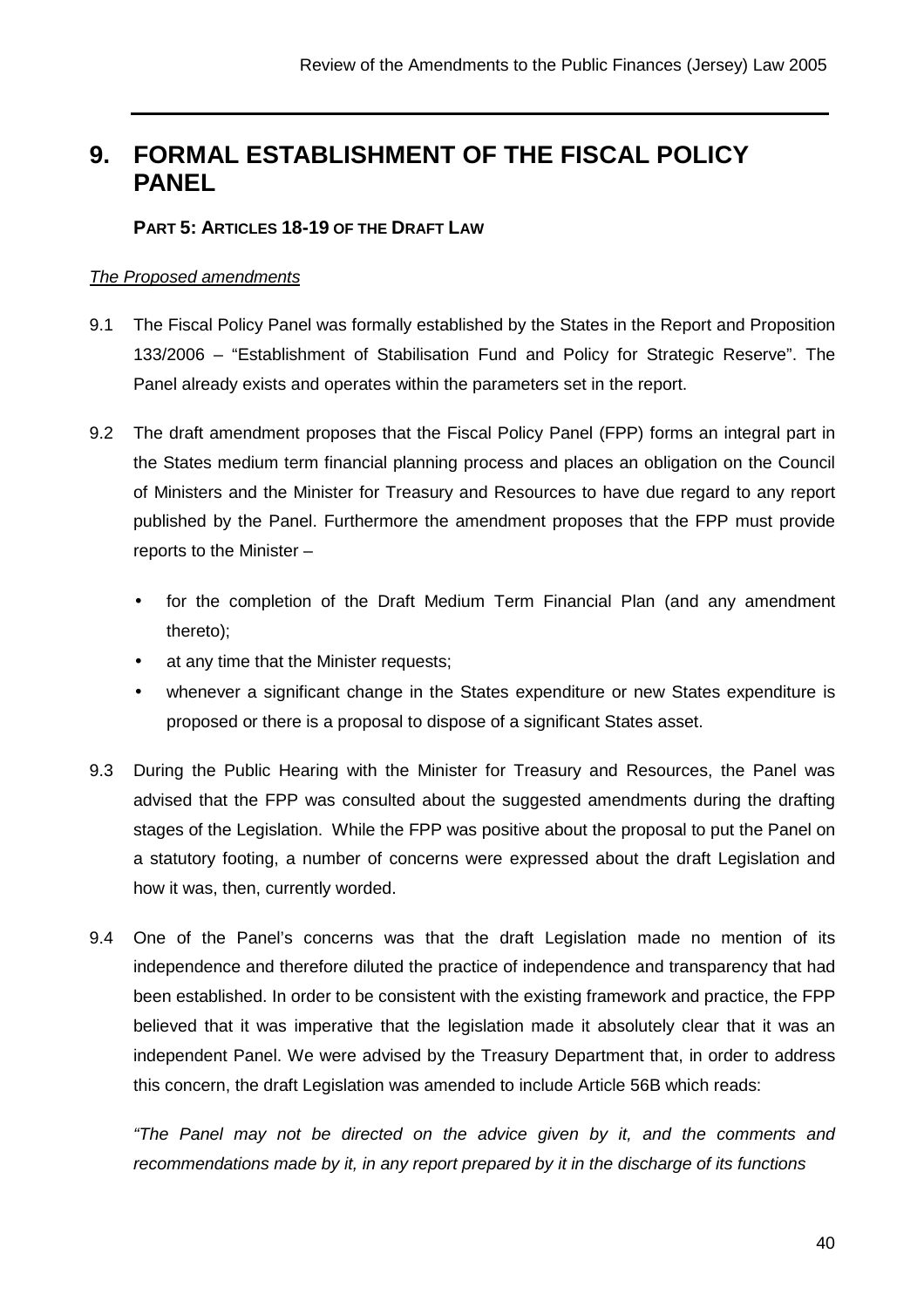under Articles 56C, 56D and 56E.<sup>"49</sup>

9.5 Although we welcome the introduction of Article 56B and its inclusion in the final Draft Law, we are uncertain as to whether this change alone is sufficient or whether subsequent changes are needed in order to strengthen the perception of independence. This matter will be addressed later on in this section.

#### **The Rationale**

9.6 When questioned why this draft amendment had been proposed, the Minister for Treasury and Resources provided the following explanation:

"I feel very strongly about this and I take full and personal responsibility for putting the F.P.P. on to a statutory basis. I believe this is one of the most powerful controls that are going to be put in place that are going to ensure that States Members take proper account of proper economic advice in decisions on spending".<sup>50</sup>

9.7 He further commented:

"I want to put in place, a statutory provision to guard against short term political decision making. This is one control that I am suggesting that is an important one to put in place. Politicians faced before the daily conveyor belt of public opinion and short-termism makes poor decisions and they have to be given proper advice".<sup>51</sup>

#### **Comments**

#### **Independence of Appointment**

- 9.8 It has been recognised that currently, as stated in P.133/2006, Members of the Fiscal Policy Panel are appointed by the States on the recommendation of the Minister for Treasury and Resources and following advice from the States Economic Advisor. This position itself has caused some concern for the Comptroller and Auditor General who expressed the view that "the independence of the Panel is crucial and is potentially weakened by appointments being made on the sole recommendation of the Minister (with no indication of what happens if the States does not agree)<sup>,52</sup>.
- 9.9 In addition to these comments, the Comptroller and Auditor General also believed that the independence of the Panel could potentially be undermined by an indeterminate but

  $^{49}$  P.73/2013, page 28

 $50$  Minister for Treasury and Resources, Transcript, page 42

<sup>51</sup> Minister for Treasury and Resources, Transcript, page 43

<sup>52</sup> P.133/2006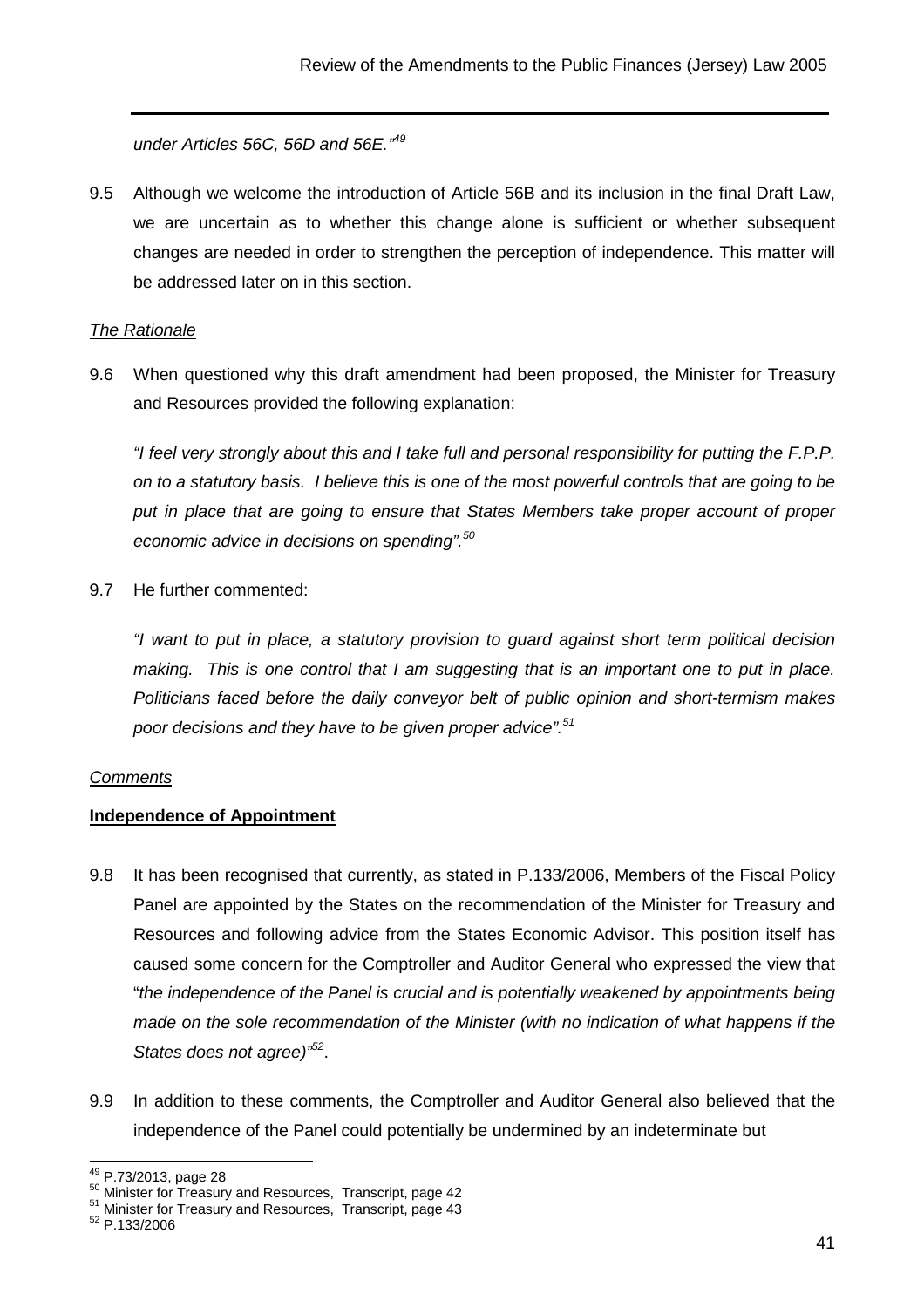renewable term of appointment, rather than a fixed non-renewable term, and the existence of wide grounds for removal by the Minister.<sup>53</sup> For example, draft Article 56A states that:

- (7) The Minister shall appoint a member of the Panel for a period not exceeding 5 years;
- (8) The Minister may appoint a person as a member of the Panel more than once;
- (9) The appointment of a Member of the Panel may be terminated by the Minister on any of the following grounds:
	- a) that the person is incapable, by reason of illness, of discharging his or her duties as a member;
	- b) that the person has been made bankrupt;
	- c) that the person has not, through absence, discharged his or her duties as a member; or
	- d) that the person is otherwise unable or unfit to discharge his or her duties as a member.<sup>54</sup>
- 9.10 Since the Comptroller and Auditor General provided these comments to the Panel, additional changes have been made by the Treasury Department to the appointment process within the draft Legislation. It is now being proposed that the Minister for Treasury and Resources, rather than the States, is responsible for appointing FPP Members. In undertaking this role however, the Minister must seek the views of the Appointments Commission before appointing a Member and must present a notice to the States of his intention to make an appointment at least two weeks before appointing a member of the Panel. In regards to the latter, we were told by the Treasury Department that this two week 'breathing space' would give Members the opportunity to approach the Minister about any issues they may have concerning the potential new Members.

#### **KEY FINDING**

- **9.11 The draft Legislation now proposes that the Minister for Treasury and Resources, rather than the States, is responsible for appointing Members to the Fiscal Policy Panel.**
- 9.12 When we questioned the Department as to the rationale behind this change, we were advised that it was a consequence of a Proposition adopted by the States in 2009. P.205/2009 proposed a revised procedure in relation to certain appointments made by the States. For example, the States agreed that, rather than making appointments through the

 $53$  Comptroller and Auditor General, Written Submission, page 3, June 2013

<sup>54</sup> P.73/2013, page 27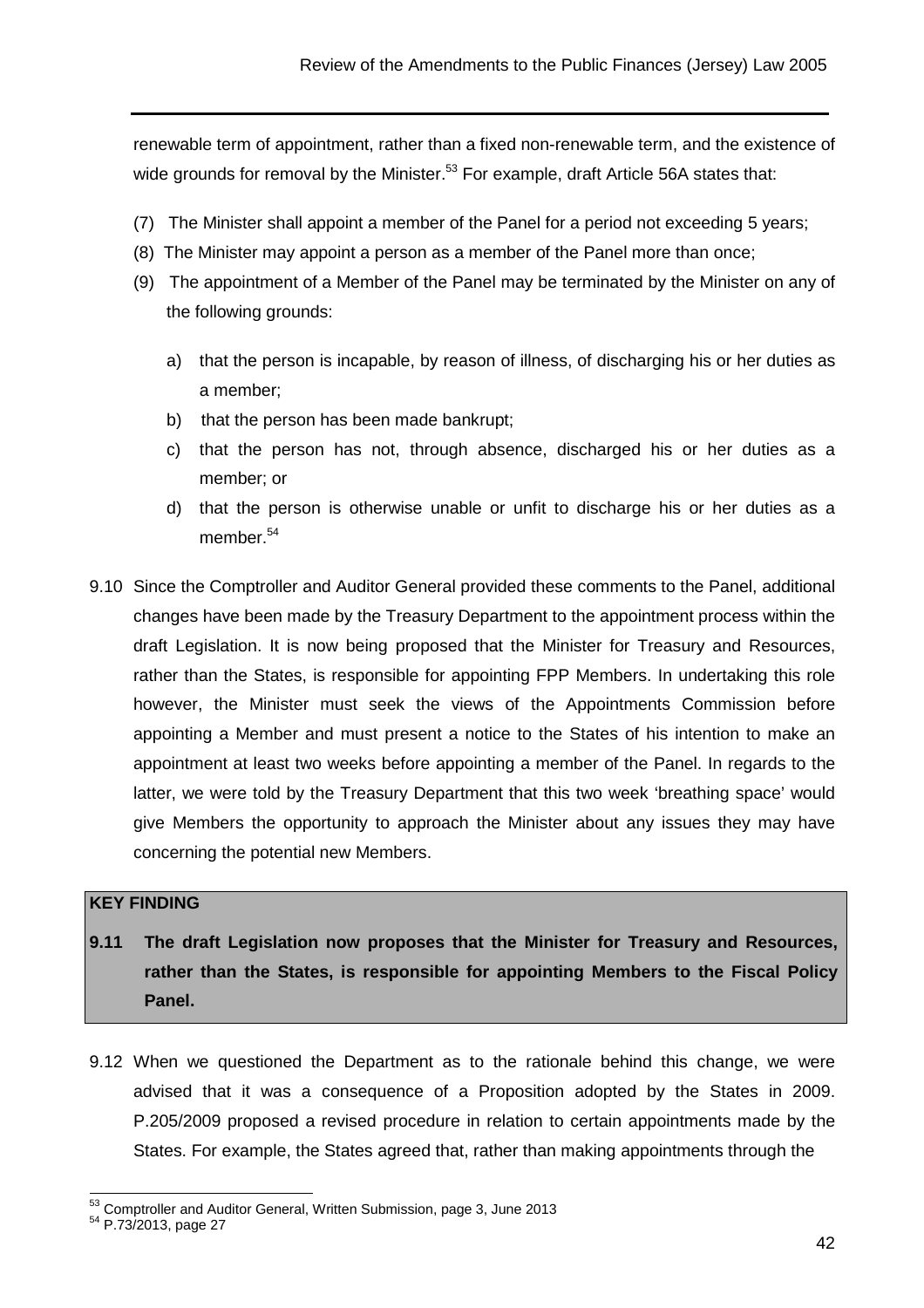debate of a Proposition, it would be beneficial to introduce a new system whereby the Minister, body or person responsible for making the appointment concerned would present a report to the States setting out details of the proposed nomination. This report would be presented to the States at least two weeks before the appointment could be confirmed. This Proposition was brought to the States by the Privileges and Procedures Committee (PPC) after some Members raised concerns about the appropriateness of discussing nominations and potential issues in a States debate in public. Furthermore, because nominations for appointment to various positions are made following the rigorous process set out by the Appointments Commission, some Members were unclear as to the exact role of the States in approving an appointment.

9.13 Although we recognise the Minister's rationale for bringing this draft amendment to the States, we do not believe that the proposed change will eliminate issues concerning independence. If accepted, the Minister for Treasury and Resources would not only be solely responsible for recommending Panel Members, but also for appointing new Members. The involvement of the Appointments Commission and the two week 'breathing space' for Members will make the process more robust. However, we have to question whether it is indeed appropriate for such appointments to be undertaken by the executive and whether there is a potential for conflict. At the very least, we would argue that extra safeguards should be established to ensure that the Panel's independence is not compromised in any way.

# **KEY FINDING**

**9.14 The involvement of the Appointments Commission and the two week 'breathing space' for Members will make the process more robust. However, we do not believe that the draft Legislation will eliminate issues concerning the Panel's independence.** 

#### **KEY FINDING**

- **9.15 Extra safeguards should be established for the appointment process to ensure that the Fiscal Policy Panel's independence is not compromised in any way.**
- 9.16 Within its Proposition, the Privileges and Procedures Committee made it clear to the States that it would be inappropriate for certain positions to be appointed using the new procedure. In such cases, States approval through a Proposition would continue. In this regard, PPC felt that the States Assembly's responsibility for appointing the C&AG and Greffier of the States should remain: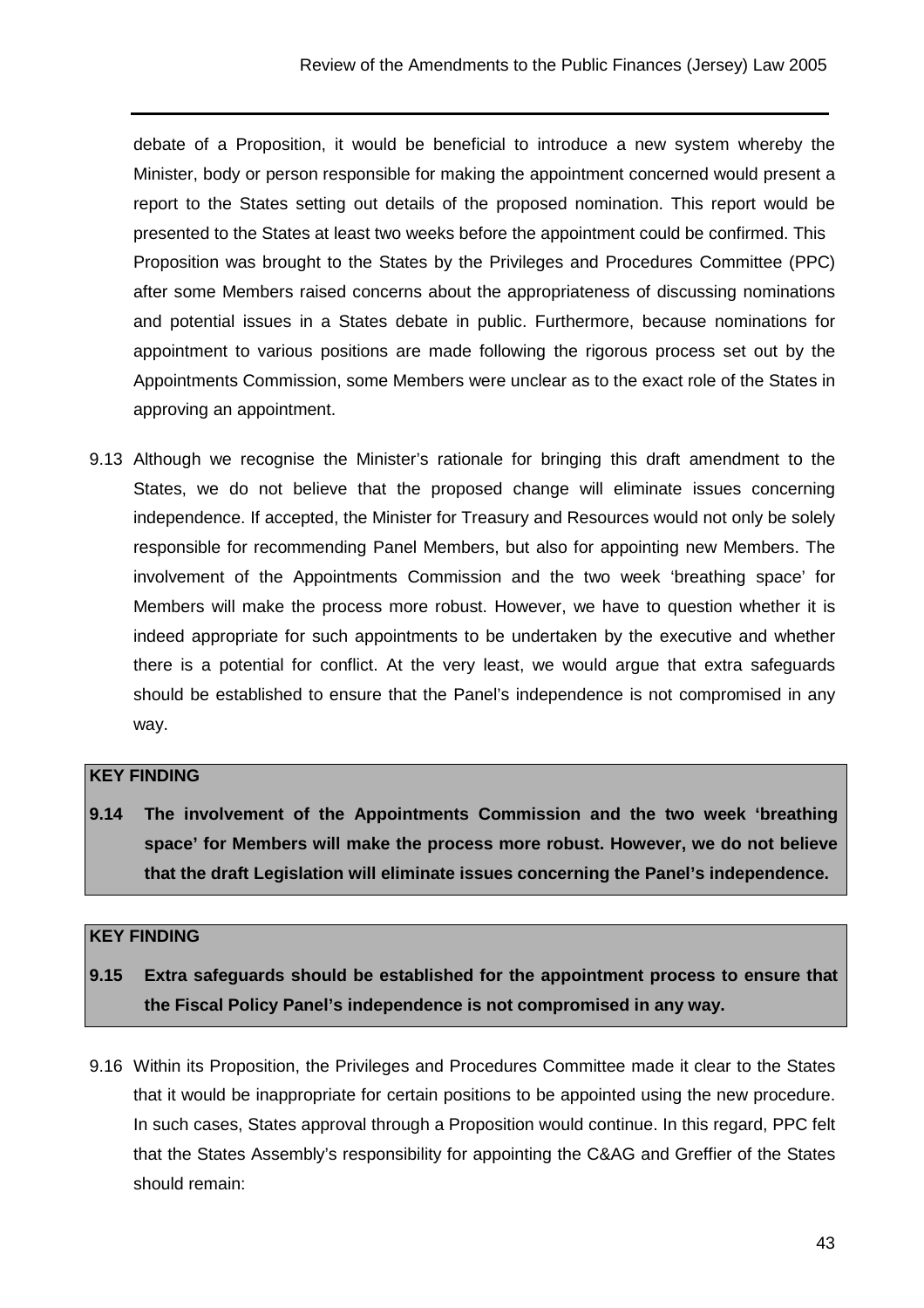"The Committee believes that the post of Comptroller and Auditor General and that of Greffier to the States are two key posts for States members where it is only right that the Assembly as a whole should ratify the proposed appointments. Both post holders report directly to the Assembly and it is appropriate that members should collectively have the opportunity to express their approval of the nominations proposed".<sup>55</sup>

- 9.17 In order for the Fiscal Policy Panel to maintain its independence, the Panel believes that appointments must continue to be referred to the States Assembly and in a similar manner to the post of the C&AG. For example, the Comptroller and Auditor General position is appointed by the States on a Proposition signed by the Chief Minister and the Chairman of the Public Accounts Committee. In regards to the appointment process for FPP Members, we would propose that the Proposition is signed by the Chief Minister and the Minister for Treasury and Resources.
- 9.18 We sought the views of CIPFA regarding this particular approach and were advised:

"we would recommend a suggested approach outlined by the Chair of the Public Accounts Committee. The suggested approach follows the same process of the States of Jersey Comptroller and Auditor General which is broadly similar to the UK C&AG process."

# **KEY FINDING**

**9.19 The Fiscal Policy Panel is an independent advisory body to the States and this position must be reflected in every aspect of the primary Legislation – including the appointment of Members** 

#### **RECOMMENDATION**

 **9.20 The draft proposal should be amended to allow for FPP Members to be appointed by the States on a Proposition signed by the Minister for Treasury and Resources and the Chief Minister.** 

#### **Reporting Accountability**

9.21 Linked to independence, but not necessarily appointment, is accountability for reporting. As we mentioned at the beginning of this chapter, during the developing stage of the amendments FPP Members felt that the draft Legislation diluted the practice of transparency and independence. Furthermore, the Panel suggested that in order to be consistent with the

<sup>&</sup>lt;sup>55</sup> P.205/2009, page 4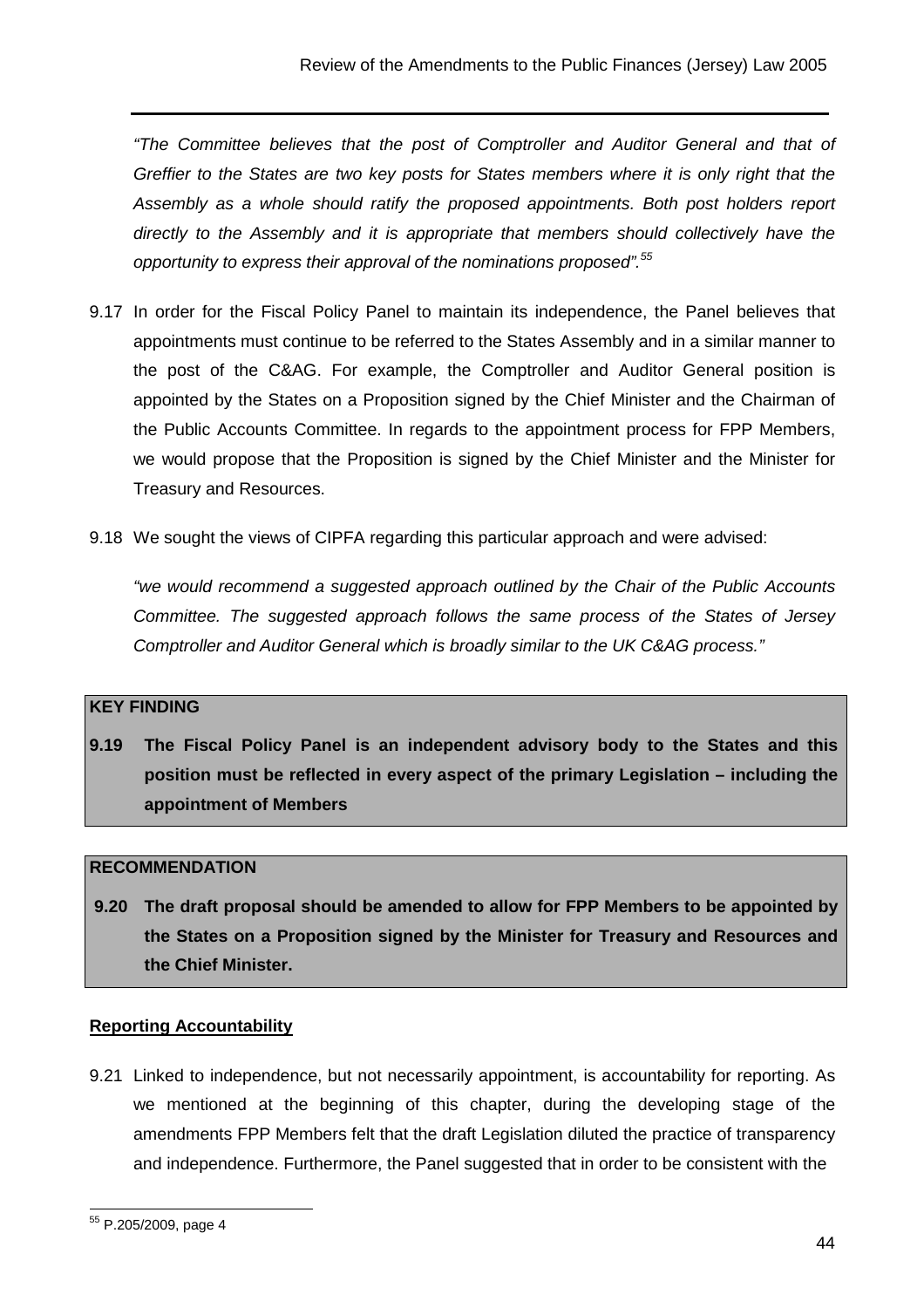existing framework, the Law needed to be absolutely clear that the FPP are an advisory body to the States as a whole and not just an advisory body to the Minister for Treasury and Resources. In response to these concerns the Department inserted Article 56B – Independence of Panel - into the draft Legislation.

9.22 Notwithstanding the above CIPFA would argue that, given the Minister is a key driver behind the appointment of Members and has the capability to request a report in circumstances of "significant change" in states activity or economic conditions, "it is clear that there is a strong level of FPP accountability to the Minister".

#### **KEY FINDING**

**9.23 Despite the Fiscal Policy Panel being an independent advisory body to the States, the Panel has a strong accountability to the Minister for Treasury and Resources.** 

#### **Reporting issues**

- 9.24 It is understood that the FPP already exists and operates within the parameters set in P.133/2006. However, we are concerned that by including such a large of amount of detail within primary legislation, as the draft amendment proposes, could potentially restrict the Panel and the work that is undertaken. Our advisor referenced similar issues within his own report by advising that "the requirements impacting the Fiscal Policy Panel are quite prescriptive – particularly timescales that may give rise to re-engineering of critical MTFP modelling". CIPFA is concerned that "such prescription, as now imposed in Stature, may negatively inhibit the Panels' professional ability to provide optimal advice un-hindered by practical issues of accountability that temper independence".
- 9.25 This point was put to the Minister for Treasury and Resources, who disagreed with the views expressed:

"[FPP] are given the power to be very clear and to be very clear with their advice. If they think the Medium Term Financial Plan is not economically justified and not economically rational, they are going to say so".  $56$ 

 <sup>56</sup>Minister for Treasury and Resources, Transcript, page 44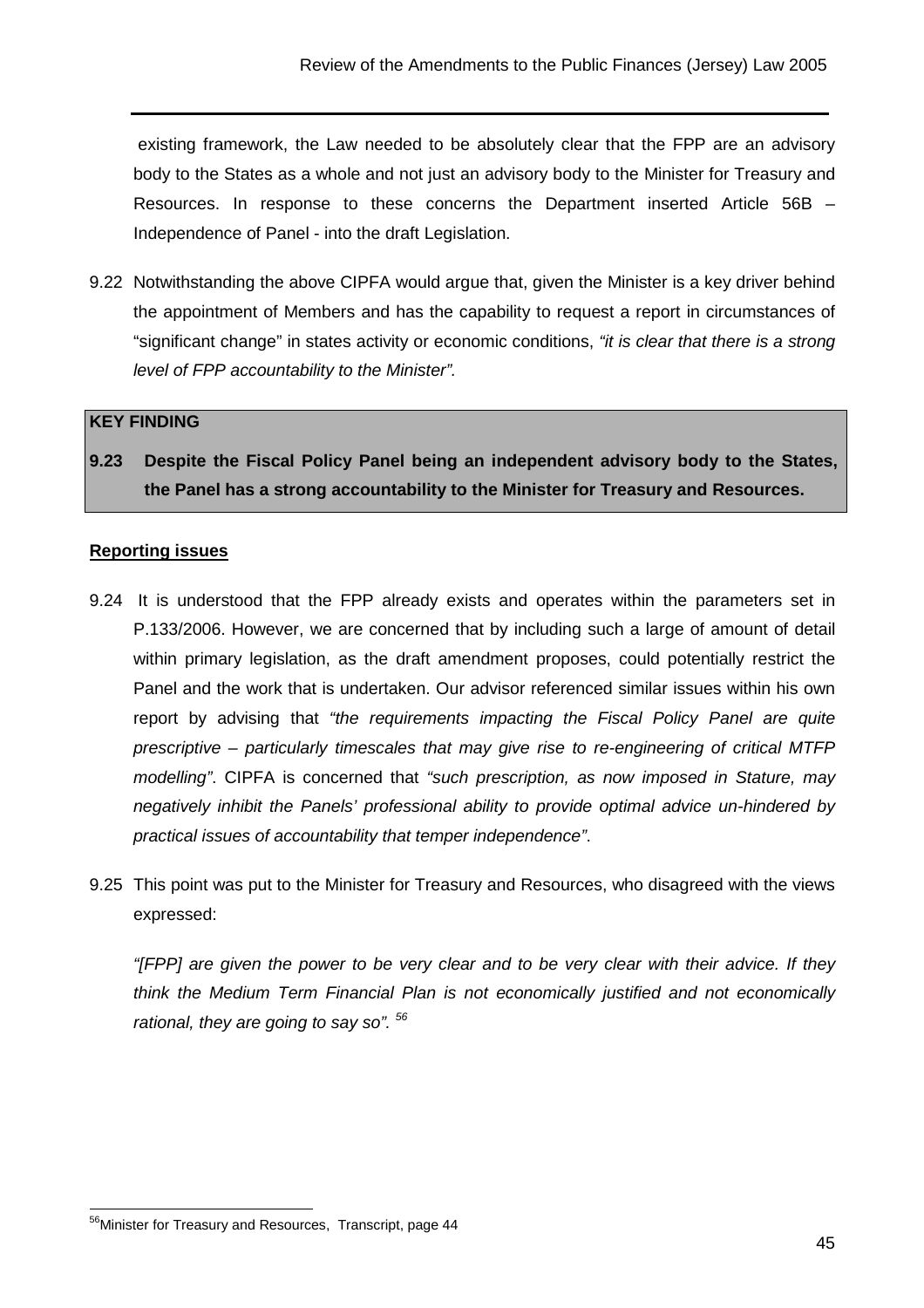# **10. FORMAL ESTABLISHMENT OF THE STATES INSURANCE FUND**

# **PART 2: ARTICLES 2-8 OF THE DRAFT LAW**

#### The Proposed amendments

- 10.1 The draft amendment proposed formally establishes the States current insurance arrangements as a "Special Fund" to be known as the States "Insurance Fund". The current rules and arrangements through which the States currently manages its Insurance arrangements will remain unchanged but will be controlled through the Public Finances Law and a Financial Direction. This part of the amendment simply establishes the existing fund within the law, with more detailed arrangements being included in an attached Schedule.
- 10.2 All States Departments will participate in the Insurance Fund. However, the Minister for Treasury and Resources may also enter into agreements with other persons and bodies that are connected with the States. The Panel was advised that any such involvement with external bodies would be subject to agreed terms and conditions and would be dependent on the associated risks as well as the level of insurance cover required.
- 10.3 The States of Jersey currently manages the cost of insurance by operating a level of selfinsurance which will continue under the new arrangements. Under the present terms a Reserve of approximately £7.5 million has been built up in the Consolidated Fund to provide a safeguard against potential future insurance claims. The draft law details the process required to transfer this money from the Consolidated Fund to the Insurance Fund.
- 10.4 Furthermore, the draft amendment would also enable money to be directly allocated to the Insurance Fund from the consolidated Fund in a Budget or at any time a proposition is brought to the States by the Minister for Treasury and Resources. Equally, money may be withdrawn from the Fund and paid into the Consolidated Fund or Contingency if a surplus accrues in the Fund.

#### The Rationale

10.5 Under the terms of the Public Finances Law, all money due to the States has to be paid into the consolidated fund. However, the Law enables 'Special Funds' to be created for specific purposes and, as the Law currently stands; if a Fund is created under legislation the Fund can receive income related to the fund directly and make related payments.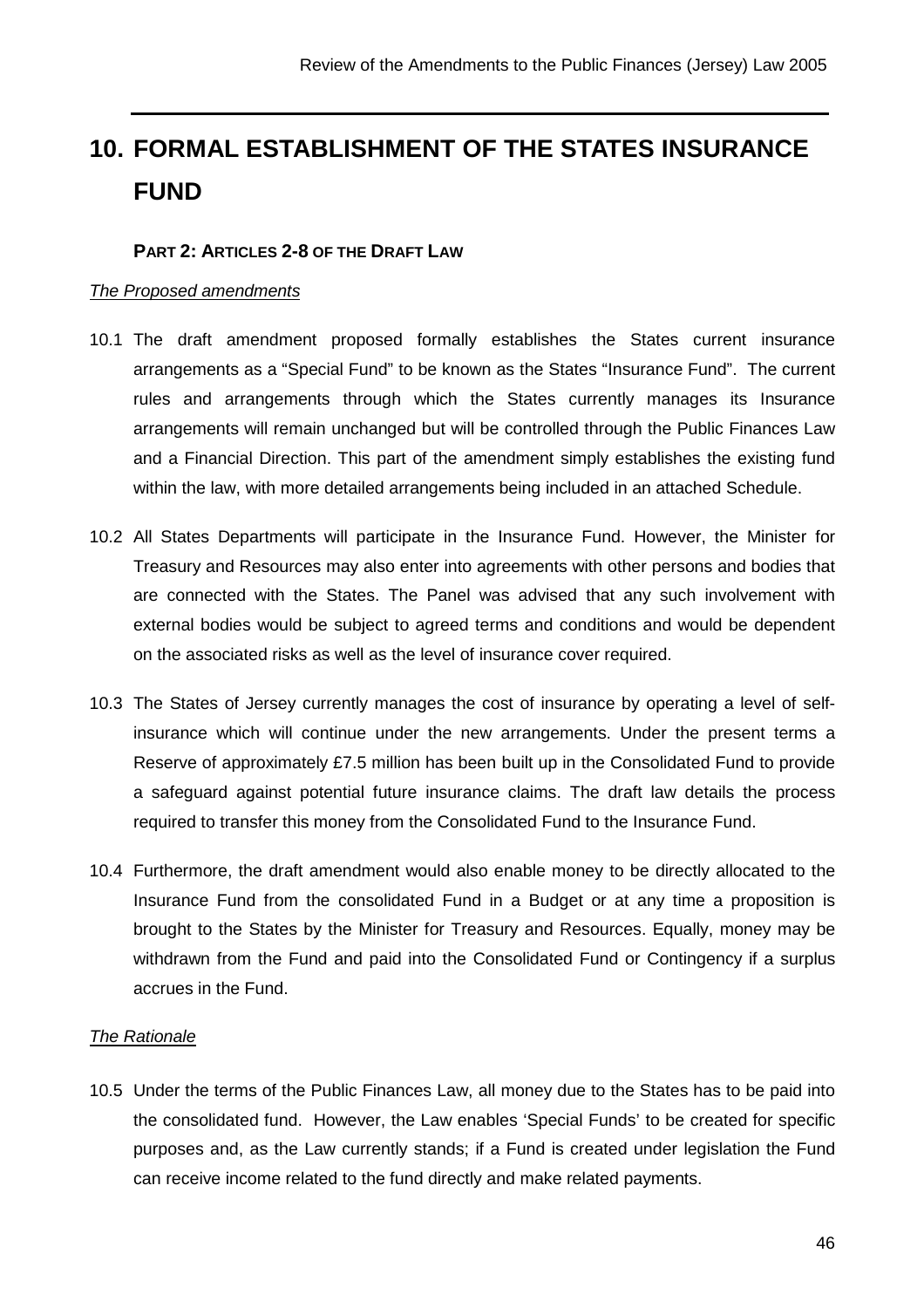10.6 Currently, the States of Jersey manages the cost of insurance for the whole organisation by operating a level of self-insurance (whereby the States pays excesses up to agreed limits in order to bring down the cost of premiums, sums over these levels are paid by the States' Insurers). The process for doing this at present, whilst robust, is not formalised (it is not formally recognised as a special fund under the Law) even though it has long been recognised that a separate Insurance Fund should exist under the auspices of the Public Finances Law to manage these claims and allow for receipts and payments for insurance matters on a longer term, planned basis. It was agreed by the Council of Ministers that this amendment "would put the existing arrangements on a sound legal footing".<sup>57</sup>

# The Fund

- 10.7 Although it is understood that this amendment would simply establish the existing Insurance Fund within the Primary Legislation, we believed that it was important to seek clarification on certain aspects of the current insurance arrangements.
- 10.8 Under Schedule 2, Article 2 'Participation by other persons or bodies' the law states that "the Minister may permit persons or bodies that appear to the Minister to be connected with the States to participate in the mutual insurance arrangements on such terms and conditions as the Minister specifies". The Panel was unclear as to exactly what bodies could be admitted to the insurance arrangements as "permitted persons or bodies" and what criteria would be used to determine admittance to the scheme. In response, we were advised that the Fund would continue to cover all bodies already included within the existing States insurance arrangements (see appendix 3). Furthermore, it was explained by the Minister that:

 "The criteria for defining whether a person or body can be included in the insurance arrangements will be included in a Financial Direction on Insurance. The approval process will involve consultation with the States Insurance advisors."<sup>58</sup>

- 10.9 We also queried what procedures would be in place to ensure that all risks associated with each admitted body were identified and provided for. The Minister advised the Panel that the current associated risk management procedures, which are in place to regulate the insurable performance of admitted persons, would continue as follows;
	- All such entities must make annual declarations to the States insurance advisors, on matters relating to insurable asset valuations.

 <sup>57</sup> COM Minutes, 22nd May 2013

<sup>58</sup> Minister for Treasury and Resources, Written Submission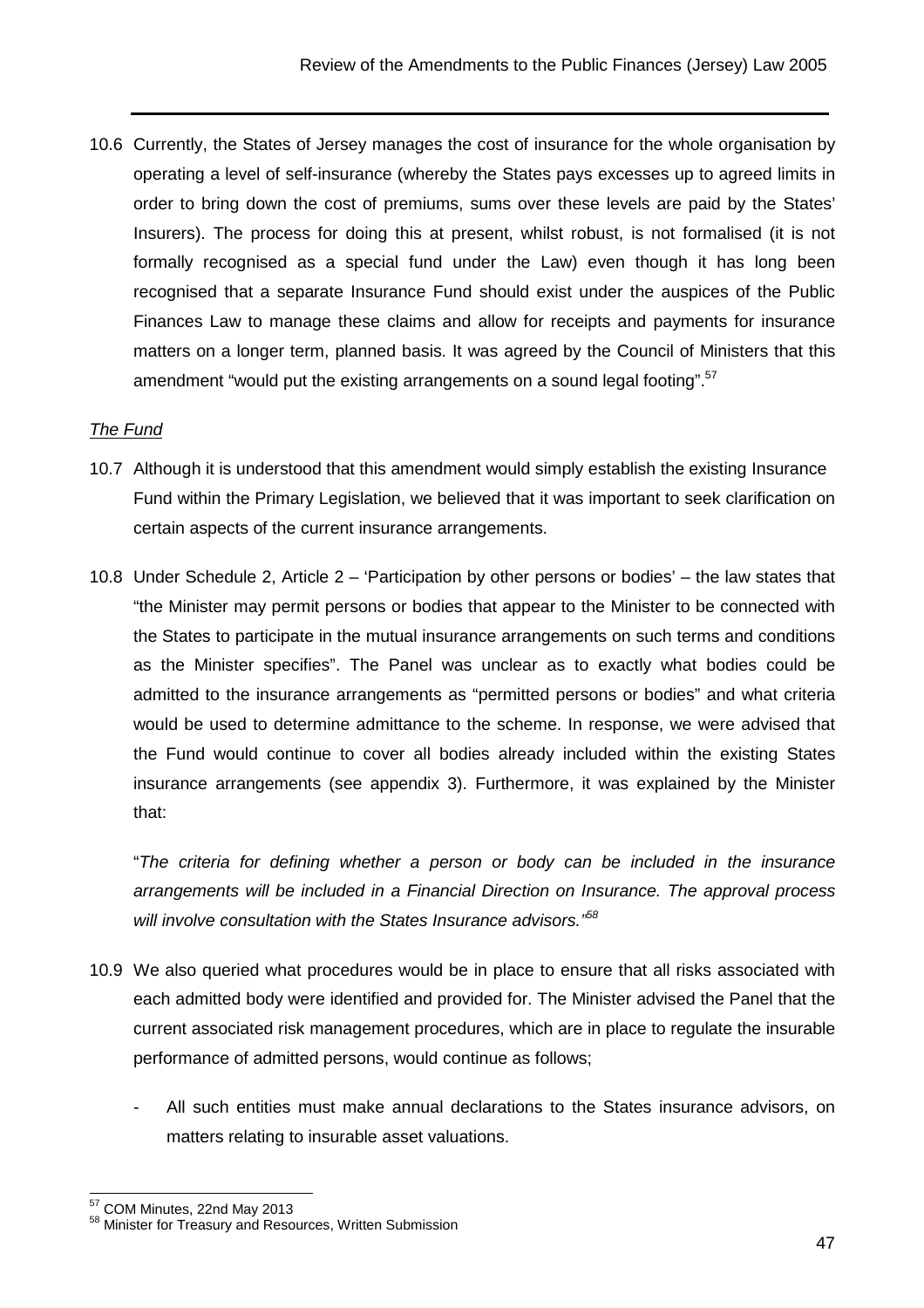- All entities must make annual declarations, to the States insurance advisors, on matters relating to potential claims outstanding as yet bit reported.
- The States Insurance advisors regularly provide expert risk management and general insurance advice to all such entities on a 'needs must' basis, as follows;
	- Large entities (e.g. Jersey Post, Jersey Telecoms, etc.) on a frequent basis via a dedicated contact.
	- Smaller entities (e.g. Jersey Gambling Commission etc.) on an ad hoc basis.

We were further advised that the existing procedures were currently under review.

10.10 The Panel also believed that it was important to establish whether the Airport and Harbours were currently included within the States insurance arrangements and, if so, whether all risks associated with these entities/activities would be underwritten by the States. When questioned regarding this matter, the Minister provided the following written response:

"Harbours and Airport are currently included within the States insurance arrangements for the following classes of Insurance:

- Property….(incl. third party property damage & third party personal injury)
- Motor Fleet... (incl. third party property damage & third party personal injury)
- Liability…(incl. third party property damage & third party personal injury)
- Employers Liability...(incl. injury/illness to employees)
- Engineering…(incl. machinery breakdown and increased costs of working)

…and will continue to remain so unless otherwise directed. The majority of required cover however falls outside the States existing insurance arrangements and as such both Harbours and the Airport procure private bespoke insurance to meet their specialist needs".<sup>59</sup>

# **Comments**

- 10.11 Whilst both the Panel and our expert advisor agree that the consolidation of Insurance arrangements and the establishment of the Insurance Fund within Primary legislation would be a positive step forward, there appears to be lack of precision on:
	- 1. Overall Risk Profiles
	- 2. Participation by Other Persons and Bodies; and
	- 3. Withdrawals/Additional Funding required from/to Insurance Fund

 <sup>59</sup> Minister for Treasury and Resources, Written Submission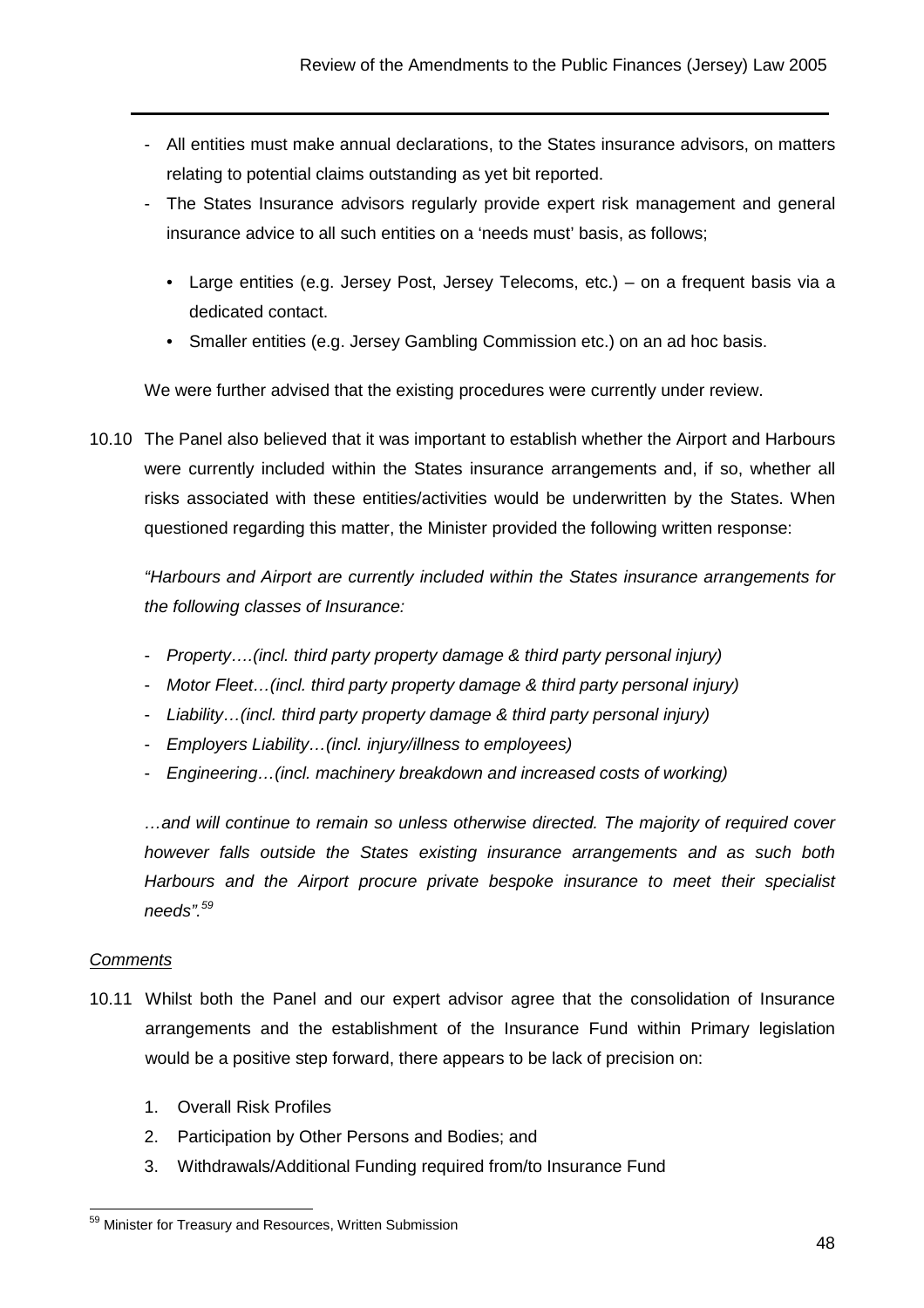10.12 Our expert advisor provided the following comments regarding these three areas:

#### Overall Risk Profiles

"Whilst we see the benefits of pooling and self-funding insurance arrangements we would assume that the current and expected rick profiling is expected to be within pre-set industry standard tolerance levels. We are unsighted on this work but we would class this as being a fundamental requirement to migrating to these consolidated arrangements."

#### **Participation by Other Persons and Bodies**

"It would be our considered view that the proposals would benefit from clarity on admission to these arrangements. There is a distinct lack of clarity on important issues of due diligence and assessment of risk prior to admission to these arrangements together with an assessment of Insurance related costs that will be required to be paid into the fund. It may well be the case that risks associated with "arms-length" bodies are currently underwritten within the commercial insurance market in a way that minimises significant risk that would have to be bourn by the consolidation of insurance arrangements by the States".

#### Withdrawals/Additional Funding required from/to Insurance Fund

"Currently there is no profile of expected movement in the Insurance Fund, Insurance Costs and Premiums required and the potential additionality of externalisation of risk that is deemed to be too high. Furthermore it is not certain what level the fund should be before additional premiums or a re-distribution of any excess to the Consolidated Fund or Contingency would be necessary."

"As we are currently unsighted on this detail we can only conclude that more work is required to establish the detail behind the revised arrangements in terms of set up and ongoing running costs is still a "work in progress" – particularly on the quantification of Departmental and Admitted Body Premiums relative to likely Risk Profiles and known liabilities."<sup>60</sup>

#### Concluding Comments

"We would recommend that the critical elements of detail outlined above be highlighted in a way that would allow the States to take an informed decision on creating a statutory basis for this change in the management of Insurance arrangements based on the full implications of moving to an internally based risk funded model".

<sup>&</sup>lt;sup>60</sup> CIPFA Report, page 11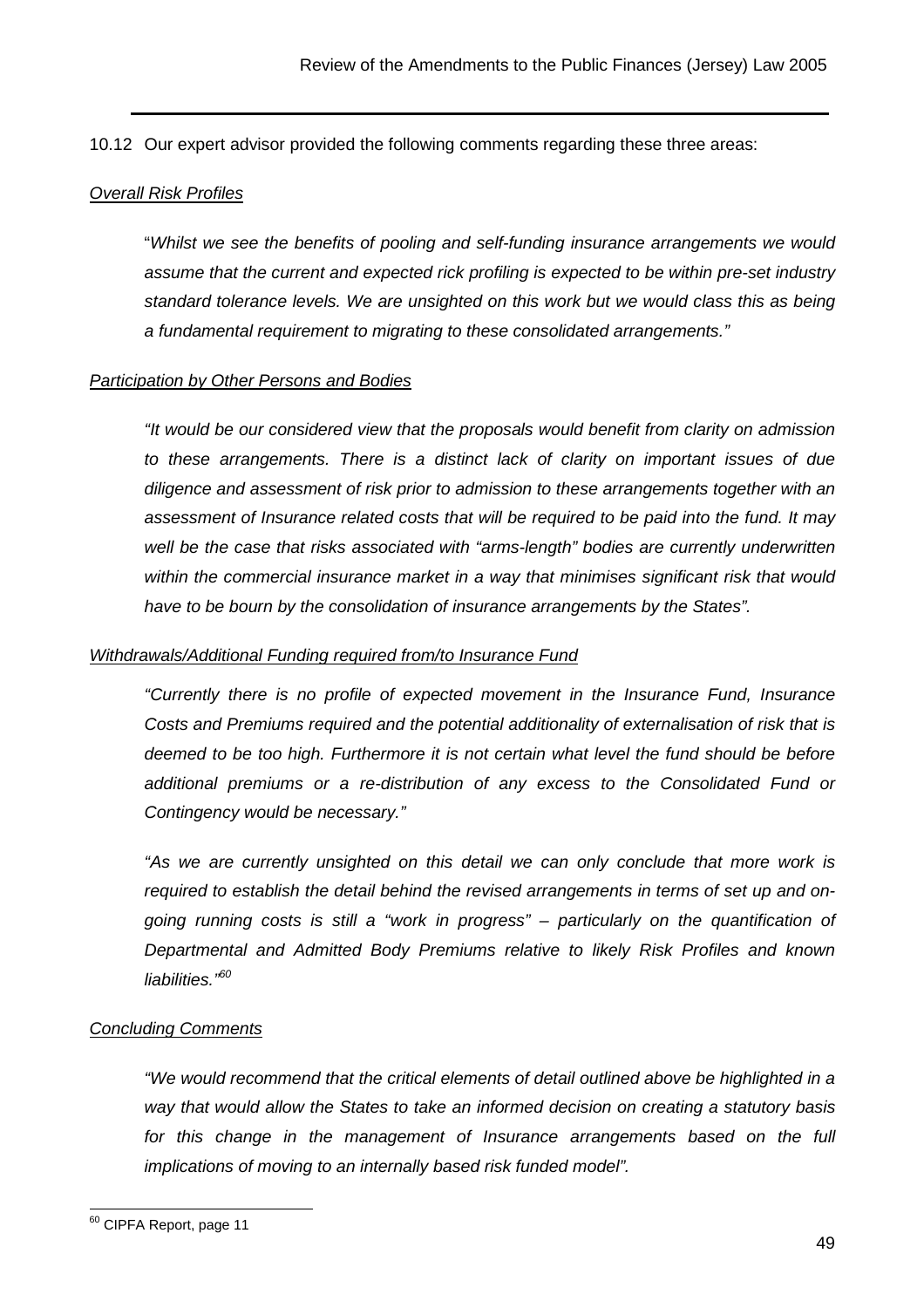#### **KEY FINDING**

**10.13 The consolidation of Insurance arrangements and the establishment of the Insurance Fund within Primary Legislation would be a welcomed, positive step forward.** 

#### **KEY FINDING**

**10.14 Further clarity is required on overall Risk Profiles arising from the proposal including; issues around the participation by other persons and bodies and the determination of cost parameters required to service the Fund; and the level required for subsequent re-distribution to the Consolidated Fund or Contingency.** 

#### **RECOMMENDATION**

**10.15 The Minister for Treasury and Resources should present a report to the Assembly before the debate outlining the full details of the Insurance Fund arrangements.**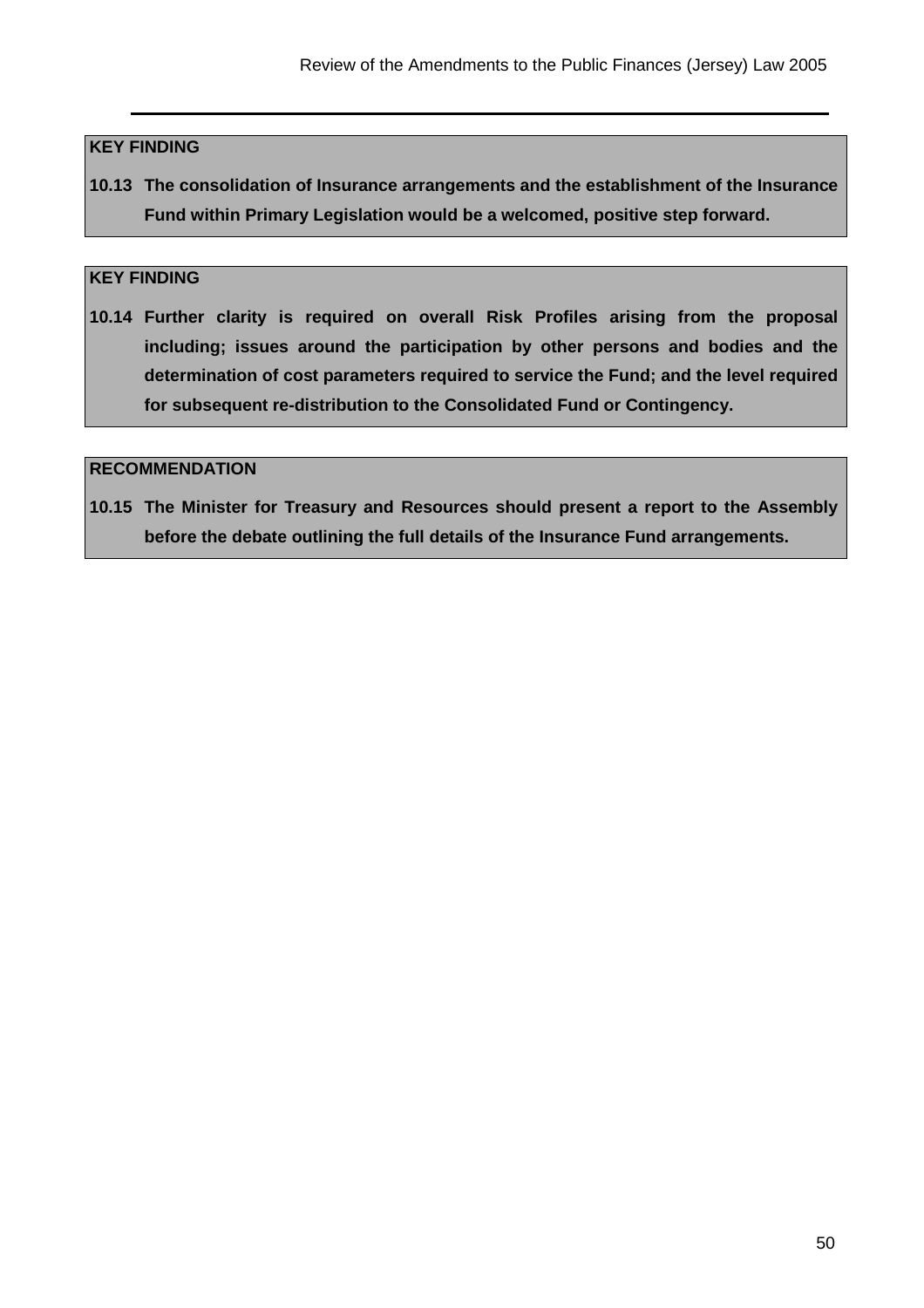# **11. FUTURE AMENDMENTS TO BE MADE BY REGULATION**

#### **PART 6: ARTICLES 20-21 OF THE DRAFT LAW**

#### The Proposed amendments

11.1 If adopted, this amendment will enable the States to make Regulations to amend Parts 3 and 4 of the principal Law which deals respectively with the process for Medium Term Financial Plan and Budgeting and States Trading Operations. The power to amend Parts 3 and 4, however, does not extend to Article 15 of the Law which is the power to give immediate effect to a Law that is a taxation draft. Nor does it extend to any power to make Regulations that supplement, rather than amend, the Law. $61$ 

#### The Rationale

11.2 We have been advised that, due to the amount of time it takes for legislative changes to be processed through Her Majesty's Privy Council, it is necessary for the States to possess the power to amend particular Parts of the primary Law in order to react to immediate situations, hence why this draft amendment is being proposed. Like with all amending Regulations, however, States approval will still be required.

#### **Comments**

11.3 There could be potential implications in regards to draft Article 21 and, in particular, the ability to amend the MTFP by Regulation. For instance, we were informed by our advisor that adoption of this draft amendment could increase the risk of political interference with the Financial Management of the States:

"Having established key parameters for the management of the MTFP through primary legislation, the wide power conferred by Article 21 enabling unlimited Ministerial intervention is inconsistent at best. Whilst the balancing check is the required approval of the States it is difficult to see some consistency in approach and the concern would be that the positive attributes of the MTFP as an effective Medium Term modelling platform for managing the finances of the States may have to yield to the vagaries of political expediency".<sup>62</sup>

11.4 Despite these concerns, the Department assured the Panel that, due to the safeguard of required States approval, they could not foresee any issues arising from the proposed amendment, if adopted. Furthermore, because the draft amendment excludes changes to

 $\overline{\phantom{a}}$ <sup>61</sup> P.73/2013, page 8

<sup>62</sup> CIPFA Report, page 39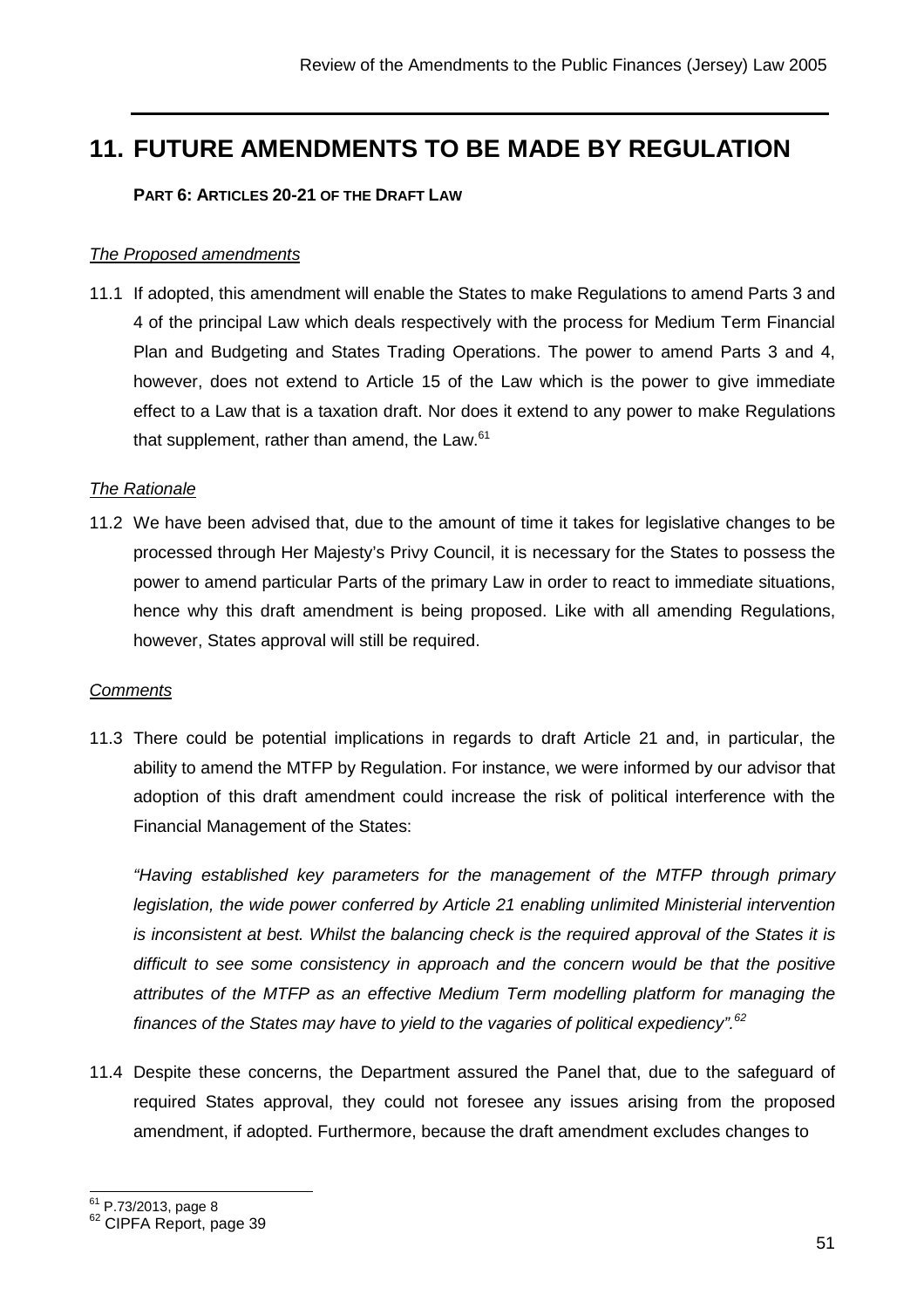other regulations making provisions and Article 15, the Law Officers were satisfied that the proposal "should not alarm the Privy Council and lead to delays in the granting of consent"63

# **KEY FINDING**

**11.5 Due to the safeguard of required States approval the Panel accept draft Articles 20 and 21, which will enable the Minister for Treasury and Resources to make Regulations to amend Parts 3 and 4 of the principal Law.** 

 $63$  Extract from the Law Officers Human Rights Review in respect of Article 21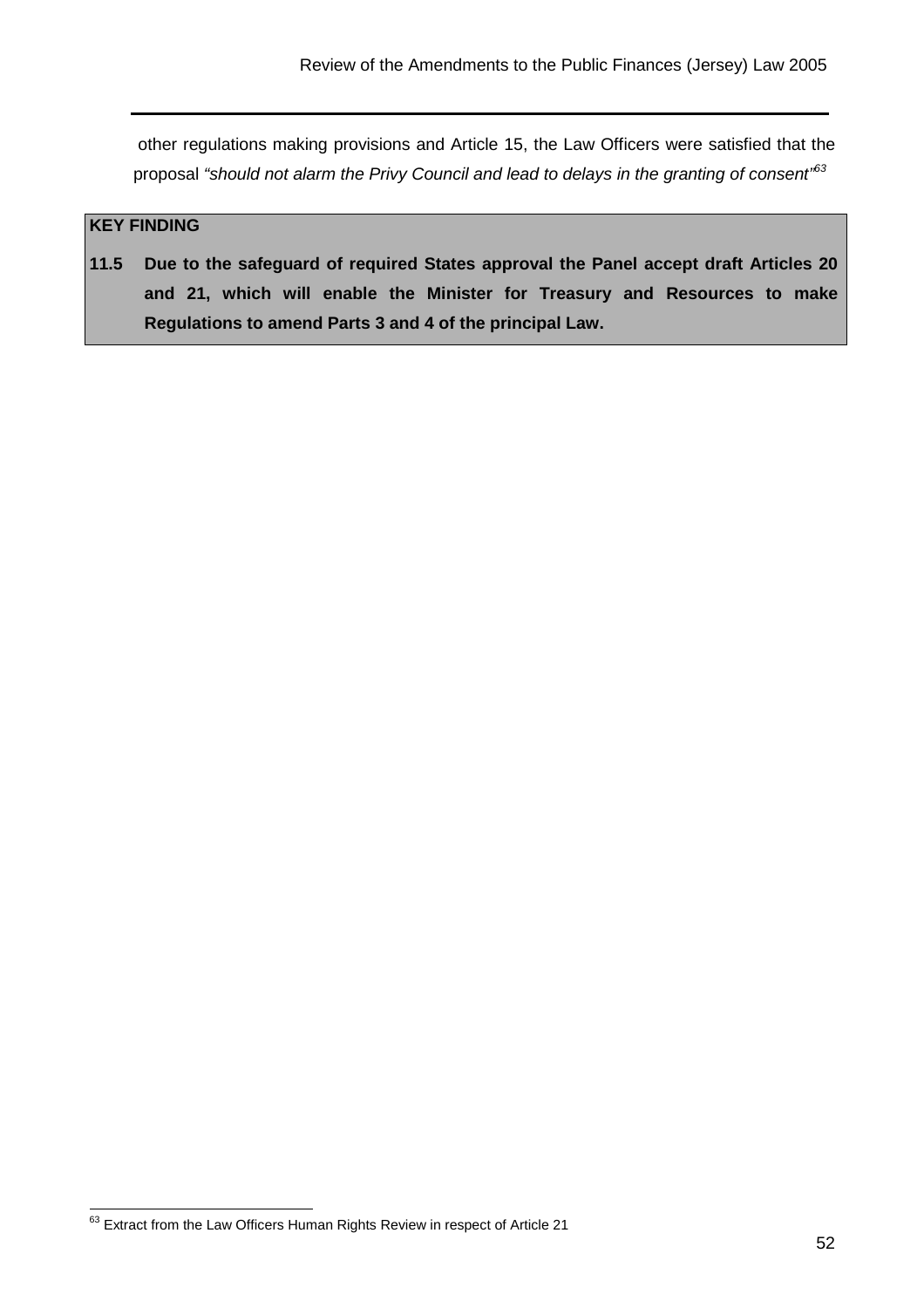# **12. CONCLUSION**

- 12.1 Our review of the draft amendments to the Public Finances (Jersey) Law 2005 identified both positive and negative aspects of the Minister's proposals. Some of the proposed changes, for example, represent a further progression towards best practice and provide an opportunity to improve financial management within the States. Furthermore, whilst the Panel recognised instances where the draft amendments lacked precision, in the wording or detail, the concept behind the proposal was often endorsed.
- 12.2 The Panel, however, found great difficulty in supporting a number of the draft amendments that had been brought forward by the Minister for Treasury and Resources. The proposal to introduce a new responsibility for the Treasurer to advise the Council of Ministers upon the finances of Jersey was found to be neither justifiable nor necessary. Firstly, the Treasurer already performs the duties which are being proposed. Secondly, including such a provision so explicitly within Primary Legislation could compromise the perception of independence and impartiality.
- 12.3 The draft proposal which would allow a permitted variation of heads of expenditure and transfer of heads of expenditure to contingency expenditure for "any for reason" was also met with great caution. We found that the inherent flexibility which will be available to Chief Officers and Ministers, if this draft amendment is adopted, may have the potential to undermine the rigour of the Medium Term Financial Plan.
- 12.4 Despite the introduction of a Contingency Fund in 2011 and the previous States decision to remove the ability to make 11(8) requests, the Minister has brought an amendment to permanently re-instate this provision. The proposal not only contradicts the new disciplined approach adopted by the States in the MTFP, but also opposes the views that have been expressed in the past by the Minister regarding the use of additional funding requests. Furthermore, the evidence we received from the Minister during this review, in regards to the intended use and necessity of the 11(8) provision, was inconsistent.
- 12.5 Under the current arrangements, Members of the Fiscal Policy Panel are appointed by the States on the recommendation of the Minister for Treasury and Resources and following advice from the States Economic Advisor. Whilst the Panel have some concerns regarding the current procedures, the issues that arise from the new proposals are considered much greater. The Panel's independence could be compromised if the States Assembly is removed from the appointment process. We therefore recommend that the draft proposal is amended to allow for Panel Members to be appointed by the States on a Proposition signed jointly by the Minister for Treasury and Resources and the Chief Minister.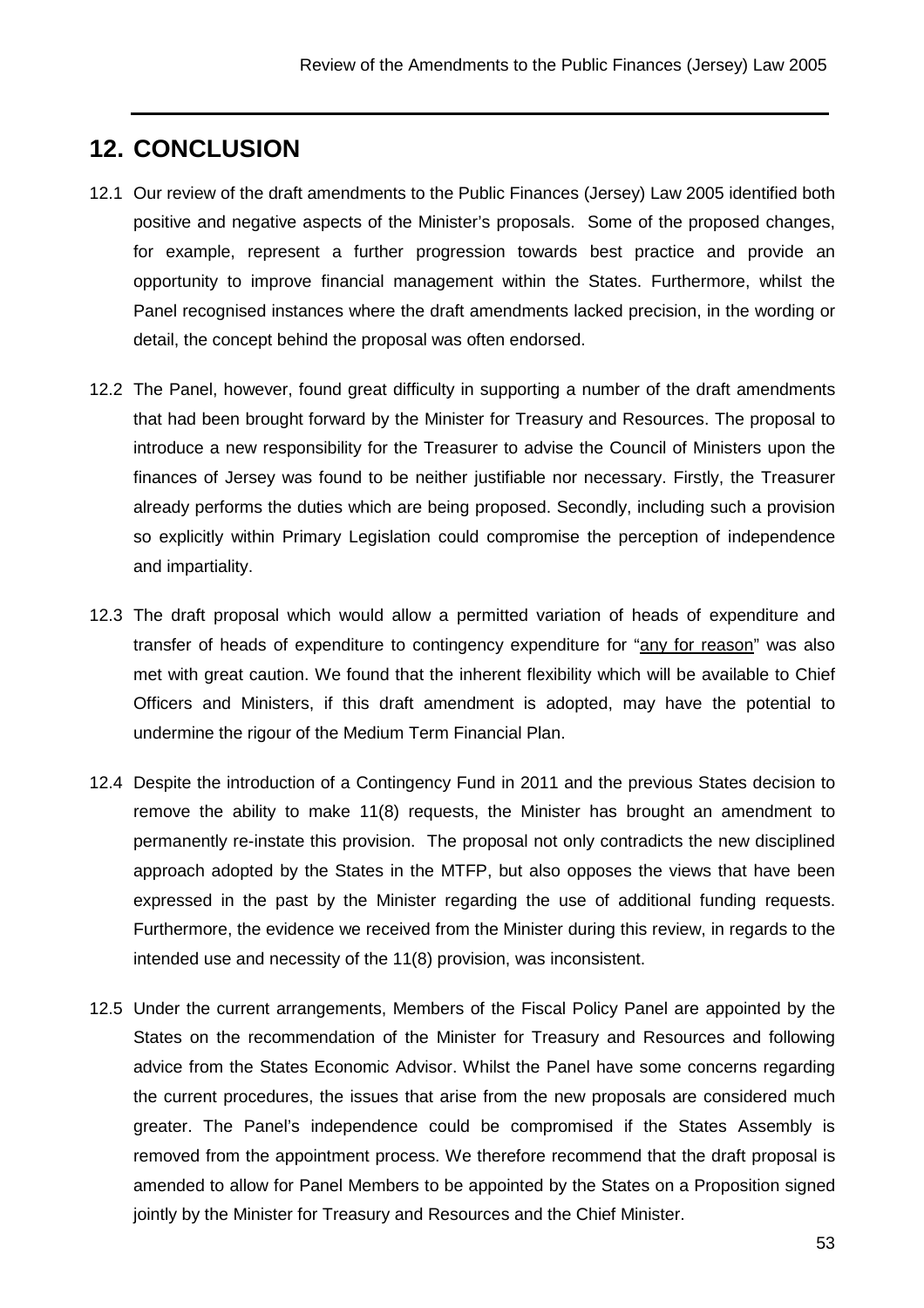# **13. APPENDIX 1 - COMMENTS ON ISSUES RAISED IN THE FORMER COMPROLLER AND AUDITOR GENERAL'S REPORT – PUBLIC FINANCES (JERSEY) LAW 2005 – A REVIEW IN LIGHT OF EXPERERIENCE**

13.1 The following information was provided to the Panel by the Treasury and Resources Department on 24th May 2013.

| Areas requiring consideration                     | <b>Comments of the Comptroller and Auditor</b><br><b>General (C and AG)</b>                                                                                                                                                                                                                                                                                                                                                                                             | <b>Comments from the Treasury</b>                                                                                                                                                                                                                                                                                                                                                                                                                                                                                                                                                                                                                                                                                                                                                                                                                                                                                                                                                                                                   |
|---------------------------------------------------|-------------------------------------------------------------------------------------------------------------------------------------------------------------------------------------------------------------------------------------------------------------------------------------------------------------------------------------------------------------------------------------------------------------------------------------------------------------------------|-------------------------------------------------------------------------------------------------------------------------------------------------------------------------------------------------------------------------------------------------------------------------------------------------------------------------------------------------------------------------------------------------------------------------------------------------------------------------------------------------------------------------------------------------------------------------------------------------------------------------------------------------------------------------------------------------------------------------------------------------------------------------------------------------------------------------------------------------------------------------------------------------------------------------------------------------------------------------------------------------------------------------------------|
| The position of Treasurer of the<br><b>States</b> |                                                                                                                                                                                                                                                                                                                                                                                                                                                                         |                                                                                                                                                                                                                                                                                                                                                                                                                                                                                                                                                                                                                                                                                                                                                                                                                                                                                                                                                                                                                                     |
| Treasurer's responsibilities                      | The C and AG questions how the role of Treasurer<br>of the States can be responsible for "the proper<br>administration of the public finances of Jersey<br>without also being responsible for ensuring that<br>"the key strategic controls necessary to secure<br>sound financial management are implemented."<br>The Comptroller and Auditor General goes on to<br>comment that he believes that the "Treasurer is<br>only responsible for advising on such controls". | It is proposed that the Treasurer of the States' role is<br>strengthened in the Public Finances Law.<br>Article 28 of the current Law establishes the office of<br>Treasurer of the States and imposes duties on that<br>post-holder. Specifically, the Treasurer is responsible -<br>(a) to the Minister, for the supervision and<br>administration of the principal Law and of the<br>public finances of Jersey; and<br>(b) for ensuring the proper stewardship and<br>administration of the public finances of Jersey.<br>The Treasurer is already responsible to the Minister as<br>described in (a) above and, under Article 26(6) of the<br>States of Jersey Law 2005, is accountable to the<br>Minister in respect of policy direction.<br>As stated above the Treasurer is currently accountable<br>to the Minister for policy implementation and therefore<br>already has responsibility for ensuring that the key<br>strategic controls to secure sound financial<br>management are implemented throughout the<br>States. |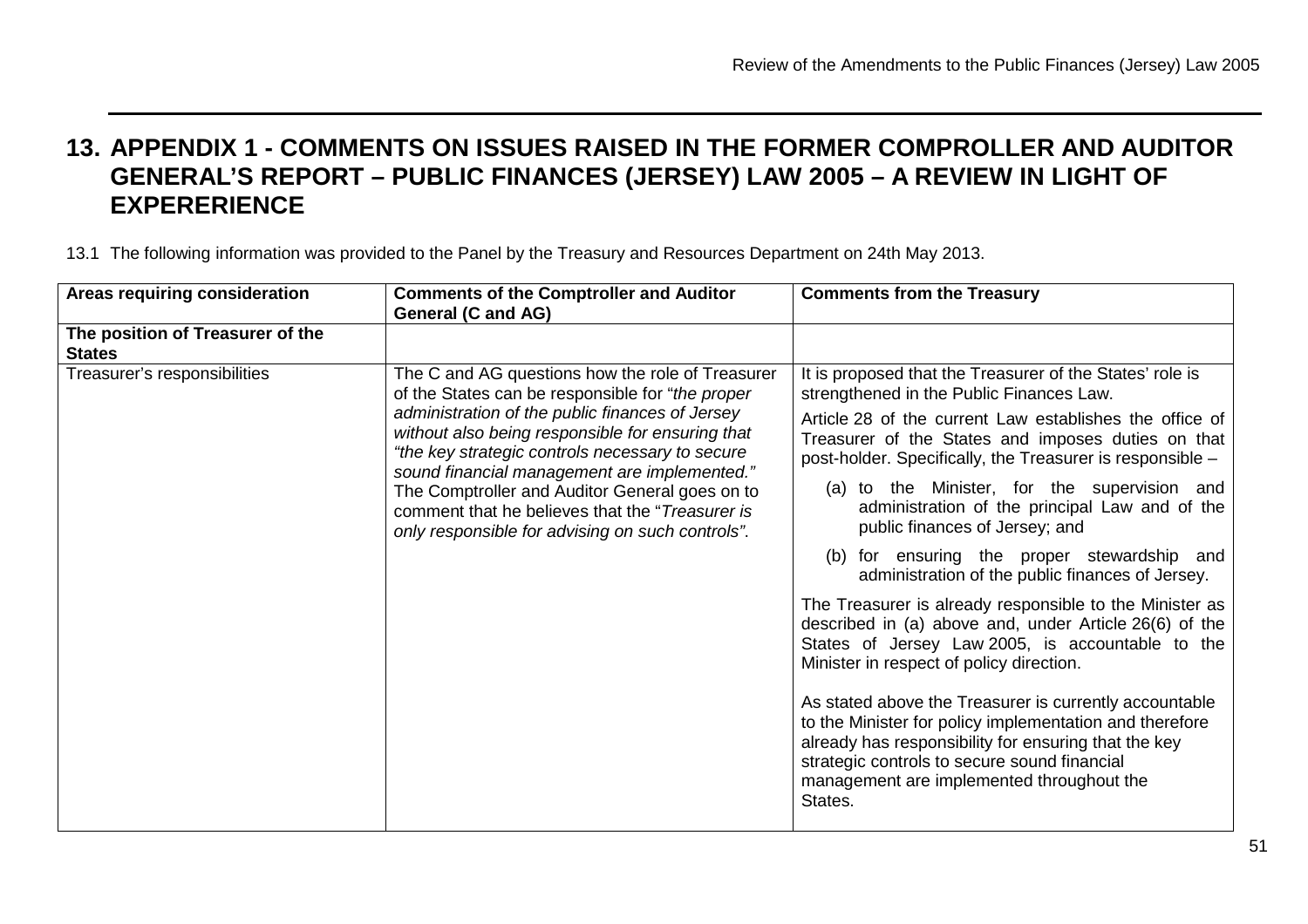| To further strengthen the position of the Treasurer the<br>Amendment proposes that it be a duty of the Treasurer<br>of the States to advise the Council of Ministers upon the<br>public finances of Jersey. The preparation of the<br>Medium Term Financial Plan is the responsibility of the<br>Council of Ministers and it is imperative that the Council<br>receives sound financial advice and input on all areas<br>associated with this and all other financial matters. |  |
|--------------------------------------------------------------------------------------------------------------------------------------------------------------------------------------------------------------------------------------------------------------------------------------------------------------------------------------------------------------------------------------------------------------------------------------------------------------------------------|--|
|                                                                                                                                                                                                                                                                                                                                                                                                                                                                                |  |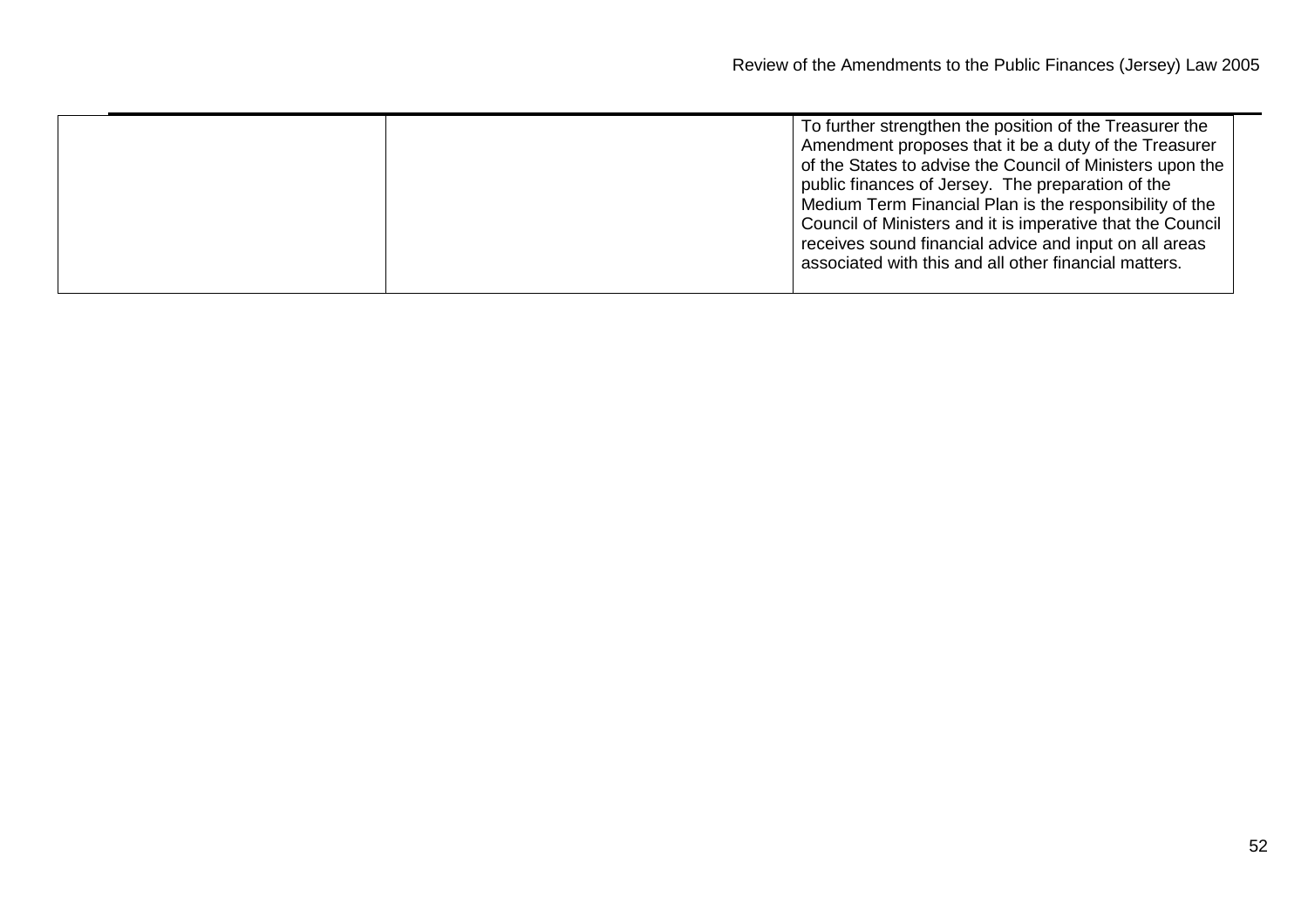| The C and AG questioned whether the<br>Treasurer has responsibility for monitoring<br>expenditure                                                                                                                                                    | The<br>Treasurer's<br>already<br>role<br>has<br>responsibility for monitoring expenditure and<br>therefore no change to the Law is proposed                                                                                                                                                                                                                                                                                                                                                                                                                                                                                                                                                                                                                                                                                                                                    |
|------------------------------------------------------------------------------------------------------------------------------------------------------------------------------------------------------------------------------------------------------|--------------------------------------------------------------------------------------------------------------------------------------------------------------------------------------------------------------------------------------------------------------------------------------------------------------------------------------------------------------------------------------------------------------------------------------------------------------------------------------------------------------------------------------------------------------------------------------------------------------------------------------------------------------------------------------------------------------------------------------------------------------------------------------------------------------------------------------------------------------------------------|
|                                                                                                                                                                                                                                                      | to strengthen this area. The Public Finances<br>Law already specifies in Article 28(3):                                                                                                                                                                                                                                                                                                                                                                                                                                                                                                                                                                                                                                                                                                                                                                                        |
|                                                                                                                                                                                                                                                      | "It is the responsibility of the Treasurer to<br>ensure the proper stewardship<br>and<br>administration of the public finances of Jersey<br>and, in particular $-$<br>(a) to set financial management standards for<br>their administration and for monitoring<br>compliance with those standards;<br>(b) to ensure that professional practices are<br>adhered to in their administration;<br>(c) to advise on the key strategic controls that<br>are necessary to secure their sound financial<br>management; and<br>(d) to ensure that financial information is<br>available to enable accurate and timely<br>monitoring of their administration.<br>The Council of Ministers receives quarterly<br>monitoring updates on all Departments<br>expenditure (capital and revenue) and<br>income. As well as providing information on<br>actual spend to date these updates also |
|                                                                                                                                                                                                                                                      | detail anticipated year end figures.                                                                                                                                                                                                                                                                                                                                                                                                                                                                                                                                                                                                                                                                                                                                                                                                                                           |
| The C and AG believed that the Treasurer<br>should have similar responsibilities to a<br>Section 151 Officer in a UK local authority.<br>The C and AG proposed that two specific<br>duties of a 151 Officer had no parallel within<br>the 2005 Law:- | There are aspects of the role of the Section<br>151 Officer in a UK local authority that we<br>can learn from and use as a basis for<br>refinement of the Public Finances Law in<br>Jersey. However it is not an exact parallel as<br>the political and managerial structure of the<br>States of Jersey is not in line with that of a                                                                                                                                                                                                                                                                                                                                                                                                                                                                                                                                          |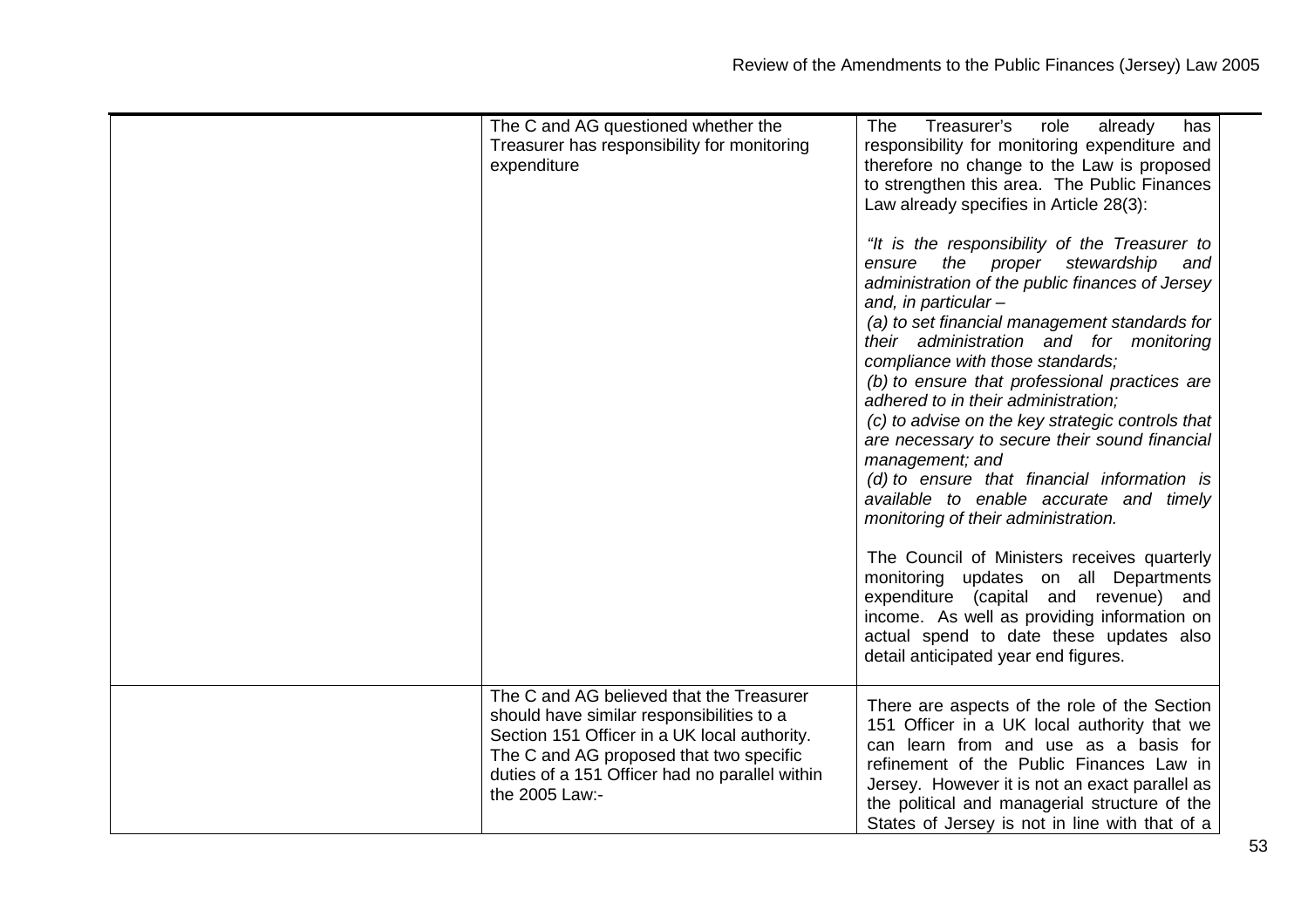|                             | (1) A duty to report unlawful expenditure, a<br>loss or deficiency or an unlawful item of<br>account as a result of the exercise of<br>executive functions; and<br>(2) A duty to report a failure to set or keep<br>a balanced budget.                                                        | UK local authority it is more akin to that of UK<br>central government.<br>Article 30 of the Law, as currently drafted,<br>establishes the independence of the role of<br>Treasurer and also enables the Treasurer to<br>report to the States, after consulting the<br>Comptroller and Auditor General, if public<br>money has been dealt with unlawfully and it<br>has not been possible to correct the situation.<br>This Amendment further expands on the<br>circumstances in which the Treasurer may<br>report directly to the States. The Treasurer<br>may report a case where any public money<br>controlled or managed on behalf of the<br>States or by a Minister has been dealt with<br>by a person acting either unlawfully or in a<br>way that is contrary to financial directions<br>and the consequences of the person's<br>actions are material or would have been<br>material if the situation had not been<br>corrected. |
|-----------------------------|-----------------------------------------------------------------------------------------------------------------------------------------------------------------------------------------------------------------------------------------------------------------------------------------------|------------------------------------------------------------------------------------------------------------------------------------------------------------------------------------------------------------------------------------------------------------------------------------------------------------------------------------------------------------------------------------------------------------------------------------------------------------------------------------------------------------------------------------------------------------------------------------------------------------------------------------------------------------------------------------------------------------------------------------------------------------------------------------------------------------------------------------------------------------------------------------------------------------------------------------------|
| <b>Financial Management</b> |                                                                                                                                                                                                                                                                                               |                                                                                                                                                                                                                                                                                                                                                                                                                                                                                                                                                                                                                                                                                                                                                                                                                                                                                                                                          |
| <b>Accounting Officers</b>  | The C and AG recommended that the smaller<br>States Departments (e.g. those departments<br>with an annual allocation of less than £1 million)<br>should, with the approval of the relevant<br>Department's Chief Officer appoint the<br>Treasurer as that Department's Accounting<br>Officer. | No Law amendment is proposed to<br>accommodate the Comptroller and Auditor<br>General's comments. The Law as currently<br>stands enables the Minister for Treasury and<br>Resources to appoint either:<br>a) A person other than its chief officer to<br>be the accounting officer of a States<br>funded body; or<br>b) an additional Departmental<br>Accounting Officer where appropriate.<br>As an illustration that this approach works the                                                                                                                                                                                                                                                                                                                                                                                                                                                                                           |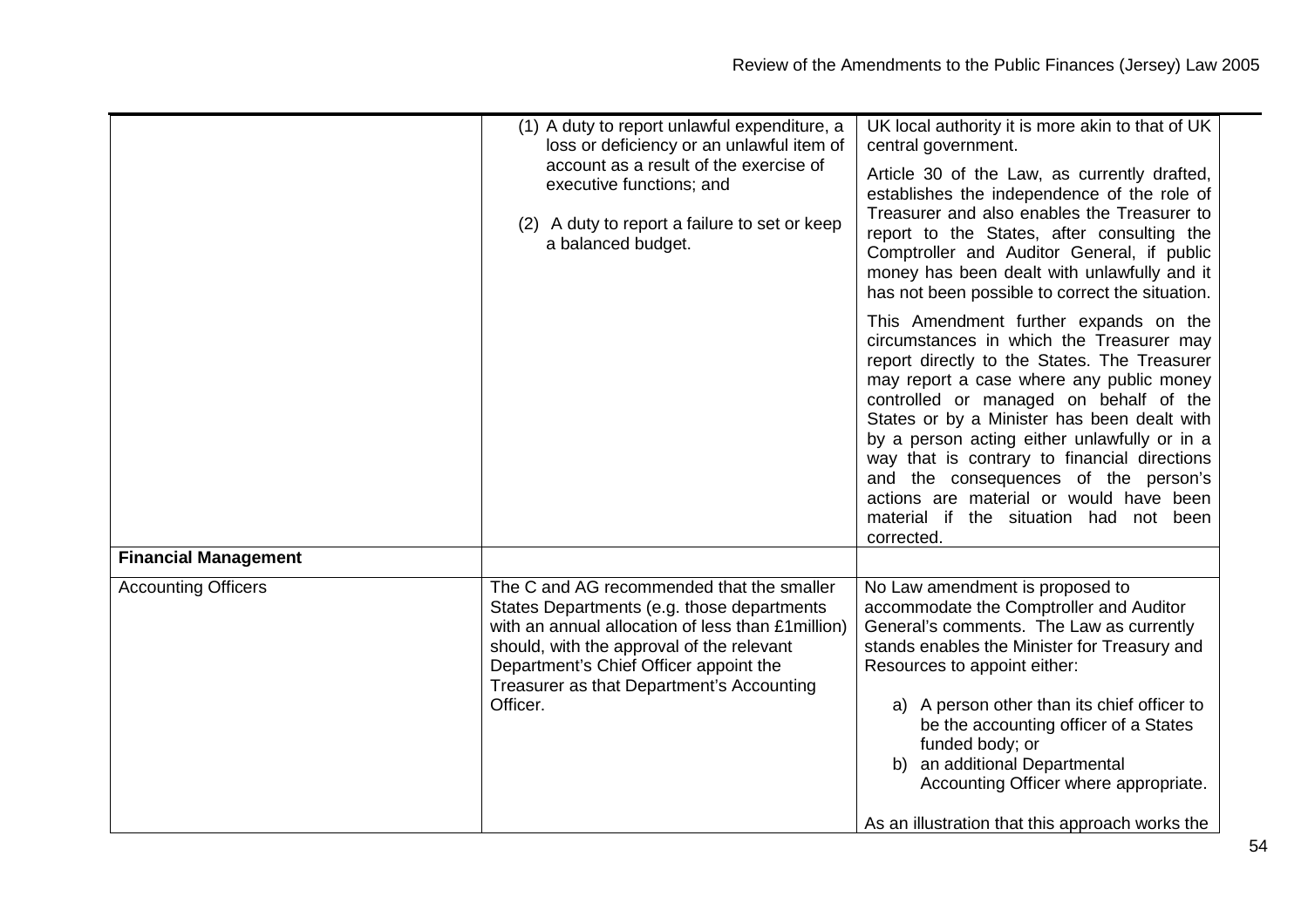|                                                         |                                                                                                                                                                                                                  | Treasurer has taken on Accounting Officer<br>role for the Jersey Overseas Aid<br>Commission.<br>Although, as a generality the Treasurer has<br>no political or administrative responsibility for<br>the smaller Departments the Treasury does<br>offer assistance via a Bureau service to<br>assist with financial tasks for the smaller<br>Departments.                                                  |
|---------------------------------------------------------|------------------------------------------------------------------------------------------------------------------------------------------------------------------------------------------------------------------|-----------------------------------------------------------------------------------------------------------------------------------------------------------------------------------------------------------------------------------------------------------------------------------------------------------------------------------------------------------------------------------------------------------|
|                                                         | The C and AG recommended that the Chief<br>Officer of Police should be appointed as<br>Accounting Officer for the Police Budget.                                                                                 | The current Chief Officer of Police has been<br>appointed as Accounting Officer for the<br>Police Budget.                                                                                                                                                                                                                                                                                                 |
|                                                         |                                                                                                                                                                                                                  |                                                                                                                                                                                                                                                                                                                                                                                                           |
| Financial management standards for the<br><b>States</b> | The C and AG stated that the 2005 Public<br>Finances Law does not assist the Treasurer in<br>providing guidance on the accounting and<br>financial management procedures to be<br>applied throughout the States. | The Law as currently drafted does assist the<br>Treasurer in providing all the necessary<br>guidance on the accounting and financial<br>management procedures to be applied<br>throughout the States.<br>This is evidenced in Article 34 of the Law<br>where the Treasurer is empowered (with the<br>approval of the Minister) to issue Financial<br>Directions. These Financial Directions can<br>cover: |
|                                                         |                                                                                                                                                                                                                  | (a) matters which are required by the Law to<br>be addressed in Financial Directions;<br>and<br>issues which the Treasurer determines<br>(b)<br>are necessary or expedient for the<br>proper administration of this Law.                                                                                                                                                                                  |
|                                                         | The C and AG stated that there is little need for                                                                                                                                                                | The approval of the Minister gives further                                                                                                                                                                                                                                                                                                                                                                |
|                                                         | the internal financial management guidance of                                                                                                                                                                    | weight to the importance and validity of the                                                                                                                                                                                                                                                                                                                                                              |
|                                                         | the States to be approved by a Minister                                                                                                                                                                          | <b>Financial Directions.</b>                                                                                                                                                                                                                                                                                                                                                                              |
|                                                         |                                                                                                                                                                                                                  | In practice the Minister has delegated<br>authority to the Treasurer of the States, or in                                                                                                                                                                                                                                                                                                                 |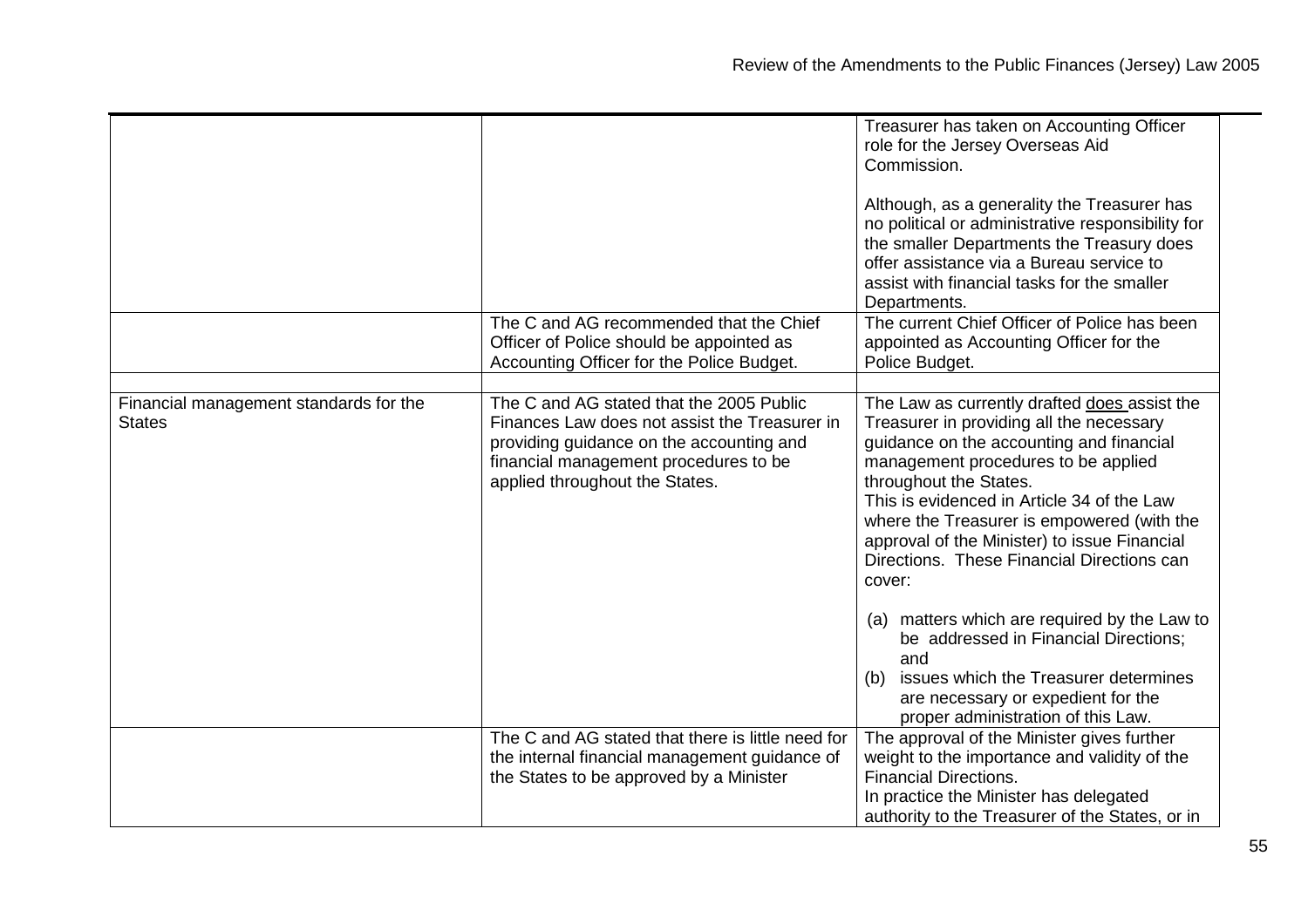|                                      |                                                                                                 | their absence another person as nominated<br>by the Treasurer, to issue Financial<br>Directions that the Treasurer deems to be<br>required. (This authority does not extend to<br>those Financial Directions which propose the |
|--------------------------------------|-------------------------------------------------------------------------------------------------|--------------------------------------------------------------------------------------------------------------------------------------------------------------------------------------------------------------------------------|
|                                      |                                                                                                 | delegation of responsibility from the Minister<br>to an officer without the Minister having                                                                                                                                    |
|                                      |                                                                                                 | already agreed those delegations).                                                                                                                                                                                             |
| Compliance with financial management | The C and AG stated that the 2005 Finance                                                       | The Treasury disagrees with this statement -                                                                                                                                                                                   |
| standards                            | Law empowers the Treasurer to issue                                                             | It is implicit throughout the Law that an                                                                                                                                                                                      |
|                                      | Financial Directions, it does not require                                                       | Accounting Officer is personally accountable                                                                                                                                                                                   |
|                                      | Accounting Officers to comply with those                                                        | for the proper financial management of the                                                                                                                                                                                     |
|                                      | <b>Financial Directions.</b>                                                                    | resources (which includes capital and                                                                                                                                                                                          |
|                                      |                                                                                                 | revenue budgets and balance sheet items) of<br>their Department. On appointment each                                                                                                                                           |
|                                      |                                                                                                 | Departmental Chief Officer is issued with a                                                                                                                                                                                    |
|                                      |                                                                                                 | letter appointing them as Accounting Officer -                                                                                                                                                                                 |
|                                      |                                                                                                 | the letter requires that the appointee will                                                                                                                                                                                    |
|                                      |                                                                                                 | comply with Financial Directions or clearly                                                                                                                                                                                    |
|                                      |                                                                                                 | state where this is not possible. An                                                                                                                                                                                           |
|                                      |                                                                                                 | Accounting Officer is required to sign and                                                                                                                                                                                     |
|                                      |                                                                                                 | confirm his/her acceptance of their                                                                                                                                                                                            |
|                                      |                                                                                                 | Accounting Officer duties and responsibilities.                                                                                                                                                                                |
|                                      | The C and AG believed that the Law does not                                                     | Financial Direction 2.2 - Accounting Officers                                                                                                                                                                                  |
|                                      | deal with the procedures to be followed when                                                    | issued under Article 38 of the Law details the                                                                                                                                                                                 |
|                                      | an Accounting Officer considers that a Minister<br>wishes a course of action to be pursued that | procedures to be followed when an<br>Accounting Officer does not approve of the                                                                                                                                                |
|                                      | the Accounting Officer regards as unwise.                                                       | course of action undertaken by a Minister.                                                                                                                                                                                     |
| <b>Expenditure control</b>           |                                                                                                 |                                                                                                                                                                                                                                |
| Preparation of estimates             | Estimates should be prepared and submitted                                                      | The Public Finances Law is Primary                                                                                                                                                                                             |
|                                      | to the States on the basis of:                                                                  | legislation and has rightly been drafted such<br>that departmental estimates have to be                                                                                                                                        |
|                                      | Each Department's current spending;                                                             | submitted to the Minister who will "specify the                                                                                                                                                                                |
|                                      | As affected by expected rates of<br>inflation                                                   | detail and form in which estimates and other<br>information are to be provided." (See Article                                                                                                                                  |
|                                      | Modifications for expected changes in                                                           | $24(A)(3)$ ).                                                                                                                                                                                                                  |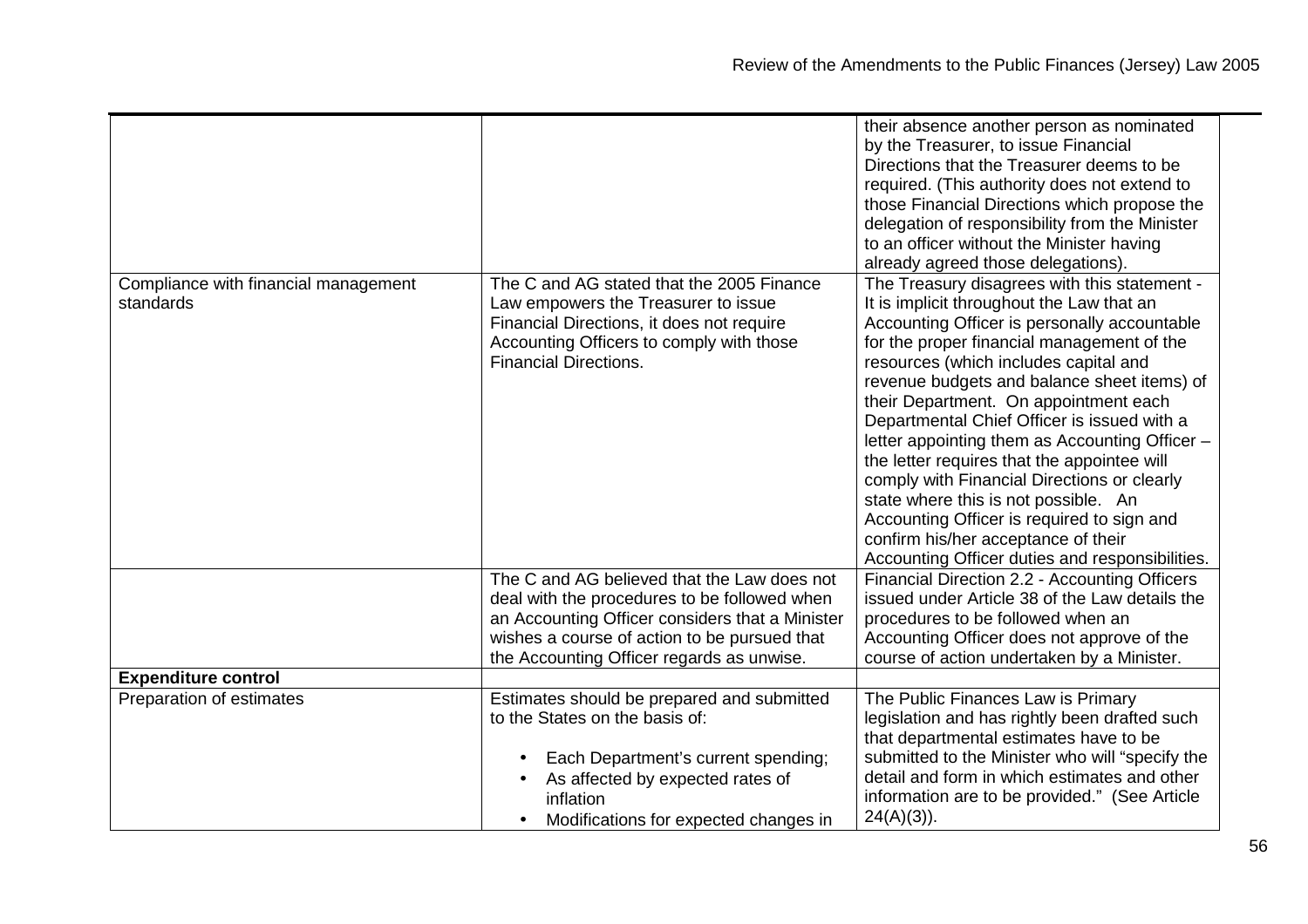|                                    | policy and service provision; and<br>Reduced by targeted efficiency and<br>other savings.                                                                                                                                                                                                                                                                                                                                                                        | The Law, purposefully, does not define how<br>departmental estimates should be prepared<br>empowering the Minister for Treasury and<br>Resources to make decisions on this.<br>The Treasury used a similar format to that<br>recommended by the C and AG when<br>preparing the Medium Term Financial Plan<br>2013 – 2015 and are following a similar<br>approach for Longer term revenue planning<br>purposes.                                                                                                                                                                                                                                                                                                                                                        |
|------------------------------------|------------------------------------------------------------------------------------------------------------------------------------------------------------------------------------------------------------------------------------------------------------------------------------------------------------------------------------------------------------------------------------------------------------------------------------------------------------------|-----------------------------------------------------------------------------------------------------------------------------------------------------------------------------------------------------------------------------------------------------------------------------------------------------------------------------------------------------------------------------------------------------------------------------------------------------------------------------------------------------------------------------------------------------------------------------------------------------------------------------------------------------------------------------------------------------------------------------------------------------------------------|
| Period covered by Estimates        | The C and AG commented that the Annual<br>Business Plan provides details of estimates for<br>3 or 4 years following the year of the Plan - this<br>gives the impression that expenditure is being<br>forecast by the States for a four or five year<br>period.                                                                                                                                                                                                   | This issue was addressed with the inclusion<br>of the Medium Term Financial Planning<br>process into the Public Finances Law in<br>2011. In 2012 the States approved<br>expenditure limits for three years 2013 -<br>2015.                                                                                                                                                                                                                                                                                                                                                                                                                                                                                                                                            |
| Amendment of expenditure approvals | The C and AG did not object to the principle of<br>the old Article 11(8) which provided that "the<br>States may, at any time, amend an<br>expenditure approval on a proposition lodged<br>by the Minister on the grounds that -<br>(a) There is an urgent need for<br>expenditure; and<br>(b) No expenditure approval is available".<br>The C and AG linked this comment to his view<br>that the States should hold a provision for<br>"unforeseen expenditure". | During the 2011 Amendments to the Finance<br>Law the concept of a "central contingency"<br>was introduced and the provisions set in the<br>old Article 11(8) were removed. However,<br>through Transitional Regulations the Minister<br>for Treasury and Resources has retained the<br>11(8) provision up until end of June 2013.<br>A central contingency was approved by the<br>States for the each of the years of the MTFP<br>$2013 - 2015.$<br>Experience has shown that the level of<br>"central contingency" is limited and should<br>the States need to secure additional funds for<br>any major unfunded issue the amount of<br>additional funding available is limited. The<br>current Amendment proposes the<br>reinstatement of a provision to enable the |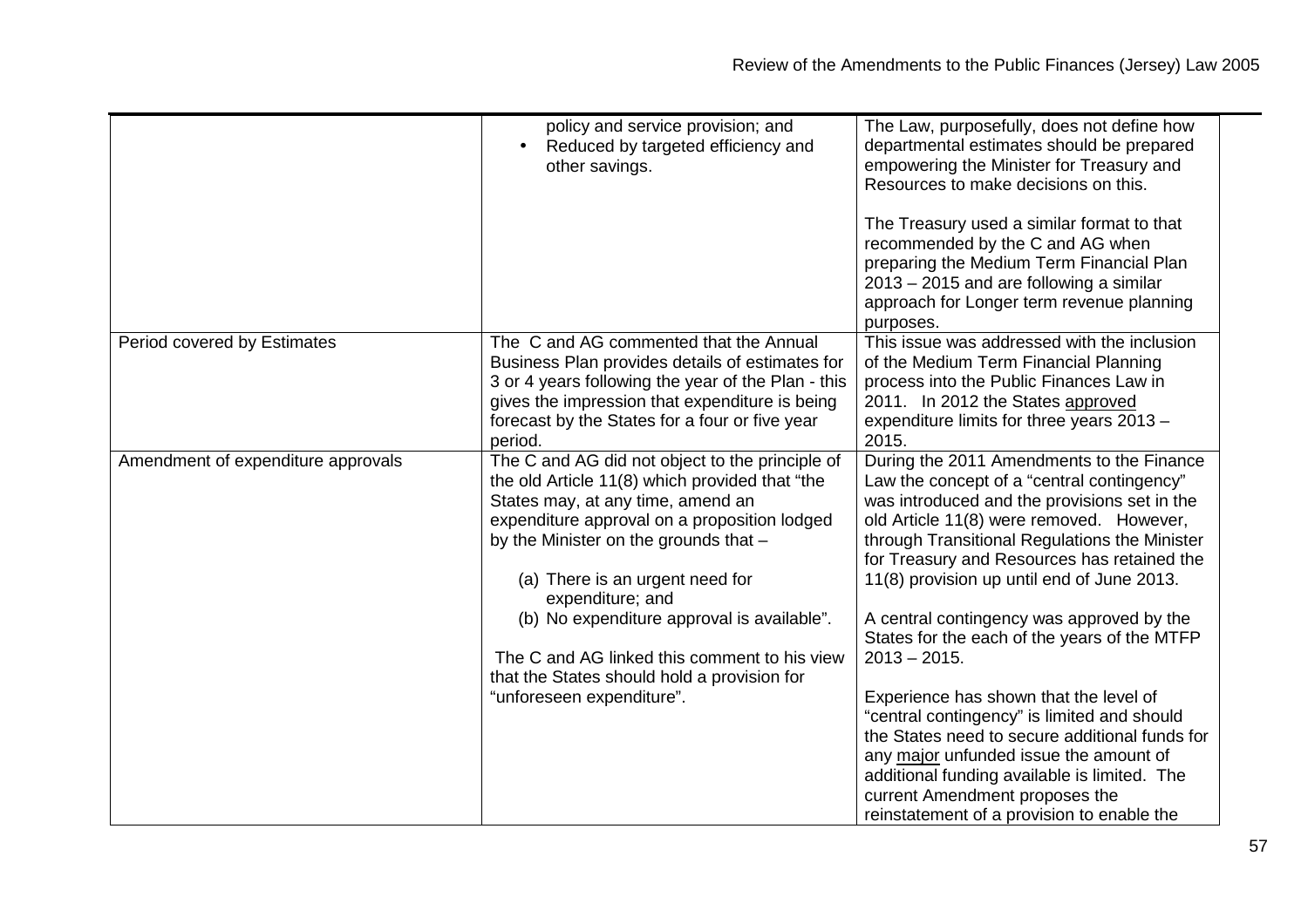|                                                      |                                                                                                                                                                                                 | Council of Ministers to request the States to<br>consider an additional funding request where<br>there is an urgent need for expenditure and<br>that expenditure cannot reasonably be<br>funded from existing heads of expenditure or<br>contingency.                                                                                                                                                                                                                                                                                                                                                                    |
|------------------------------------------------------|-------------------------------------------------------------------------------------------------------------------------------------------------------------------------------------------------|--------------------------------------------------------------------------------------------------------------------------------------------------------------------------------------------------------------------------------------------------------------------------------------------------------------------------------------------------------------------------------------------------------------------------------------------------------------------------------------------------------------------------------------------------------------------------------------------------------------------------|
| Permitted variations to expenditure approvals        | The C and AG supported the concept of being<br>able to vary expenditure approvals but<br>objected to this provision being used to deal<br>with overspends after the end of a financial<br>year. | Financial monitoring and reporting to the<br>Council of Ministers has been has been<br>improved and now happens on a regular<br>quarterly basis. This has resulted in the<br>earlier identification of potential overspends<br>and ensured that mechanisms can be put in<br>place for dealing with these during the course<br>of the year.<br>The Treasury has also introduced regular<br>quarterly financial update meetings with all<br>Departmental Chief Officers and Finance<br>Officers to discuss financial matters and<br>potential in year funding pressures and to<br>address how these can be best addressed. |
|                                                      |                                                                                                                                                                                                 | The Amendment does propose that the<br>Minister has greater flexibility to approve the<br>movement of existing funds between heads<br>of expenditure.                                                                                                                                                                                                                                                                                                                                                                                                                                                                    |
| Variations to supplementary expenditure<br>approvals | The C and AG raised concerns that there<br>were no restrictions on variations to money<br>approved as part of a supplementary<br>allocation.                                                    | As in the above comment the States financial<br>monitoring and reporting process has been<br>strengthened.<br>The process for the approval of unspent carry<br>forwards, whether these arise from unspent<br>money in base allocations or from unspent<br>allocations from contingency, has been<br>strengthened and improved and contains far<br>greater scrutiny from Treasury and Ministers                                                                                                                                                                                                                           |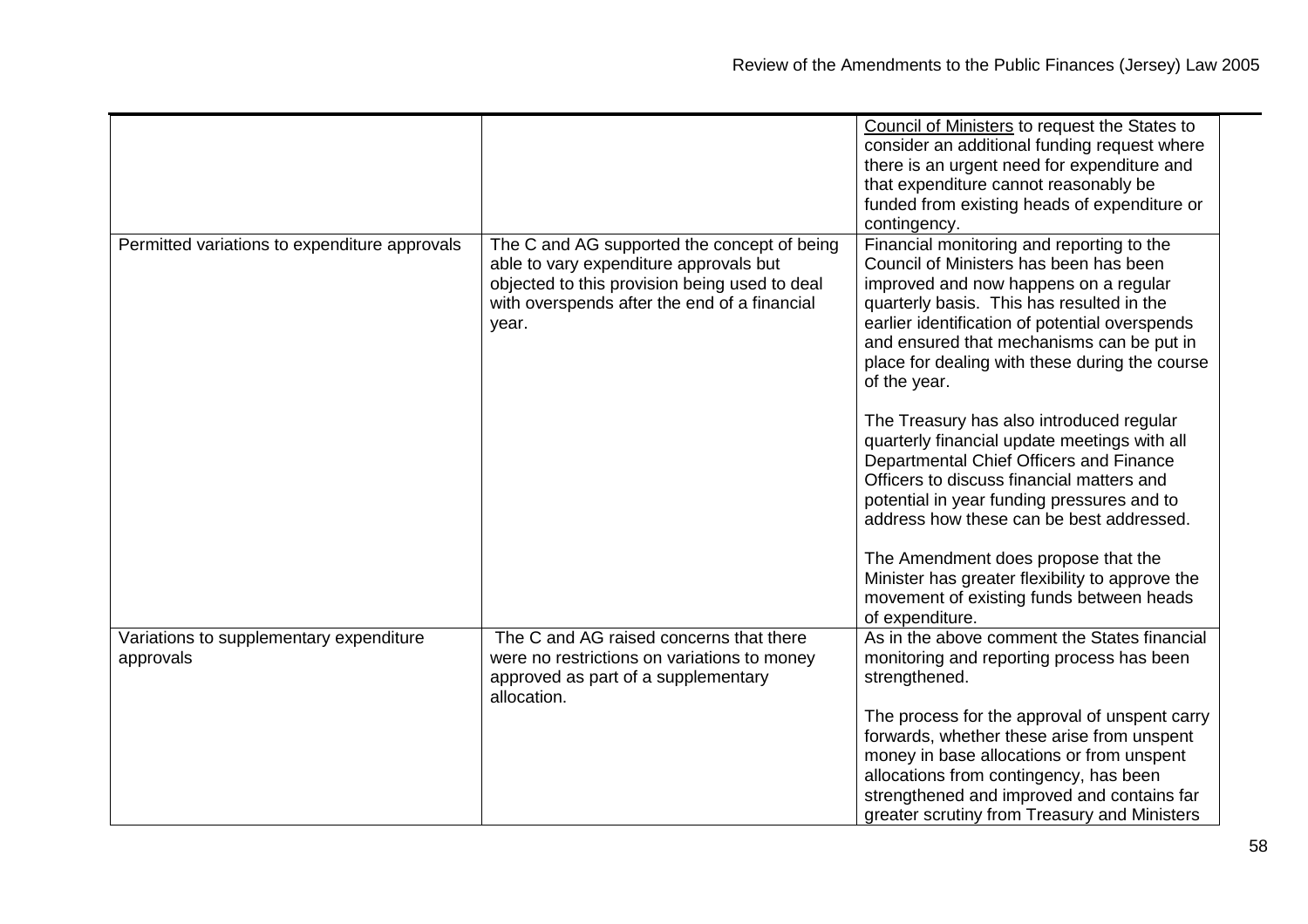|                                                                                                                                                |                                                                                                                                                                                               | than was previously the case.                                                                                                                                                                                                                                                                                                                                                                                                                                                                                                                                                                                                                                                                                                                                                                      |
|------------------------------------------------------------------------------------------------------------------------------------------------|-----------------------------------------------------------------------------------------------------------------------------------------------------------------------------------------------|----------------------------------------------------------------------------------------------------------------------------------------------------------------------------------------------------------------------------------------------------------------------------------------------------------------------------------------------------------------------------------------------------------------------------------------------------------------------------------------------------------------------------------------------------------------------------------------------------------------------------------------------------------------------------------------------------------------------------------------------------------------------------------------------------|
| <b>Special Funds</b>                                                                                                                           | Expenditure met from Special Funds is not<br>approved as part of the normal Budget<br>approval process.                                                                                       | The C and AG's comments on this matter<br>were largely related to the procedures for the<br>spend from the Drug Trafficking Confiscation<br>Fund (DTCF) and the Criminal Offences<br>Confiscation Fund (COCF). Procedures<br>surrounding expenditure from these Funds<br>have been amended to ensure that<br>expenditure is included in the normal<br>approval processes for all States<br>expenditure.                                                                                                                                                                                                                                                                                                                                                                                            |
| <b>States trading operations</b>                                                                                                               | The C and AG commented that the Trading<br>operations should be accounted for on a<br>commercial basis in order to assess whether<br>financial returns paid to the States were<br>reasonable. | No changes are proposed to the Trading<br>Operation area of the Law. Since the<br>previous C and AG produced his report the<br>Accounting Standards under which the States<br>Accounts are prepared have moved through<br>UK GAAP to International Financial Reporting<br>Standards.<br>These are Standards used by a wide range of<br>commercial companies, and have been<br>adapted where necessary to ensure that they<br>are relevant to the public sector in Jersey.<br>Under these standards the States Trading<br>Operations are required to account for fixed<br>assets and associated charges, including<br>depreciation and any impairments.<br>The Law as currently stands empowers the<br>Minister to agree financial returns from the<br>Trading Operation based on a rate of return. |
| Other areas addressed in the Public<br>Finances Amendment (No 4) Law which<br>were not raised by the Comptroller and<br><b>Auditor General</b> |                                                                                                                                                                                               |                                                                                                                                                                                                                                                                                                                                                                                                                                                                                                                                                                                                                                                                                                                                                                                                    |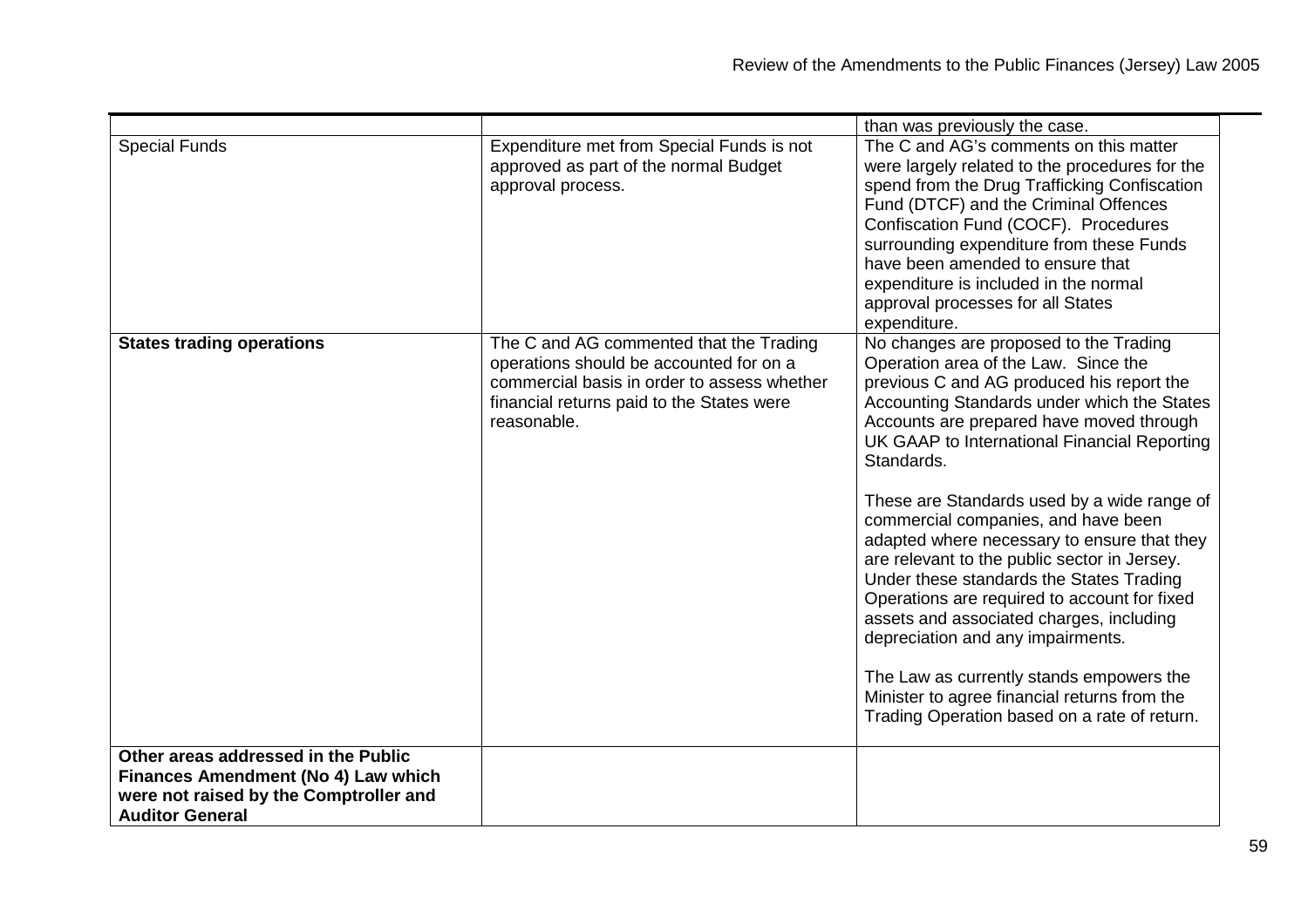| <b>Insurance Fund</b>                    | The Comptroller and Auditor General had no<br>comments on this area. | The amendment proposes the formal<br>establishment of the existing States<br>insurance arrangements in a Special Fund.                                                                                                                                                                                                                                                                                                                                                             |
|------------------------------------------|----------------------------------------------------------------------|------------------------------------------------------------------------------------------------------------------------------------------------------------------------------------------------------------------------------------------------------------------------------------------------------------------------------------------------------------------------------------------------------------------------------------------------------------------------------------|
| <b>Fiscal Policy Panel</b>               | The Comptroller and Auditor General had no<br>comments on this area. | The amendment proposes the<br>formal<br>establishment of the existing Fiscal Policy<br>The Panel was<br>Panel in legislation.<br>established in Report and Proposition<br>133/2006. The amendment proposes that<br>the Fiscal Policy Panel forms an integral part<br>in the States medium term financial planning<br>process and that the Council of Ministers and<br>Minister for Treasury and Resources to have<br>regard to the Panel's reports.                                |
|                                          |                                                                      | The Panel will continue to comprise of at<br>least 3 members who have the knowledge<br>and experience to advise on economic<br>matters and will continue to be appointed by<br>the States on the recommendation of the<br>Minister, and members stay in post for a term<br>not exceeding 5 years, decided by the<br>Minister. A member's term may be renewed.<br>The Minister is required to seek the approval<br>of the Appointments Commission to his or her<br>recommendations. |
|                                          |                                                                      | The Panel is required to produce an Annual<br>Report as well as reports for the production of<br>the Medium Term Financial Plan.                                                                                                                                                                                                                                                                                                                                                   |
| Preparation of States of Jersey Accounts |                                                                      | Currently Article 32 of the Law requires the<br>Treasurer to prepare an annual financial<br>statement of the accounts of the States, and<br>to do so in accordance with GAAP and<br>prescribed accounting standards issued as<br>an Order.                                                                                                                                                                                                                                         |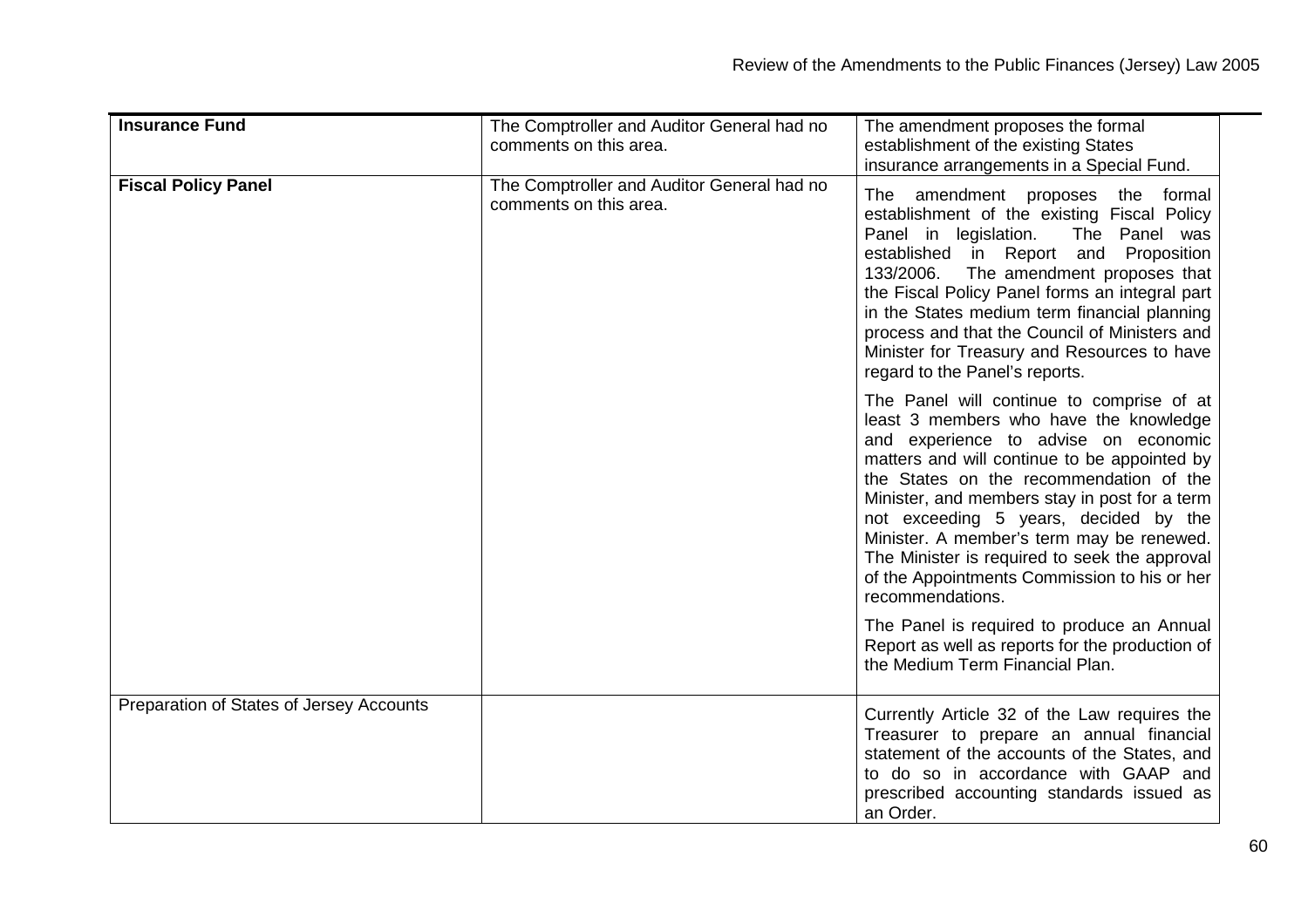|  | This Amendment provides that the States of<br>Jersey's Accounts must be prepared, instead,<br>in accordance with accounting standards<br>issued by the Treasurer, with the Minister's<br>approval. There are 3 reasons for making the<br>amendment. Firstly, the requirement to<br>prepare accounts in accordance with both<br>GAAP and prescribed accounting standards<br>is incorrect. These should be alternatives, not<br>cumulative. Secondly accounting standards<br>are technical standards, unsuited for<br>inclusion in legislation. This Amendment<br>requires the Minister to lay the accounting<br>standards before the States, so that they<br>remain readily accessible to States Members<br>and the public. |
|--|----------------------------------------------------------------------------------------------------------------------------------------------------------------------------------------------------------------------------------------------------------------------------------------------------------------------------------------------------------------------------------------------------------------------------------------------------------------------------------------------------------------------------------------------------------------------------------------------------------------------------------------------------------------------------------------------------------------------------|
|  | Thirdly the Accounting world continues to<br>move forward and there is a need to produce<br>Accounts in line with refined and improved<br>International Standards.                                                                                                                                                                                                                                                                                                                                                                                                                                                                                                                                                         |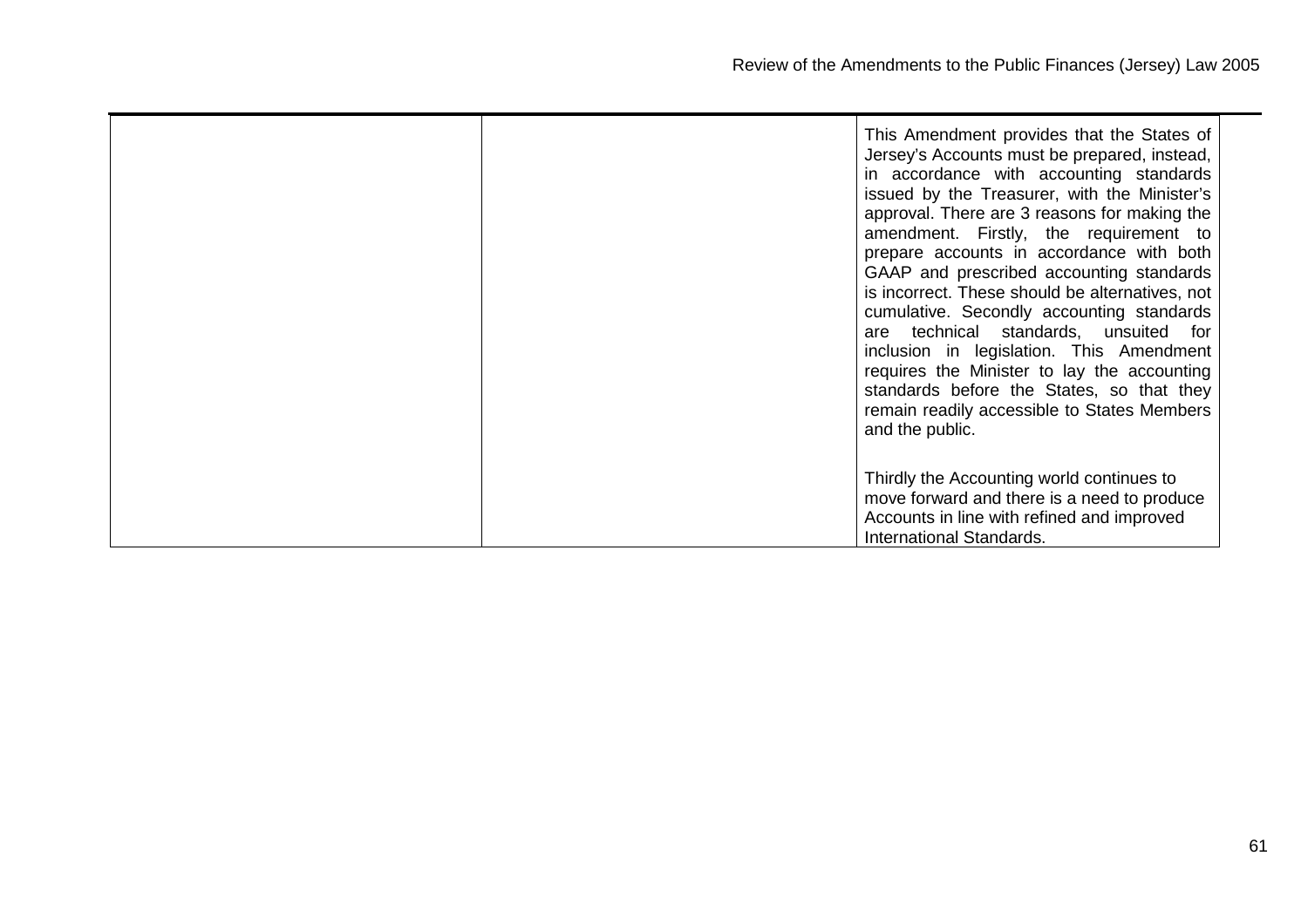# **14. APPENDIX 2 – ABSTRACT FROM SR.18/2012 (REVIEW OF THE MTFP)**

# **Departmental Spending Limits**

- 7.8 The largest proportion of net revenue expenditure proposed in the draft MTFP is described as departmental net revenue expenditure. The draft MTFP proposes that this will amount to £626.2 million in 2013; £643.5 million in 2014; and £654.7 million in  $2015.<sup>64</sup>$
- 7.9 This expenditure essentially amounts to that which will be spent by the ten Executive Departments, the States Assembly and its services, the ten non-Ministerial Statesfunded bodies and the Jersey Overseas Aid Commission. Part (c)(i) of the proposition asks the States to approve individual limits for each of these bodies for each of the three years of the MTFP.
- 7.10 It was not our remit to consider the spending levels of each Department. The Scrutiny Panels have undertaken that work and their reports highlight how Departmental base budgets (i.e. spending limits) were put together. The starting point was the immediate precursor to the draft MTFP: the 2012 ABP. Differences between the figures agreed in the 2012 ABP for departmental spending and what have ended up as proposals in the draft MTFP are explained in the Annex to the draft MTFP. If one wishes to track how spending levels for each Department have been developed, one should take the figure agreed in the 2012 ABP and factor in the following:
	- Price Inflation Departmental Income
	- Price Inflation Departmental Expenditure
	- Commitments from Existing Policies
	- Departmental Savings
	- Departmental User Pays charges
	- Departmental Transfers

- Capital to Revenue Transfers
- Growth proposed in the draft MTFP
- Allocation of proposed Procurement savings
- Other Budget Measures proposed in the draft MTFP

<sup>64</sup> Draft Medium Term Financial Plan, page 145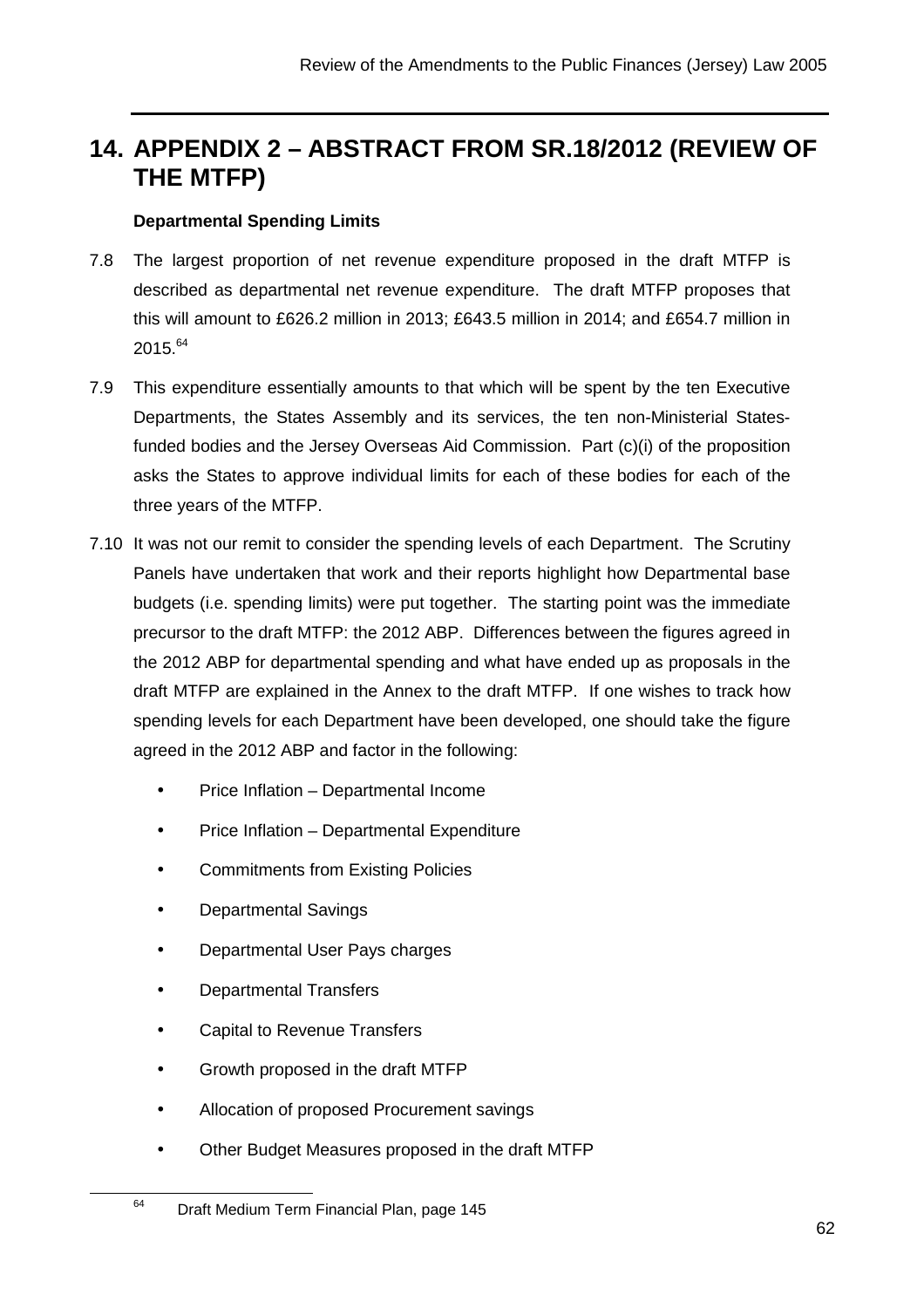- 7.11 The above may explain how spending limits were identified and proposed in the draft MTFP but the explanation does not in itself show whether the Departmental spending limits are well-founded and justifiable. In that latter regard, we noted that the Financial Report and Accounts for 2011 showed that there had been an under-spend of some £41 million in net revenue expenditure in 2011, £28 million of which related to departmental net revenue expenditure (the remaining underspend related to unused contingencies).<sup>65</sup> The departmental underspends arose in respect of both Ministerial and non-Ministerial Departments.
- 7.12 At first glance, the level of underspending suggested that there might be scope to limit growth in spending in subsequent years (as it could seemingly be accommodated within current spending limits). In other words, it raised the question of whether departmental budgets are too generous. We questioned the Minister for Treasury and Resources on what impact, if any, the level of underspending in 2011 had had on setting base budgets for the draft MTFP. We were advised that it had had no impact. $66$ In February 2012, the Minister for Treasury and Resources agreed that almost the entirety of the under-spent funds from 2011 could be carried forward to 2012.<sup>67</sup>
- 7.13 Some carry forwards have in the past been used for new and potentially ongoing revenue expenditure. For example, in its work on the draft MTFP, the HSSH Scrutiny Panel was advised that the Department of Social Security had previously used carry forwards to provide funding for the provision of 66.5 employees that were required to address the priority of getting people back to work and for growth in Income Support staff.<sup>68</sup> Similarly, the Corporate Services Scrutiny Panel was advised that carry forward funding had been used to develop and enhance the capacity and services of the External Relation function of the Chief Minister's Department. The Economic Affairs Scrutiny Panel, meanwhile, has identified concern in relation to the definition and use of carry forwards. The Panel was advised that "carry forwards are naturally occurring underspends because something has either cost [the Department] less or something that [the Department] planned to do is no longer required or indeed, in the case of income we receive from Ofcom, which is related to a rebate to us related to T.V. (television) licensing, greater levels of income that we have over and above what we had forecast." Following further questioning, it was confirmed that "some of it is carried forward for the purpose that it was originally intended but a lot of it is carried

<sup>65</sup>  $^{65}$  Financial Report and Accounts 2011, page 17

 $^{66}$  Treasurer of the States, Transcript, page 18<br> $^{67}$  Ministerial Decision MD TD 2044, 0040

 $^{67}$  Ministerial Decision MD-TR-2011-0019

Report of the Health, Social Security and Housing Scrutiny Panel on the Department of Social Security, page 6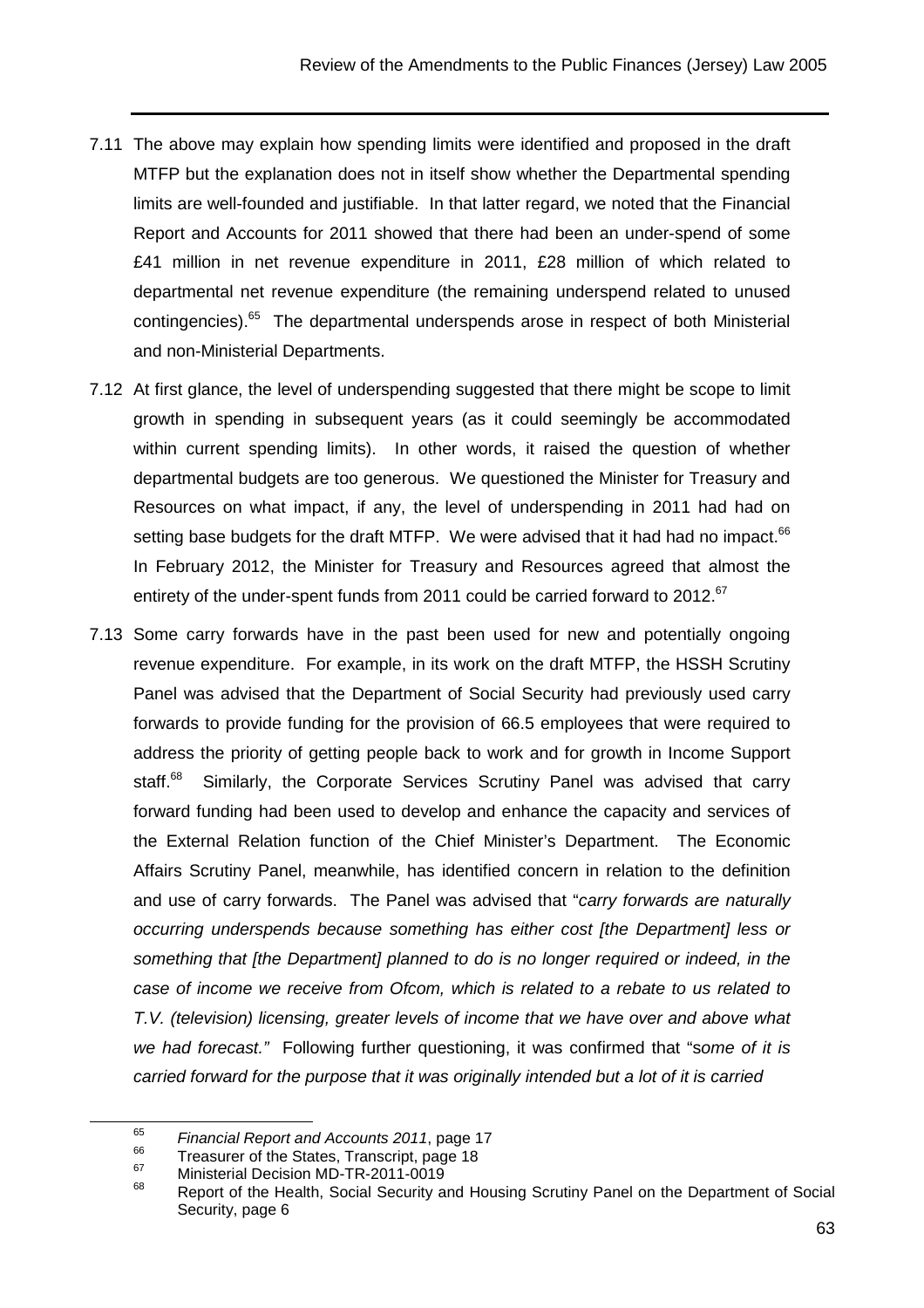forward as a numerical sum and then we justify to the Treasury and this has to be fully justified to the Treasury."<sup>69</sup>

7.14 Our expert advisor from CIPFA considered base-budgeting and the setting of Departmental spending limits and the results of his consideration may be found in his report (appended to this one). We would highlight the following piece of advice in particular:

"The existing Budget Setting processes are highly incremental and do not, in our view, fully challenge core budgets. Whilst we would not advocate […] a full Zero Based approach we would be of the view that a lack of rigour produces an element of "padding" within departmental budgets with the prospectivity of unregulated activity/spend being created – this is particularly prevalent in sub optimal year end spending. The relevant question to consider would be are Carry Forwards the product of re-profiled activity that was truly scheduled to occur? If not it would be good practice for Departments to "surrender" unrequired budget at the earliest opportunity in order that the States can best utilise such resources on unforeseen cost pressures/building up reserves etc."<sup>70</sup>

- 7.15 As a consequence, CIPFA has made a number of recommendations in relation to carry forwards, suggesting that it would be preferable for Departments to identify and surrender "unrequired budget at the earliest opportunity in-year to enable a corporate strategic approach to be taken within the MTFP framework" and that "a more rigorous process [could] be initiated that would prevent departmental / service underspends being carried forward between financial years to fund unrelated / different activities or fund future departmental / operational budget savings."<sup>71</sup>
- 7.16 In terms of the process followed by the Executive in respect of carry forwards, we were advised that "the processes in place seek to ensure that underspends and carry forwards are planned, can be evidenced by business cases or are carried forward to provide contingency against known or forecast pressures. The carry forward process is not intended to provide automatic carry forward for one-off or windfall savings for which a given or related purpose is not identified." In such latter cases, the Council would consider where the savings or additional income might best be applied or whether a return to the Consolidated Fund would be preferable.<sup>72</sup>

 $69$  Report from the Economic Affairs Scrutiny Panel on the Department of Economic Development, page 5

 $^{70}$  Report from CIPFA, page 19

 $\frac{71}{72}$  Ibid, page 8

<sup>72</sup> Advice from the Department of Treasury and Resources, 18th September 2012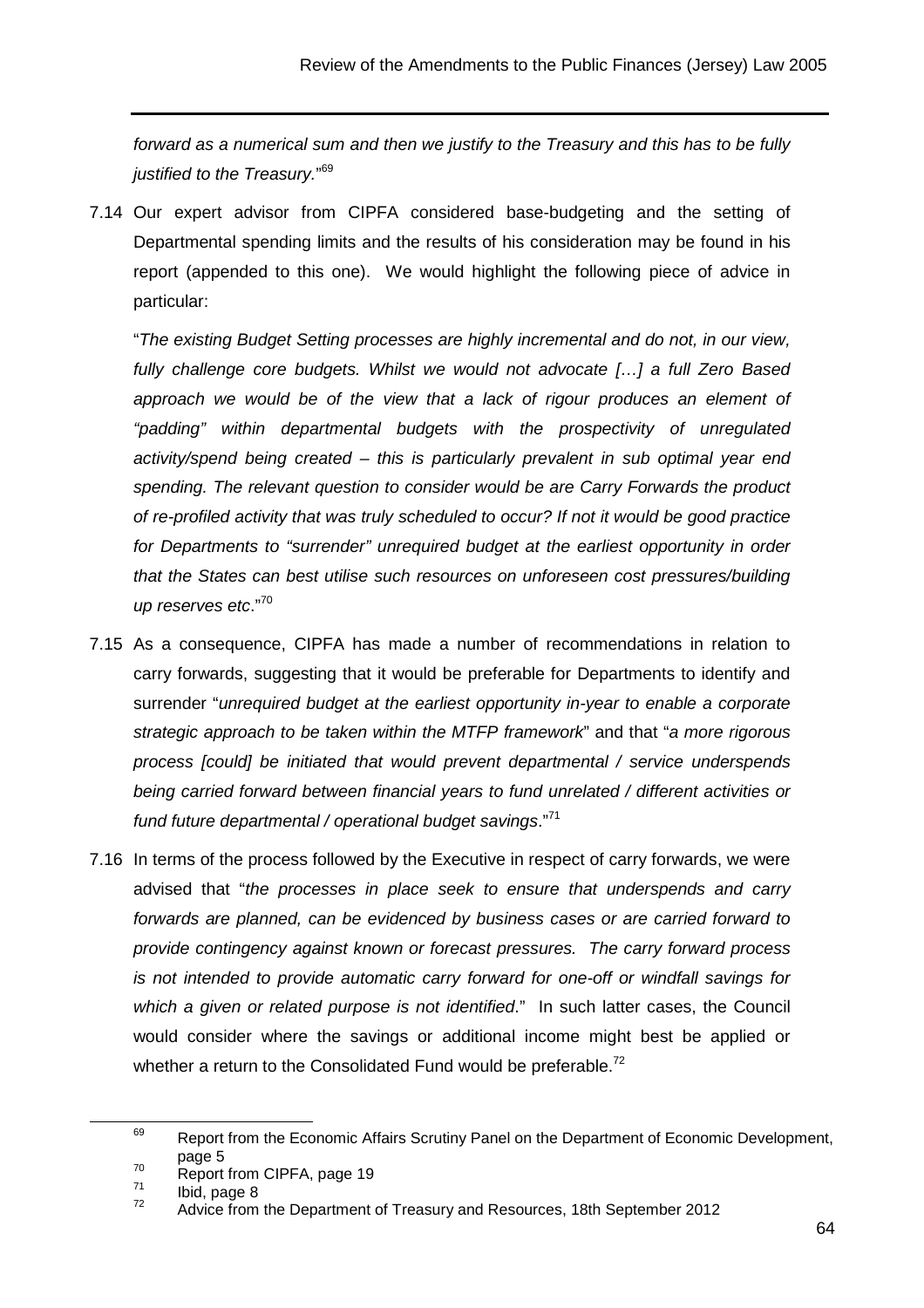#### **KEY FINDING**

- **7.17 Carry forwards have previously been used to fund new and potentially ongoing revenue expenditure.**
- **7.18 There is inconsistency in the application of policy on carry forwards and the reliance on carry forward funding suggests a lack of rigour in base budgeting for departmental expenditure.**

#### **RECOMMENDATION**

**7.19 The Minister for Treasury and Resources should review the use of carry forwards to ensure that, in future, they are used consistently and to reduce their use on new and potentially ongoing expenditure.**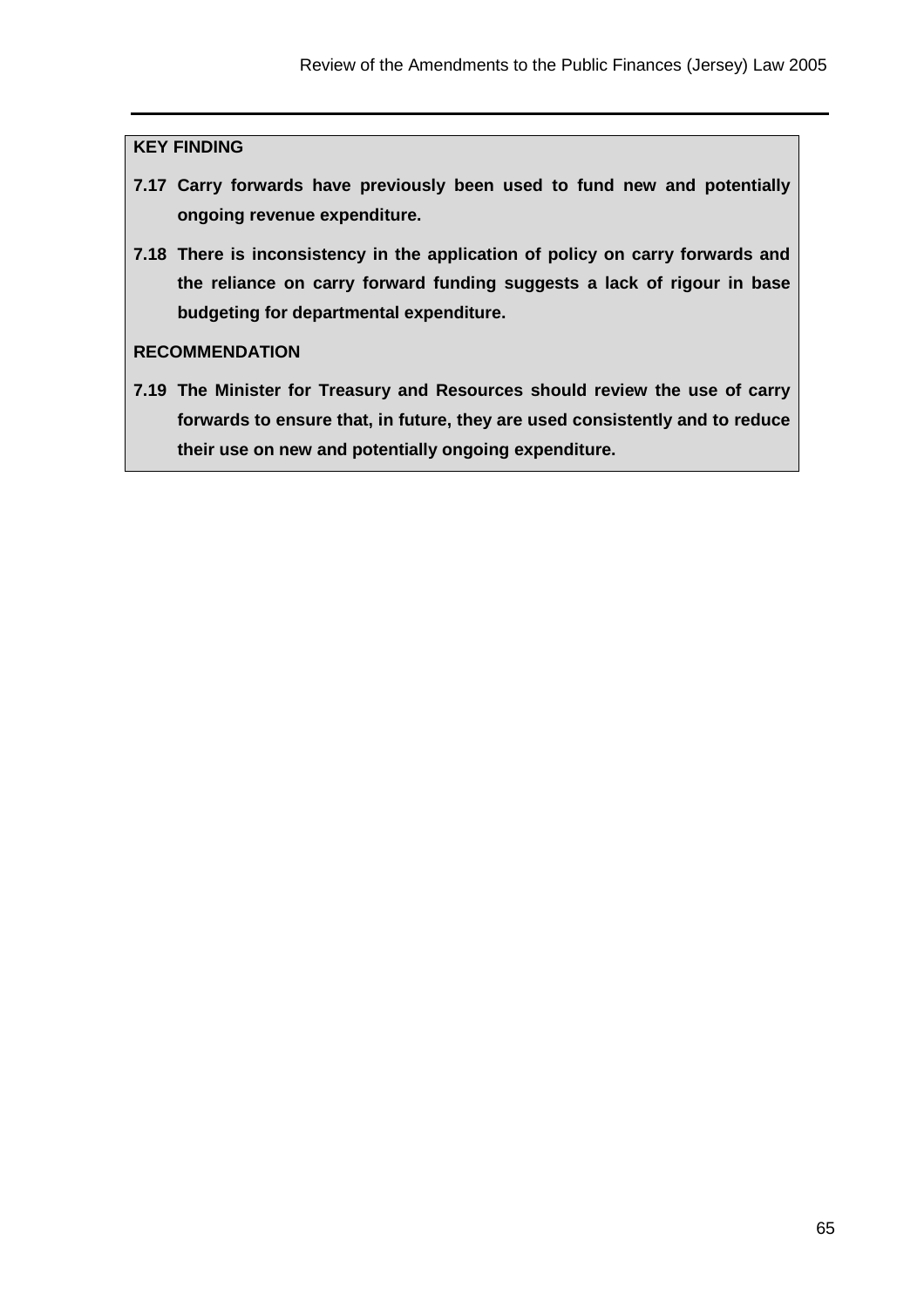# **15. APPENDIX 3 – INSURANCE FUND 'BODIES'**

15.1 The bodies already covered within the existing States insurance arrangements include:

- Jersey Post International Limited and Subsidiary Companies
- J T Group Limited and Subsidiary Companies
- Jersey Competition Regulatory Authority
- Jersey Financial Services Commission
- Bureau de Jersey Limited
- The States of Jersey Development Company Limited
- Jersey Gambling Commission
- 99 year leaseholders
- Agricultural loans Fund
- Assisted House Purchase Scheme
- Assemblée Parlementaire de la Francophonie Jersey Branch
- Channel Island Lottery (Jersey) Fund [and Public Lotteries Board]
- Trust Funds
- **Bequest Funds**
- Civil Asset Recovery und
- Commissioners of Appeal for Income Tax
- Commonwealth Parliamentary Association (Jersey Branch)
- Complaints Panel
- Comptoller & Auditor General
- Criminal Offences Confiscation Fund
- Data Protection Tribunal
- Dwelling House Loan Fund
- Drug Trafficking Confiscation Fund
- Health Insurance Fund
- Housing Development Fund
- ICT Fund
- Jersey Airport Trading Fund
- Jersey Appointments Commission
- Jersey Car Parking Trading Fund
- Jersey Child Protection Committee
- Jersey Coinage
- Jersey Currency Notes
- Jersey Fiscal Policy Panel
- Jersey Fleet Management Trading Fund
- Jersey Harbours Trading Fund
- Jersey Law Commission
- Jersey Legal Information Board
- Jersey Police Complaints Authority
- Jersey Post International Limited
- Jersey Skills Executive
- Overseas Aid Commission
- Prescribing Analysis and Cost (PACT) User Group
- Public Employees Contributory Retirement Scheme (PECRS)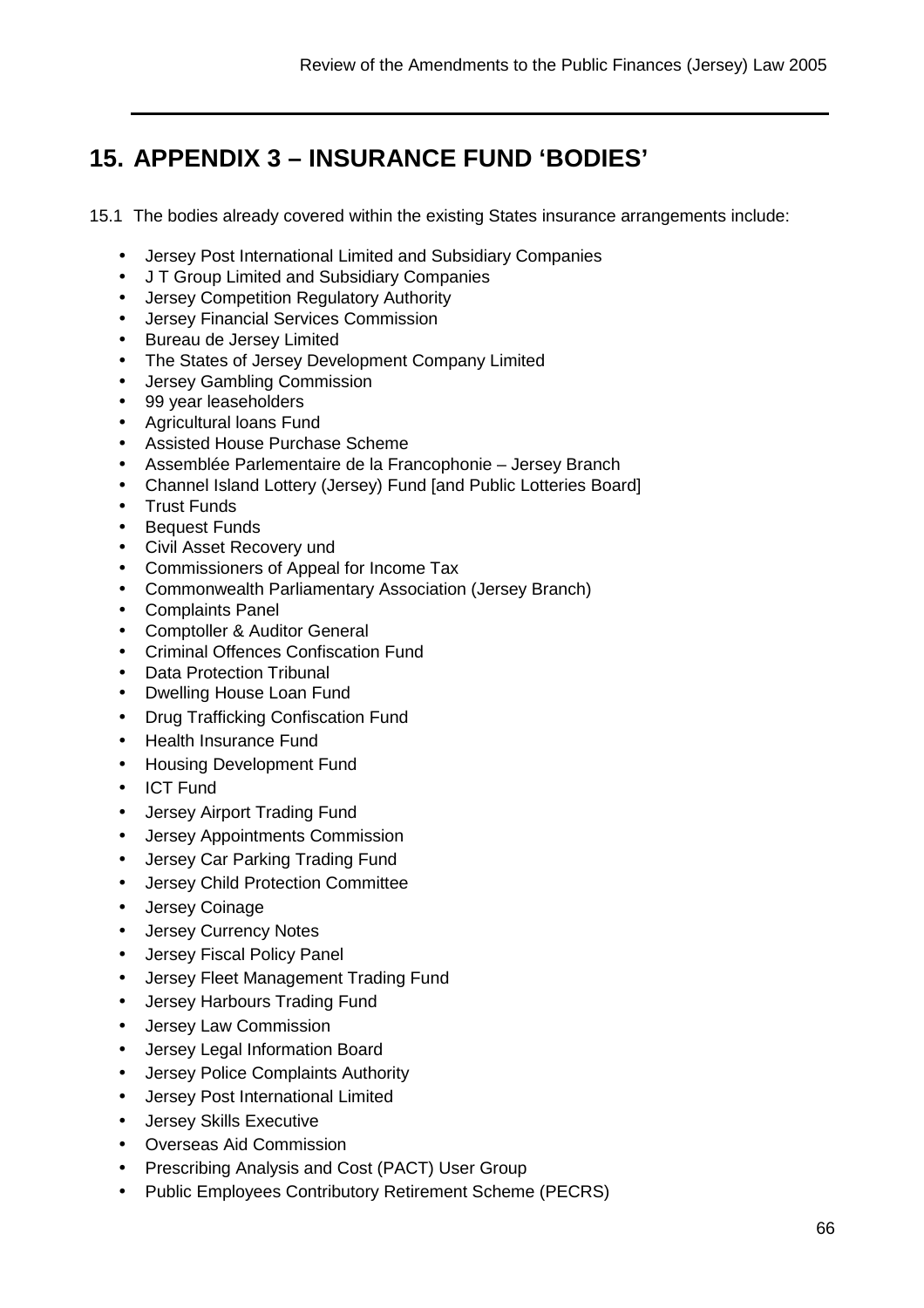- Pharmaceutical Benefit Advisory Committee
- Post Office Pension Fund
- Social Security Fund
- Social Security Reserve Fund
- Stabilisation Fund
- Statistics User Group
- Strategic Reserve
- Tourism Development Fund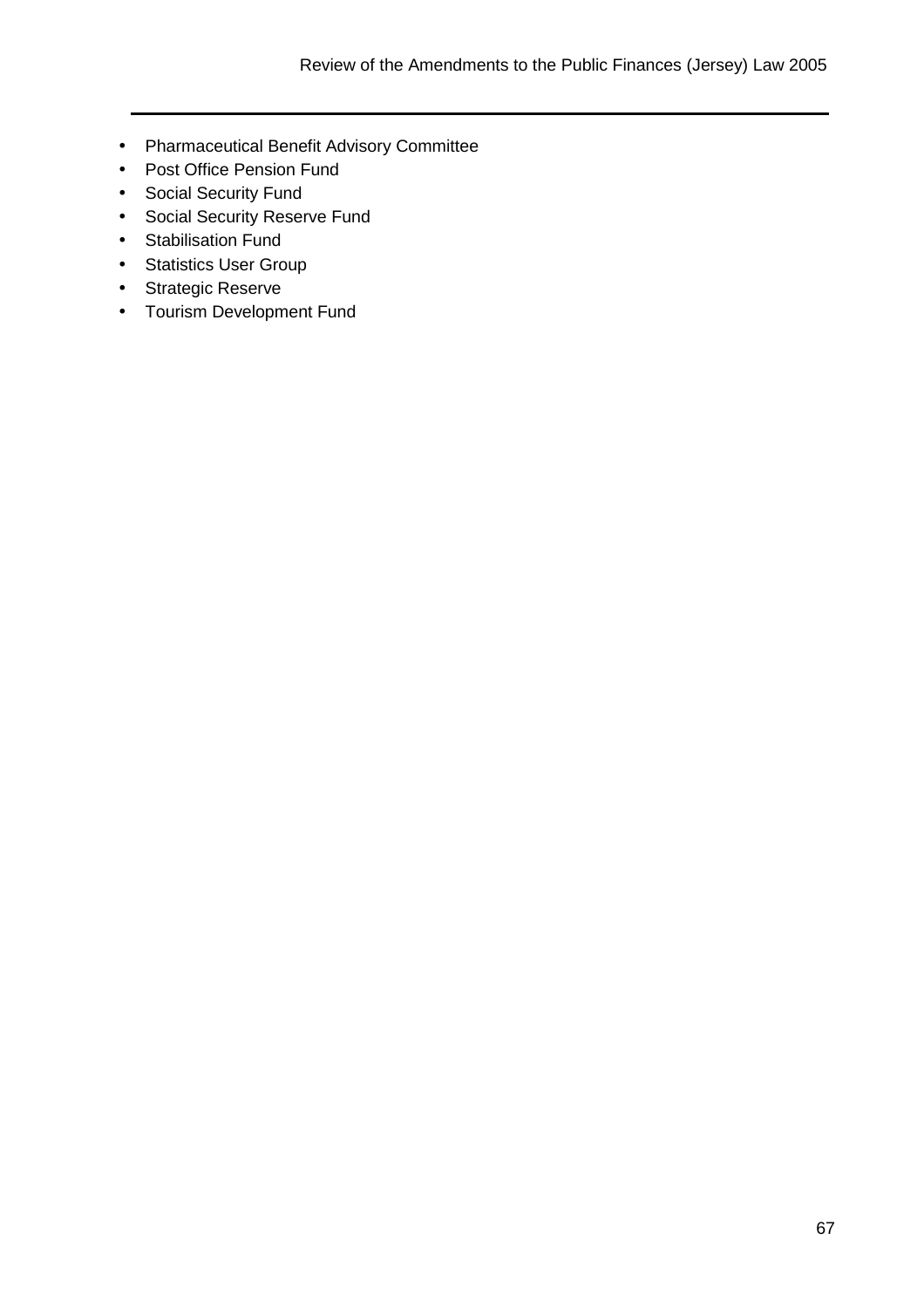## **16. APPENDIX 4 – PANEL MEMBERSHIP, TERMS OF REFERENCE AND EVIDENCE CONSIDERED**

16.1 The Corporate Services Scrutiny Panel comprised the following members:

Senator S C Ferguson, Chairman

Deputy J G Reed, Vice-Chairman

Deputy S Power

Connétable D J Murphy

Deputy R J Rondel

Deputy T.A. Vallois (Co-opted onto the Panel for this review)

16.2 The following Terms of Reference were established for the review:

- 1. To examine the Draft Public Finances (Amendment No.4) (Jersey) Law 201-, with particular regard to the following:
- a) The rationale behind the draft amendments and the need to include such measures within the law;
- b) The implications of the proposed amendments for the financial management of the States;
- 2. To assess whether the issues raised by the former Comptroller and Auditor General in his report "Public Finances (Jersey) Law 2005 – A review in the light of experience" have been addressed within the draft amendments.
- 3. To consider whether the draft amendments will achieve the desired outcomes that have been proposed.

Evidence Gathered:

16.3 The following documents were considered by the Panel during its review:

- a) Draft Public Finances (Amendment No.4) (Jersey) Law 201- (P.73/2011), Lodged in the States on  $6<sup>th</sup>$  June 2013
- b) Public Finances (Jersey) Law 2005, Law as amended,  $22<sup>nd</sup>$  May 2013
- c) Draft Public Finances (Amendment No.3) (Jersey) Law 201- (P.97/2011), Adopted by the States on 19<sup>th</sup> July 2011
- d) Ministerial Decision MD-TR-2013-0005, 17<sup>th</sup> January 2013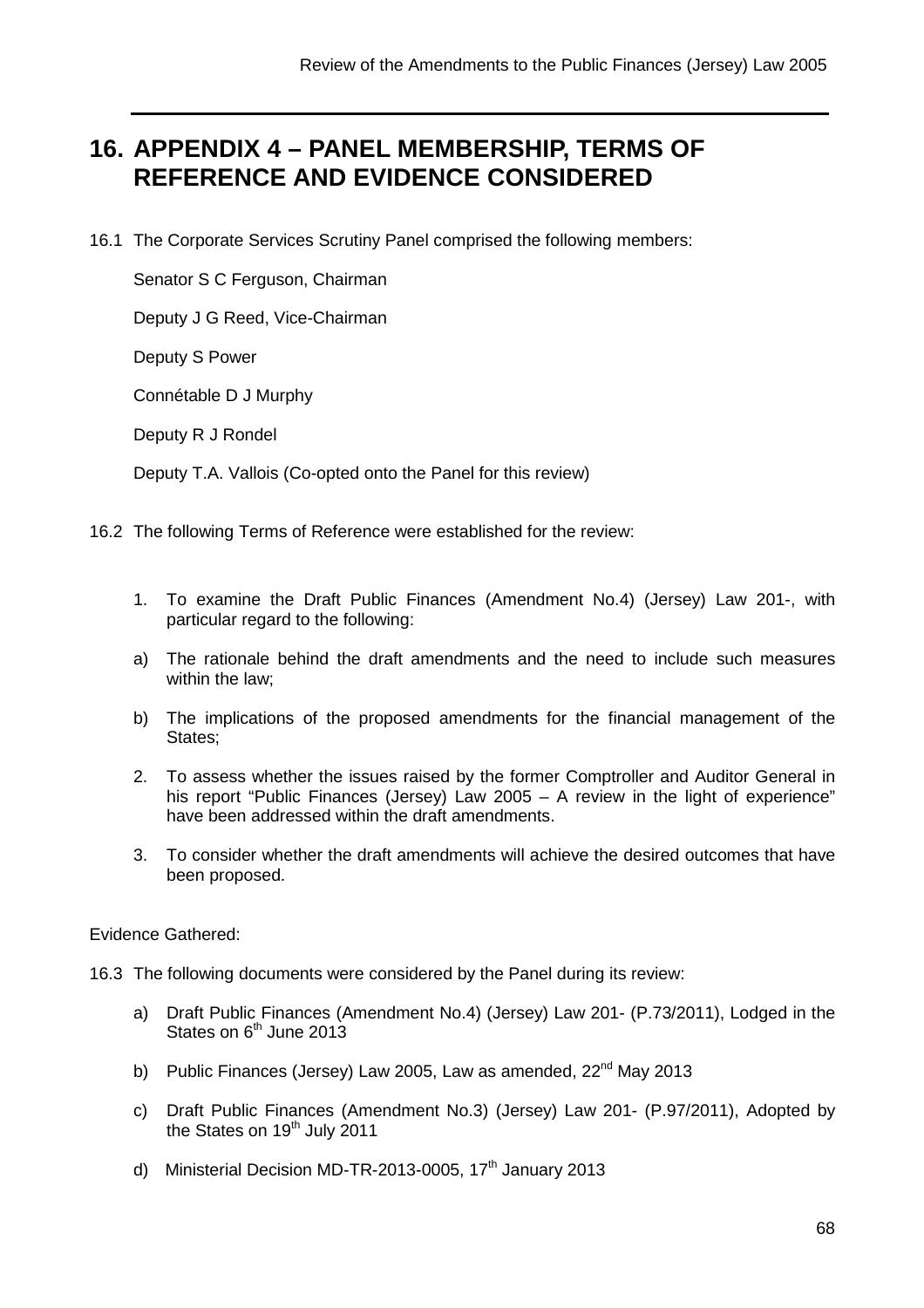- e) Public Finances (Transitional Arrangements) (Amendment) (Jersey) Order 201-
- f) Public Finances (Jersey) Law 2005
- g) Public Finances (Jersey) Law 2005: A review in light of the experience, February 2010
- 16.4 The Panel also wrote to a number of key stakeholders, to which the following written submissions were received:
	- 1. Comptroller and Auditor General 11th June 2013
	- 2. Senator P.F.C. Ozouf, Minister for Treasury and Resources 13th June 2013
	- 3. Senator I.J. Gorst. Chief Minister 10th July 2013
	- 4. Mr. J. Richardson, Chief Executive 10th July 2013
- 16.5 The Panel held a Public Hearing with the Minister for Treasury and Resources on  $29<sup>th</sup>$  May 2013. The Minister was accompanied by the Treasurer, Assistant Minister for Treasury and Resources and Consultant of Corporate Financial Strategy. A Transcript of the Hearing was made and is available on the Scrutiny Website (www.scrtuiny.gove.je ).